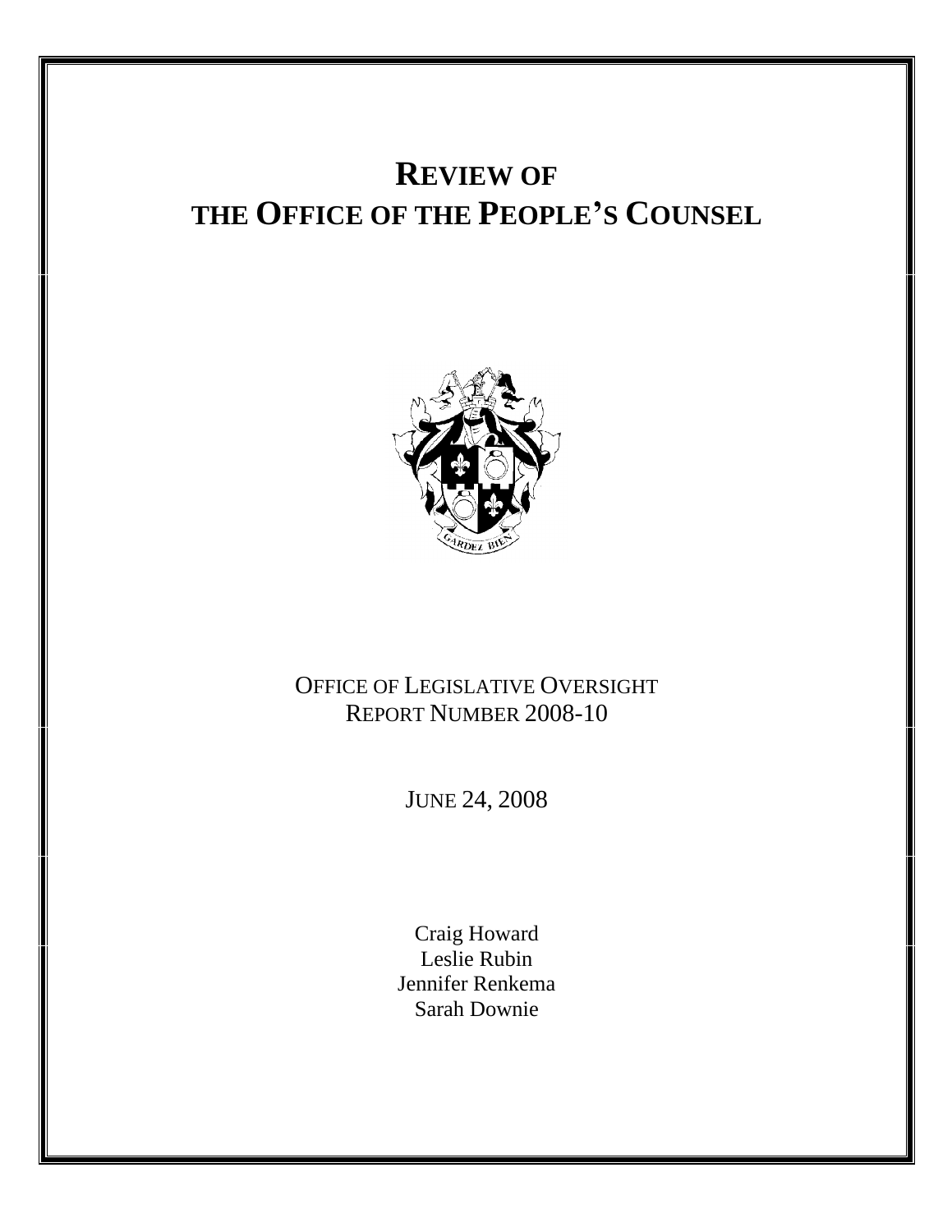By law, the Office of the People's Counsel ("Office") is a legislative branch office established to "protect the public interest and promote a full and fair presentation of relevant issues" in land use cases in the County. The People's Counsel, who is appointed by the County Council, can participate as a party in certain land use cases and can provide technical assistance to residents on land use topics. Current law prohibits the People's Counsel from representing the County, a government agency, or a private party in any proceeding.

#### **LEGISLATIVE AND FUNDING HISTORY OF THE OFFICE**

The Council enacted legislation to create the Office of the People's Counsel in 1990, but did not fund the Office until 1999. Amendments to the law were adopted in 1999 and 2002. The legislative record indicates that the debate surrounding these bills focused on several recurring issues, such as the Office's role and jurisdiction. The Office's FY09 approved budget of \$250K funds a full-time People's Counsel's position and 0.8 workyears of an administrative aide position shared with the Board of Appeals.

By law, the Council can appoint a People's Counsel either as a term merit employee or a contract employee. The People's Counsel employed since 1999 is a term merit system employee who was reappointed in 2003 (to a four year term) and  $2007$  (to a one year term). The  $2007$  reappointment resolution provides that the People's Counsel serves until a successor is appointed.

## **ACTIVITIES OF THE OFFICE OF THE PEOPLE S COUNSEL**

The People's Counsel is authorized to participate as a party, at his discretion, in seven types of land use cases and can make motions, introduce evidence, call witnesses, cross-examine witnesses, and make arguments in these cases. In practice, the People's Counsel primarily participates in special exception and local map amendment cases. The People's Counsel estimates that he spends 30% of his time participating in cases.

The People's Counsel also is authorized by law to provide technical assistance to residents  $-$  providing general information on land use topics and guidance on effective participation in the County s land use process. The People's Counsel's activities also include mediating land use disputes and participating on Community Liaison Committees (CLCs). The People's Counsel estimates that he spends approximately 70% of his time providing technical assistance, mediating cases, and attending CLC meetings.

# **FEEDBACK ON THE LAW AND SERVICES OF THE OFFICE OF THE PEOPLE S COUNSEL**

OLO interviewed more than 50 government officials, staff, land use attorneys, and residents who have interacted with the People's Counsel. Most people interviewed praised the technical assistance provided by the People's Counsel. There was a wider range of opinions about the People's Counsel's case participation. Feedback from both governmental officials and non-governmental representatives also indicates that a range of views exist on the appropriate purpose and role of an Office of the People's Counsel.

# **OLO RECOMMENDATIONS FOR COUNCIL ACTION**

#1: Revisit the purpose, duties, and structure of the Office of the People's Counsel as outlined in **County law.** OLO recommends that the Council structure its discussion on the People's Counsel law around five issues, which parallel many of the issues discussed 18 years ago when the law creating the Office was adopted: statutory purpose; authority and duties; party representation; technical assistance; and staffing.

**#2: Postpone the personnel decision regarding reappointment of the People s Counsel until the Council completes its review and action on the law governing the Office.** After determining whether any changes are needed to the job description and/or the Office's staffing, OLO recommends the Council decide whether to reappoint the incumbent People's Counsel to a new term or initiate a new selection process.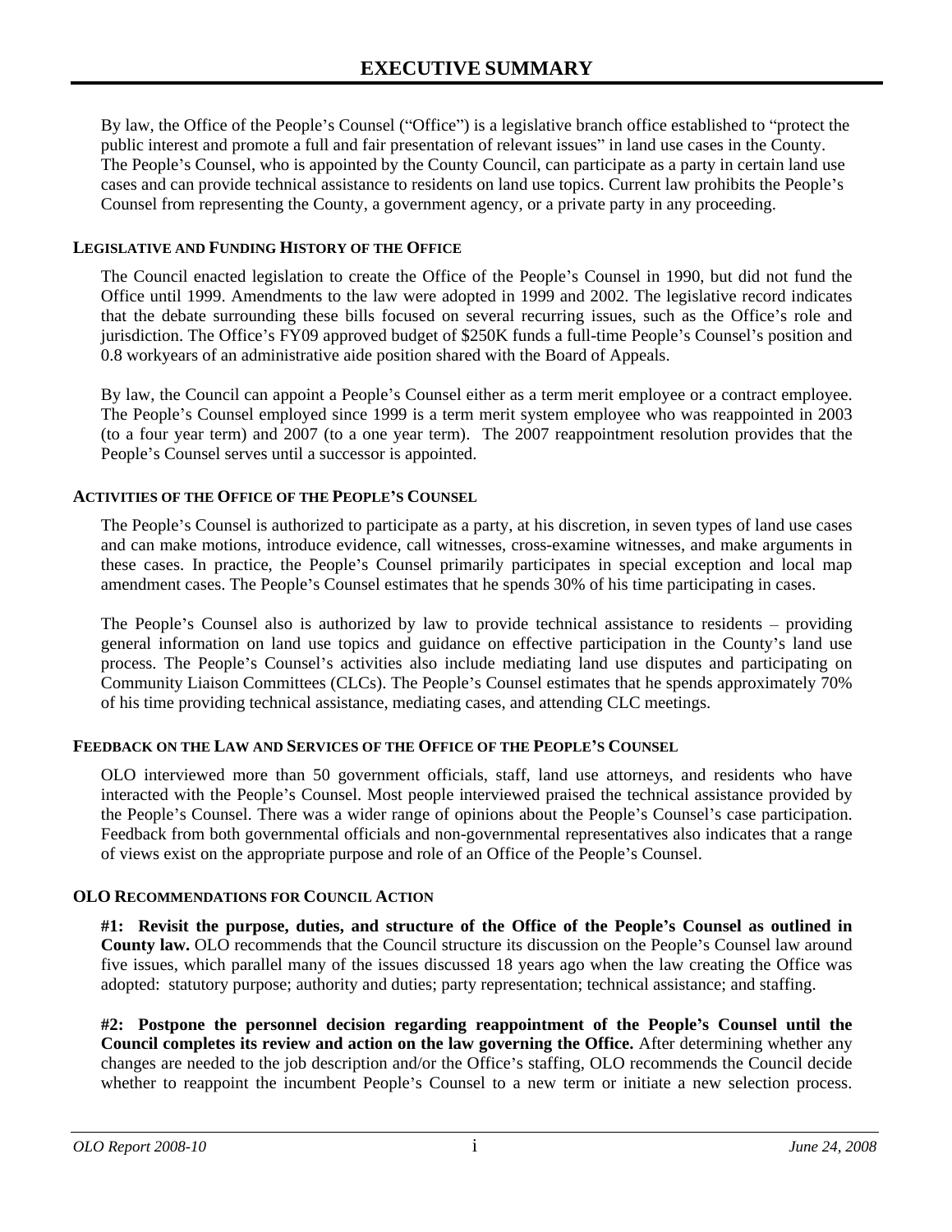# **OFFICE OF LEGISLATIVE OVERSIGHT REPORT 2008-10**

# **REVIEW OF THE OFFICE OF THE PEOPLE S COUNSEL**

| II.  |                                                                                                                 |  |
|------|-----------------------------------------------------------------------------------------------------------------|--|
| III. |                                                                                                                 |  |
|      |                                                                                                                 |  |
|      |                                                                                                                 |  |
|      |                                                                                                                 |  |
|      |                                                                                                                 |  |
|      |                                                                                                                 |  |
|      |                                                                                                                 |  |
|      | Appendix B: Legislative History and Comparative Legislation B-1 to B-118                                        |  |
|      | Appendix B is printed as a separate document and is also available online at<br>www.montgomerycountymd.gov/olo. |  |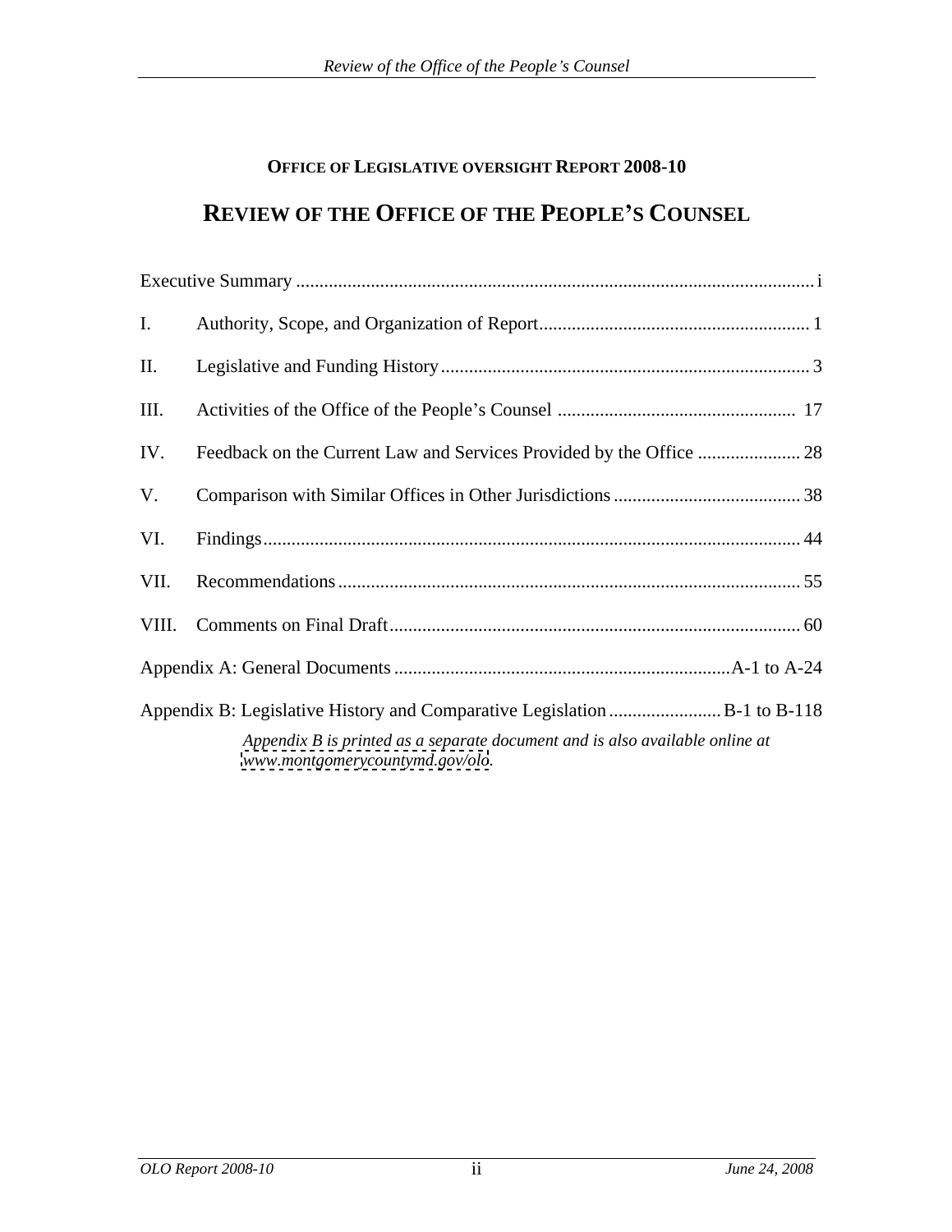# **LIST OF TABLES**

| <b>Number</b> | <b>Title</b>                                                                                                            | Page |
|---------------|-------------------------------------------------------------------------------------------------------------------------|------|
|               | Office of the People's Counsel Expenditures, FY00-09                                                                    | 14   |
|               | People's Counsel Participation by Type of Land Use Proceeding, 2002-2007                                                | 20   |
|               | People's Counsel 2007 Case Participation and Positions Taken                                                            | 21   |
|               | Type of People's Counsel's Participation in Selected 2007 Cases                                                         | 22   |
|               | Examples of Types of Oral Arguments/Statements Made by the People's Counsel                                             | 22   |
|               | Instances of Technical Assistance as Reported in the Annual Reports of the Office of<br>the People's Counsel, 2002-2007 | 24   |
|               | Mediation Sessions Conducted by the Office of the People's Counsel, 2002-2007                                           | 25   |
| 8             | CLC Meetings Attended by the Office of the People's Counsel, 2003-2007                                                  | 27   |
| 9             | Summary of People's Counsel Legislation and Key Issues                                                                  | 46   |
| 10            | People's Counsel Activities, 2002-2007                                                                                  | 48   |
| 11            | Comparison of Montgomery County's People's Counsel to Similar Offices in Other<br><b>Maryland Counties</b>              | 54   |

# **APPENDIX A: GENERAL DOCUMENTS**

| <b>Description</b>                                                | Page<br><b>Number</b> |
|-------------------------------------------------------------------|-----------------------|
| Glossary                                                          | $A-1$                 |
| County Code, Chapter 1A, Article II, Departments and Offices      | $A-2$                 |
| County Code, Chapter 2, Article XII, People's Counsel'            | $A-3$                 |
| Class Specification for the People's Counsel                      | $A-5$                 |
| Original Job Announcement for the People's Counsel                | A-7                   |
| Eighth Annual Report of the Office of the People's Counsel – 2007 | $A-9$                 |
| <b>Technical Assistance Survey</b>                                | $A-24$                |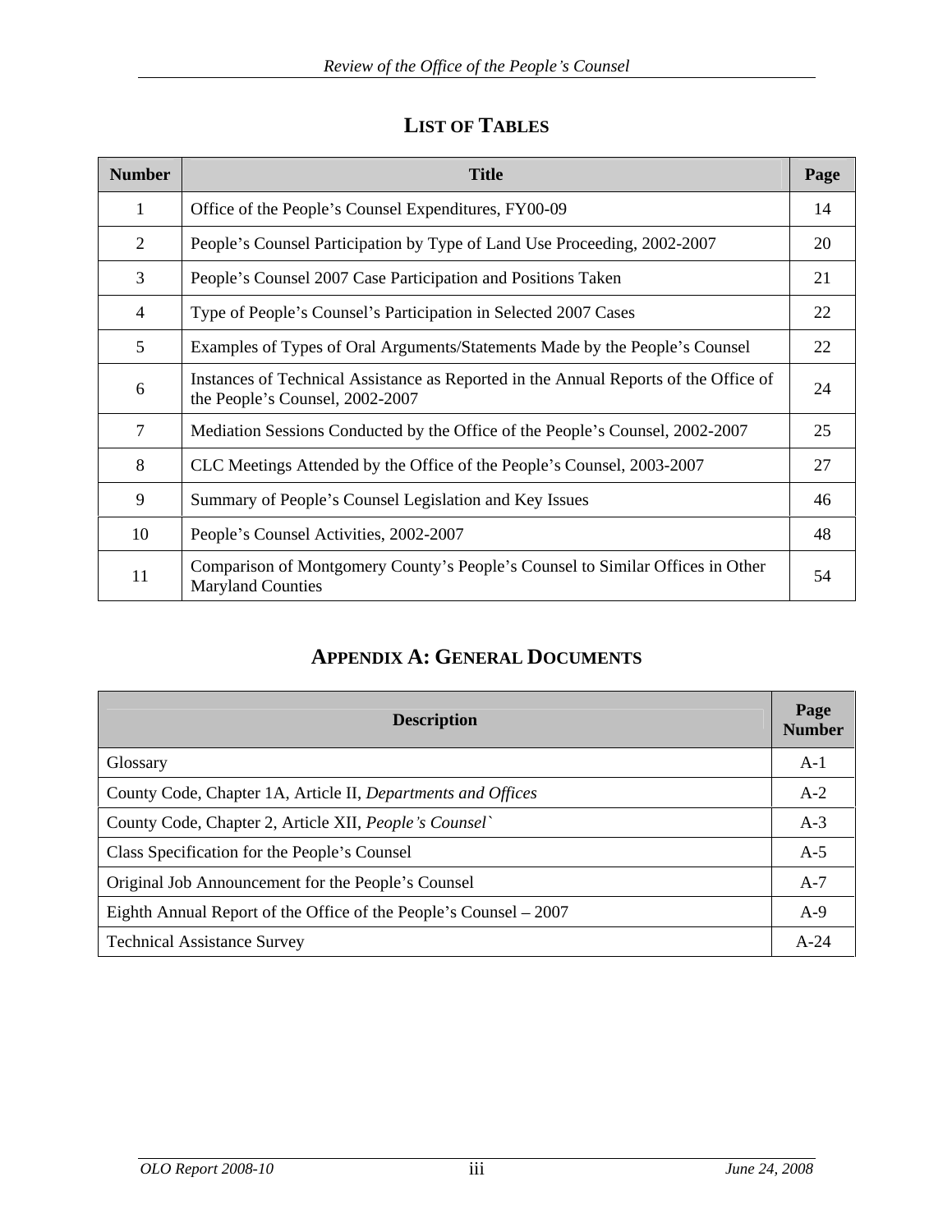| Legislative History and<br>.<br>Appendix B: I<br>egislation *<br>. Comparative Lect |  |
|-------------------------------------------------------------------------------------|--|
|                                                                                     |  |

| <b>Description</b>                                                                                                                                                                                                            | Page<br><b>Number</b> |
|-------------------------------------------------------------------------------------------------------------------------------------------------------------------------------------------------------------------------------|-----------------------|
| <b>Legislative History for Bill 11-89</b>                                                                                                                                                                                     |                       |
| March 7, 1989 memorandum from Senior Legislative Attorney Faden to the County Council on<br>Agenda Item 5. Introduction: Bill 11-89, People's Counsel                                                                         | $B-1$                 |
| Legislative Request Report for Bill 11-89, People's Counsel                                                                                                                                                                   | $B-8$                 |
| March 8, 1989 approved minutes from County Council Legislative Session                                                                                                                                                        | $B-9$                 |
| July 13, 1989 memorandum from Senior Legislative Attorney Faden to the Government<br>Structure, Automation & Regulation (GSA) Committee on Agenda Item 2. Worksession: Bill<br>11-89, People's Counsel                        | $B-13$                |
| July 13, 1989 approved minutes from GSA Committee                                                                                                                                                                             | $B-17$                |
| September 28, 1989 memorandum from Senior Legislative Attorney Faden to the GSA<br>Committee on Agenda Item 1. Worksession: Bill 11-89, People's Counsel                                                                      | $B-23$                |
| September 28, 1989 approved minutes from GSA Committee                                                                                                                                                                        | $B-26$                |
| November 30, 1989 letter to the County Council from the League of Women Voters                                                                                                                                                | $B-29$                |
| January 12, 1990 memorandum from Senior Legislative Attorney Faden to the GSA and PHED<br>Committees. Bill 11-89, People's Counsel; Bill 21-89, Citizen's Land Use Information Officer<br>- Information and Referral Services | $B-31$                |
| January 12, 1990 approved minutes from GSA and Planning, Housing, and Economic<br>Development (PHED) Committees.                                                                                                              | $B-36$                |
| February 6, 1990 memorandum from Senior Legislative Attorney Faden to the County Council<br>on Agenda Item 17. Final Action: Bill 11-89, People's Counsel                                                                     | $B-41$                |
| Bill 11-89 as approved on February 6, 1990                                                                                                                                                                                    | $B-47$                |
| Legislative History for Bill 14-99                                                                                                                                                                                            |                       |
| July 28, 1998 memorandum from Senior Legislative Analyst Wilson to the PHED Committee.<br>Worksession – People's Counsel                                                                                                      | $B-59$                |
| April 12, 1999 approved minutes from PHED Committee                                                                                                                                                                           | $B-61$                |
| May 10, 1999 memorandum from Senior Legislative Analyst Wilson to the County Council on<br>Agenda Item 5. People's Counsel - FY00 Appropriation                                                                               | $B-63$                |
| June 28, 1999 approved minutes from PHED Committee                                                                                                                                                                            | <b>B-66</b>           |
| August 3, 1999 memorandum from Senior Legislative Attorney Faden to the County Council<br>on Agenda Item 6. Action: Bill 14-99, People's Counsel - Amendments                                                                 | $B-70$                |
| August 3, 1999 Call of Bills for Final Reading. Bill 14-99, People's Counsel - Amendments                                                                                                                                     | $B-74$                |
| Bill 14-99 as approved August 3, 1999                                                                                                                                                                                         | $B-78$                |
| Zoning Text Amendment No. 99004 as approved November 16, 1999                                                                                                                                                                 | $B-85$                |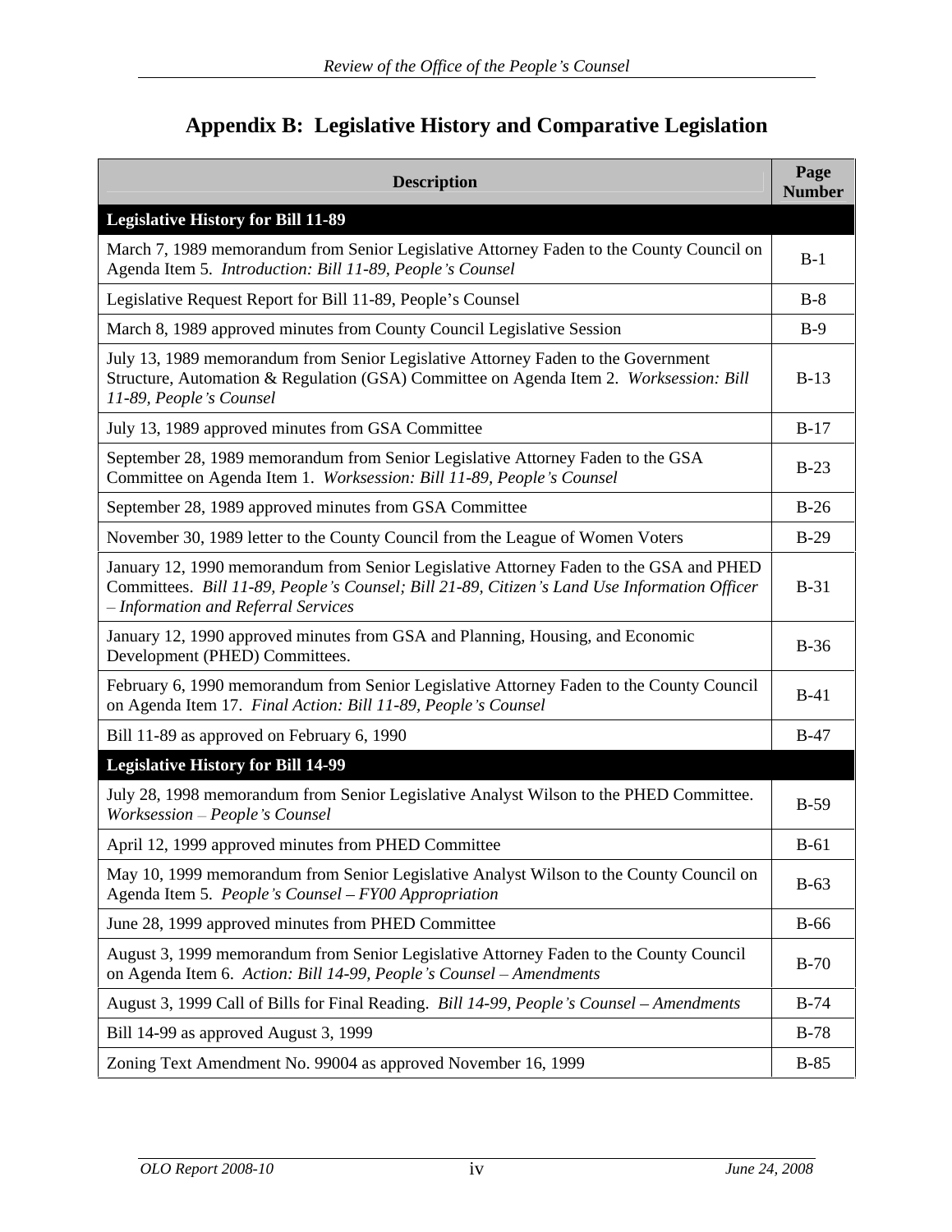| <b>Description</b>                                                                                                                                                                                                                                                                                                                          | Page<br><b>Number</b> |
|---------------------------------------------------------------------------------------------------------------------------------------------------------------------------------------------------------------------------------------------------------------------------------------------------------------------------------------------|-----------------------|
| <b>Legislative History for Bill 25-02</b>                                                                                                                                                                                                                                                                                                   |                       |
| October 1, 2002 memorandum from Senior Legislative Attorney Faden to the County Council<br>on Agenda Item 7. Action: Bill 25-02, People's Counsel - Sunset Repeal                                                                                                                                                                           | <b>B-97</b>           |
| <b>Comparative Legislation from Other Jurisdictions</b>                                                                                                                                                                                                                                                                                     |                       |
| The Charter of Baltimore County § 524.1. People's Counsel                                                                                                                                                                                                                                                                                   | $B-100$               |
| Harford County, MD People's Counsel<br>• The Charter of Harford County, MD § 224. Office of Council Attorney.<br>• Code of Harford County, MD §§ 4-26. People's Counsel, 4-27. People's Counsel<br>Citizens' Advisory Board                                                                                                                 | $B-102$               |
| Code of Howard County § 16.1000. Zoning Counsel                                                                                                                                                                                                                                                                                             | $B-105$               |
| Prince George's County, MD People's Zoning Counsel<br>• The Charter of Prince George's County, MD § 712. People's Zoning Counsel.<br>• Code of Prince George's County, MD §§ 27-136 to 27-139.03<br>• April 25, 2008 memorandum from Prince George's County People's Zoning Counsel<br>regarding Md. House Bill 928<br>• Md. House Bill 928 | $B-107$               |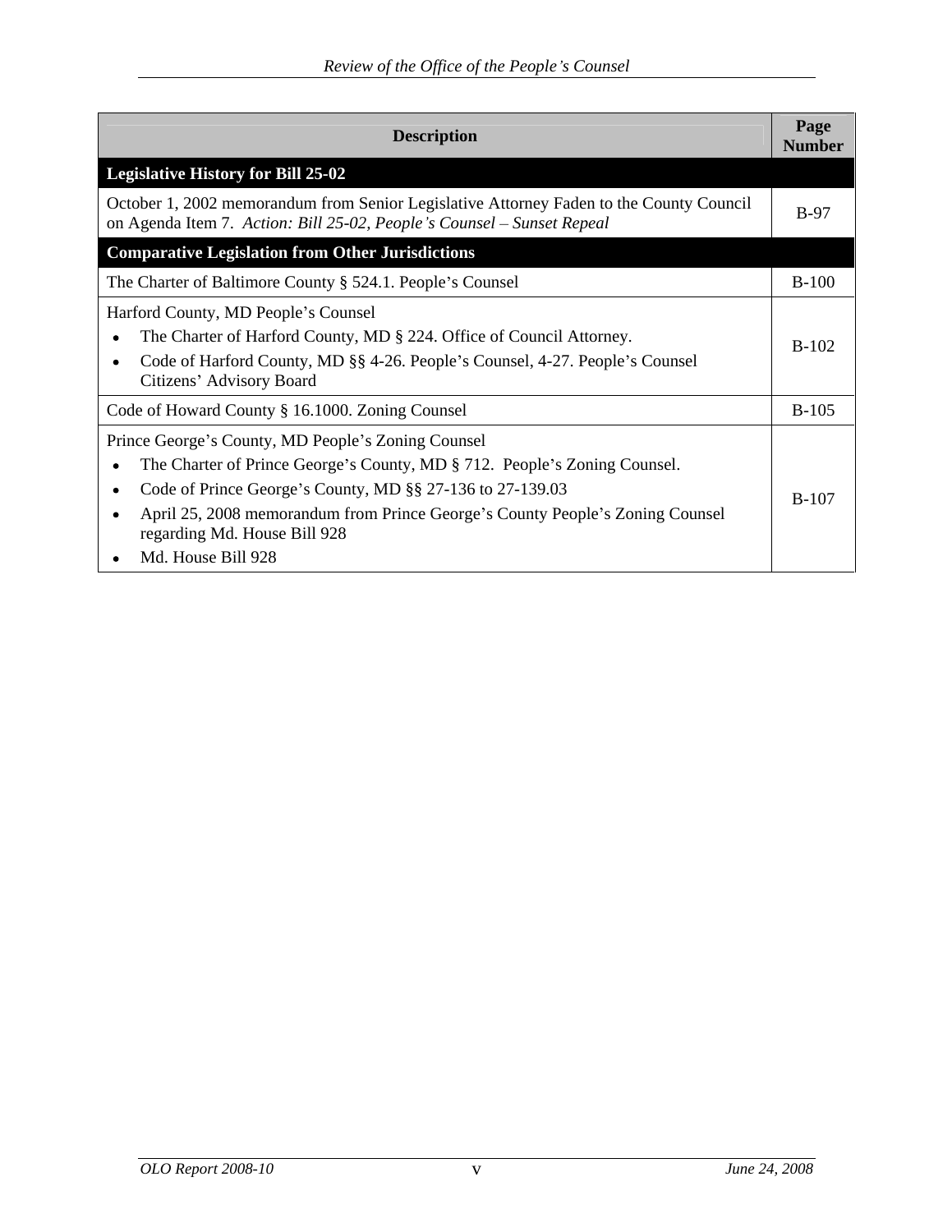# **Chapter I. Authority, Scope, and Organization of Report**

# **A. Authority**

Council Resolution 16-260, *Fiscal Year 2008 Work Program of the Office of Legislative Oversight,* adopted July 31, 2007.

# **B. Scope and Organization of Report**

This report by the Office of Legislative Oversight (OLO) responds to the Council's request to conduct a review of the Office of the People's Counsel. The County Council passed legislation to establish the Office of the People's Counsel (the "Office") in February 1990. However, the Office remained unfunded for almost a decade. In 1999, the Council amended the law, added a sunset provision, and appointed the first People's Counsel. In 2002, the Council removed the sunset provision.

The scope of OLO's review included:

- Research on the legislative and funding history of the People's Counsel;
- An assessment of the activities of the Office of the People's Counsel;
- A summary of feedback on the current law and work of the Office of the People s Counsel from interviews with governmental and non-governmental representatives who have interacted with the Office of the People's Counsel; and
- A comparison with similar offices in other Maryland counties.

**Chapter II, Legislative and Funding History**, summarizes the current law governing the People's Counsel; reviews the Office's legislative, funding, and staffing history; and identifies a number of relevant changes in County land use laws, programs, and practices since the Office was established.

**Chapter III, Activities of the Office of the People's Counsel, reviews the People's** Counsel's participation in land use proceedings; provision of technical assistance; and participation in other activities.

**Chapter IV, Feedback on the Current Law and Services Provided by the Office**, summarizes feedback on the Office of the People <sup>s</sup> Counsel from governmental and non governmental individuals who have interacted with the Office.

**Chapter V, Comparison with Similar Offices in other Jurisdictions**, describes the work of similar offices in four other Maryland Counties: Baltimore County, Harford County, Howard County, and Prince George's County.

**Chapters VI and VII** present the Office of Legislative Oversight's **Findings and Recommendations.**

**Chapter VIII** presents **Comments on the Final Draft.**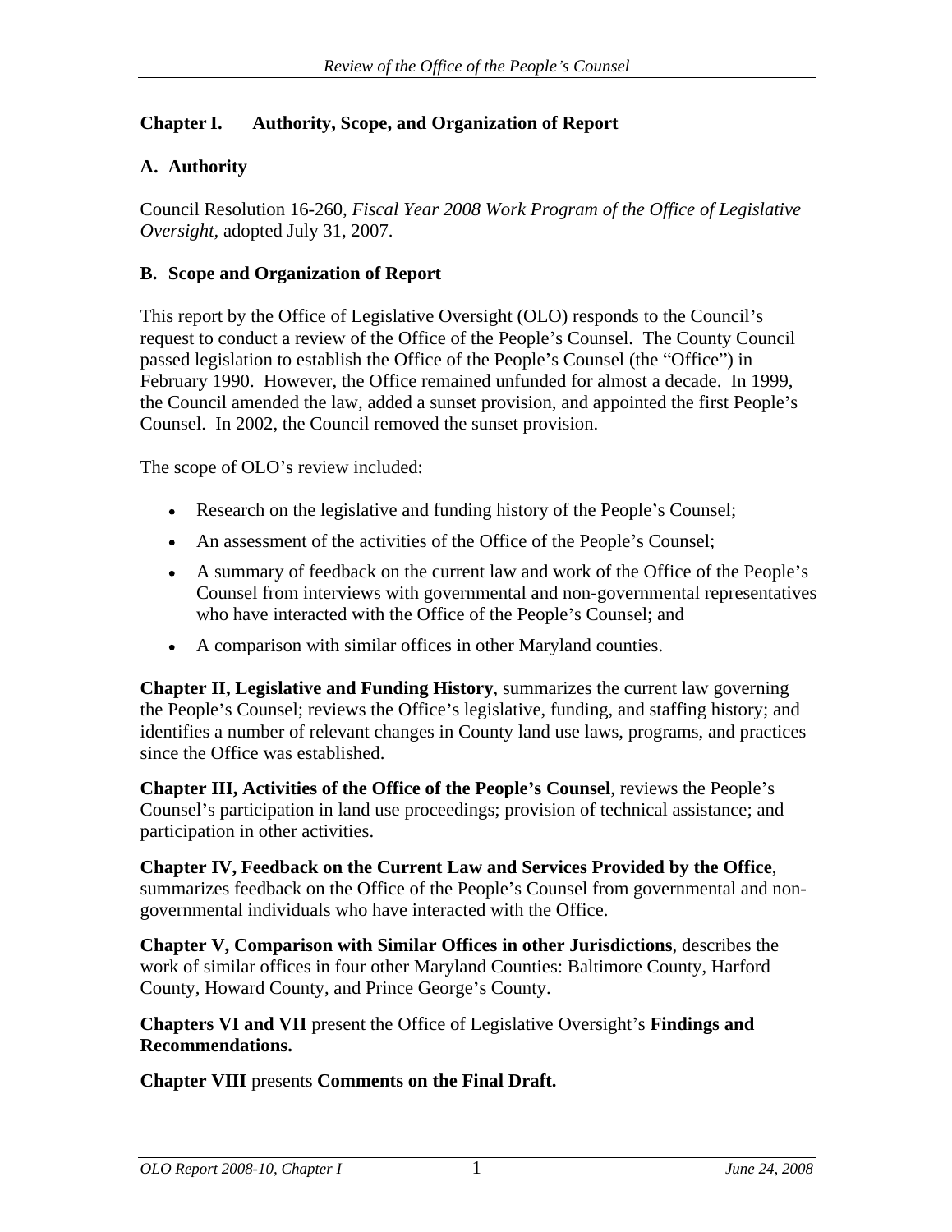# **C. Methodology**

Office of Legislative Oversight staff members Craig Howard, Leslie Rubin, Jennifer Renkema, and Sarah Downie conducted this study. OLO gathered information through general research, document reviews, and more than 50 interviews with government officials, staff, and non-governmental representatives who have interacted with the Office of the People's Counsel.

#### **D. Acknowledgements**

OLO received a high level of cooperation from everyone involved in this study. OLO appreciates the significant time commitment, the information shared, and the insights provided by all the individuals who participated. In particular, OLO would like to thank Martin Klauber and Fran Hissong from the Office of the People's Counsel.

In addition, OLO would like to thank the various Montgomery County government officials and staff we spoke with in conducting this study, including: Councilmembers and Council staff; the Board of Appeals and staff; Office of Zoning and Administrative Hearings staff; Department of Permitting Services staff; the Montgomery County Planning Board and Planning Department staff.

OLO also extends its thanks to the various members of the community we received input from, including land use attorneys; representatives from special exception applicants; community members who have participated in land use cases; and individuals who received technical assistance from the Office of the People's Counsel.

Last, OLO thanks the following staff from other local jurisdictions that we spoke with: Stan D. Brown from Prince George's County; Robin Regner from Howard County; Lisa Sheehan from Harford County; and Peter Zimmerman from Baltimore County.

> For a complete copy of OLO Report 2008-10, go to: [www.montgomerycountymd.gov/olo](http://www.montgomerycountymd.gov/olo). This document is available in alternative formats upon request.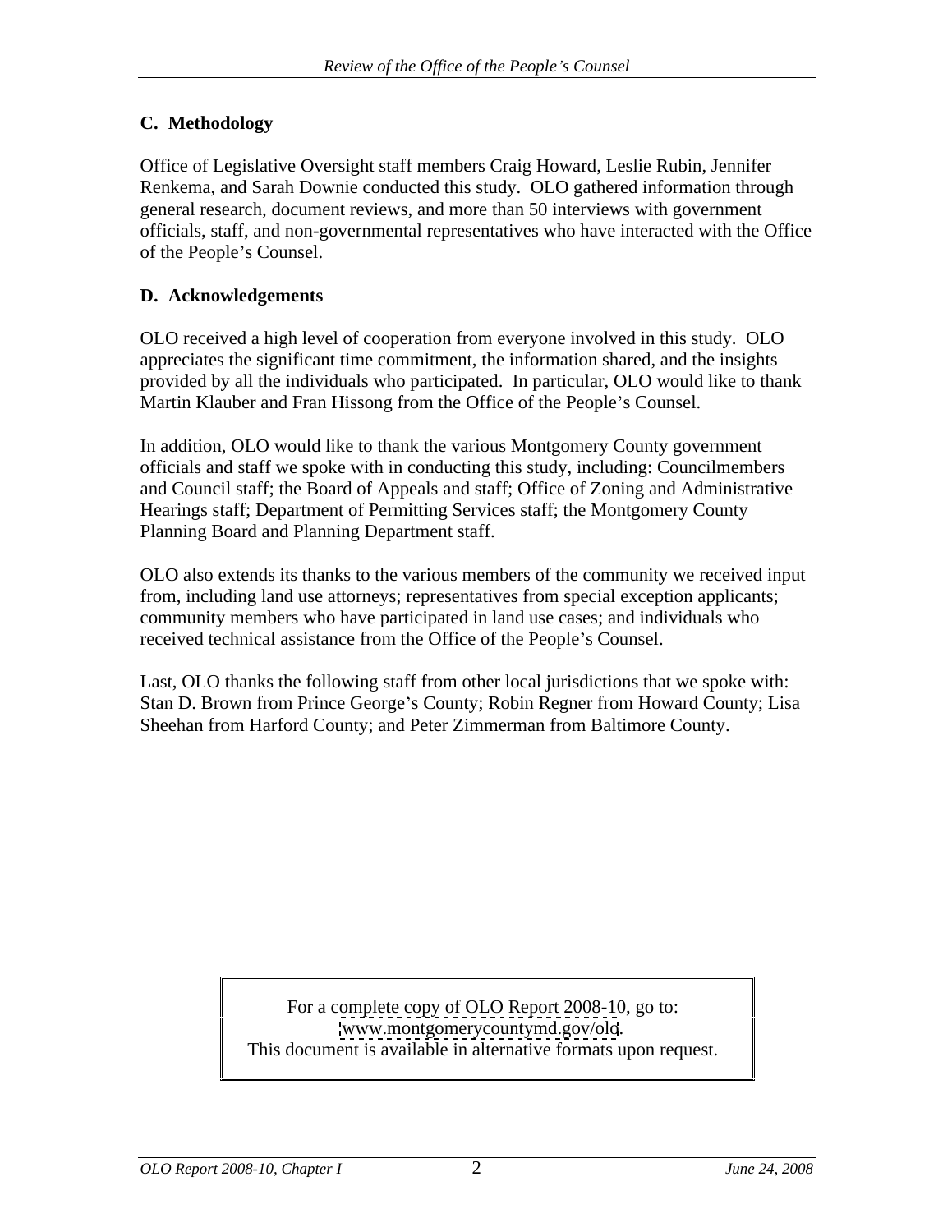# **Chapter II. Legislative and Funding History**

This chapter offers an overview of the existing law governing the Office of the People's Counsel ("Office"), and reviews the Office's legislative and funding history. It is organized as follows:

- Part A summarizes the current County Code provisions that set forth the structure, purpose, and duties of the Office of the People's Counsel:
- **Part B** reviews three pieces of legislation considered and adopted by the Council that relate to the Office of the People's Counsel: 1990 legislation that created the Office; 1999 legislation that amended the original law and added a sunset provision; and 2002 legislation that repealed the sunset provision;
- Part C summarizes the Office's funding and staffing since FY00. While authorized by legislation in 1990, the Council did not appropriate funds for the Office until the FY00 operating budget; and
- Part D briefly describes selected changes in County land use laws, regulations, programs, and practices since the establishment of the Office of People's Counsel.

## **A. Overview of Current Law**

Two sections of the Montgomery County Code outline the structure, purpose, authority, duties, and operations of the Office of the People's Counsel:

- Chapter 1A, Article II, *Departments and Offices*, establishes the Office of the People's Counsel in the Legislative Branch of County Government; and
- Chapter 2, Article XII, *People s Counsel*, describes the function and authority of the Office.

Appendix A contains copies of these two sections of County law beginning at A-2.

**Staffing options and requirements.** The County Code provides the County Council with two staffing options for hiring the People's Counsel. One option is to employ a term merit system employee as the People's Counsel.<sup>1</sup> The other option is to provide the service of the People's Counsel via a contract for "one or more attorneys, along with support staff, consultants, and expert witnesses."  $(\S$  1A-204(b)(3)(A))

In either case, the law  $(\S$  1A-204(b)(3)(B)) requires that any attorney employed or retained as the People's Counsel must:

- Be a member of the bar of the Court of Appeals of Maryland;
- Have at least five years experience in the practice or teaching of law; and
- Have substantial experience with land use legal issues and procedures.

<sup>&</sup>lt;sup>1</sup> Section 1-73 of the County's Personnel Regulations define a term position as: "A type of full-time or parttime career merit system position that is created for a special term, project, or program, or a position in which the incumbent's employment terminates at the expiration of a specific period of time or term."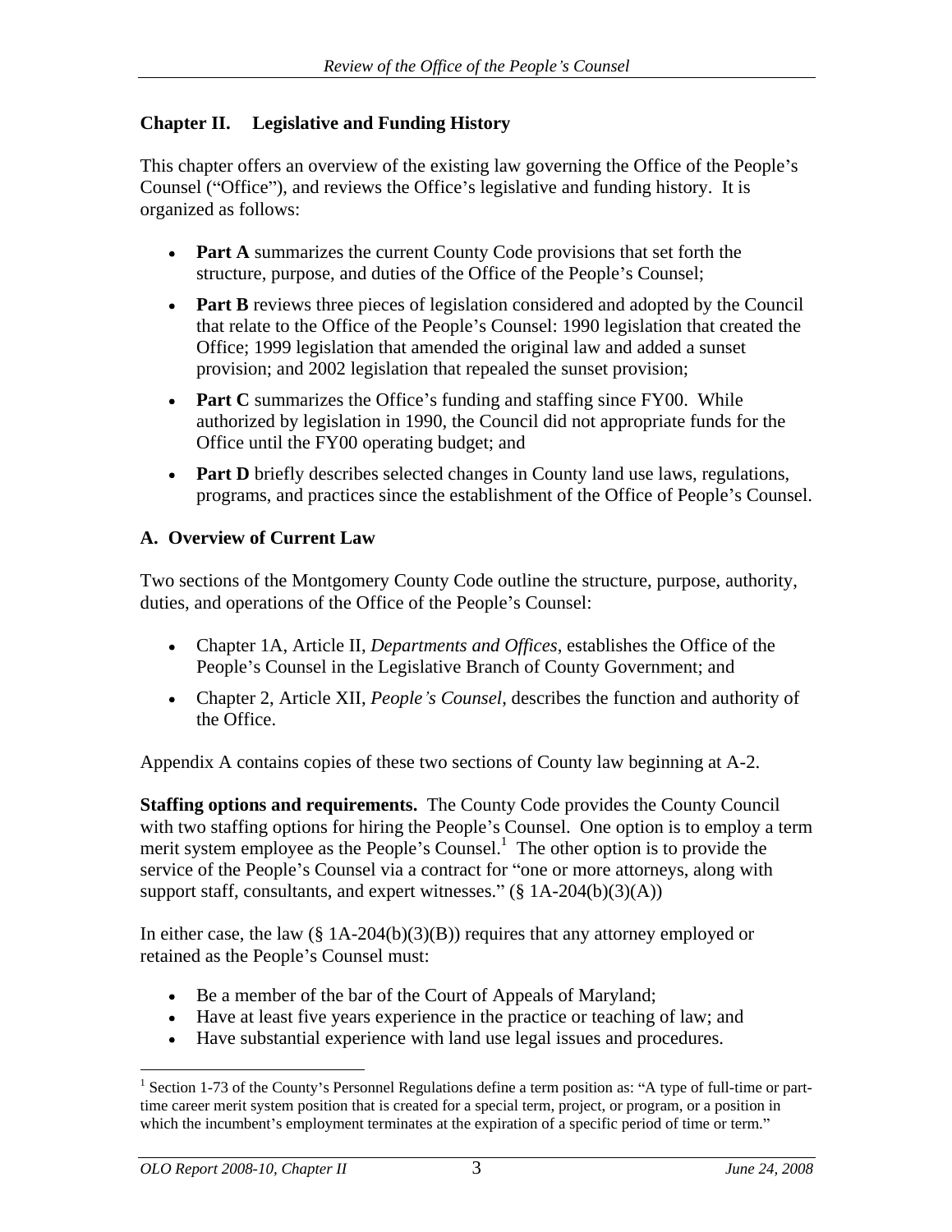The law also limits the People's Counsel's outside employment, stating that any attorney employed or retained as the People's Counsel:

- Must not represent any client, other than as People's Counsel, in any matter involving land use in Montgomery or Prince George's County; and
- Must not, within one year after the attorney's service as People's Counsel ends, represent any party in any proceeding involving land use in the County.

**Statutory purpose.** The law that outlines the functions of the Office describes the purpose of an independent People's Counsel as follows:

*Purpose*. Informed public actions on land use matters require a full exploration of often complex factual and legal issues. An independent People's Counsel can protect the public interest and promote a full and fair presentation of relevant issues in administrative proceedings in order to achieve balanced records upon which sound land use decisions can be made. In addition, a People's Counsel who provides technical assistance to citizen organizations will encourage effective participation in, and increase public understanding of and confidence in, theCounty land use process.  $(\S 2-150(a))$ 

**Authority and duties.** The law  $(\S 2{\text -}150(b))$  states that to "protect the public interest and achieve a full and fair presentation of relevant issues," the People's Counsel may participate in a proceeding before:

- The Board of Appeals if the proceeding involves a variance or a special exception; example of the set of the set of the set of the set of the set of the set of the set of the set of the set of the set of the set of the set of the set of the set of the set of the set of the set of the set of th
- The County Council (solely for oral argument) or the Hearing Examiner if the  $\bullet$ matter involves a local map amendment, a development or schematic development plan approved under the zoning process, or a special exception; and
- The Planning Board if the proceeding involves action on an optional method development, a subdivision plan for a cluster development, or a site plan.

The law also authorizes the People's Counsel to file the following with the Board of Appeals (under § 59-G-1.3 of the County Code): a complaint alleging failure to comply with the terms of a special exception; a request for modification of a special exception; or a request for revocation of a special exception.<sup>2</sup>

The law explicitly restricts the People's Counsel from participating in "any legislative" proceeding, or in any proceeding before a board or agency of any municipality in the County."  $(\S 2-150(c))$ 

 $\frac{2}{8}$  59-G-1.3(b) of the County Code allows "any person or government agency" to file a complaint alleging failure with the terms or conditions of a special exception with the Board of Appeals or the Department of Permitting Services (DPS). However, under § 59-G-1.3(c) and 59-G-1.3(e), the Board of Appeals may only modify or revoke a special exception based on a written notice or recommendation of DPS or at the request of the special exception holder.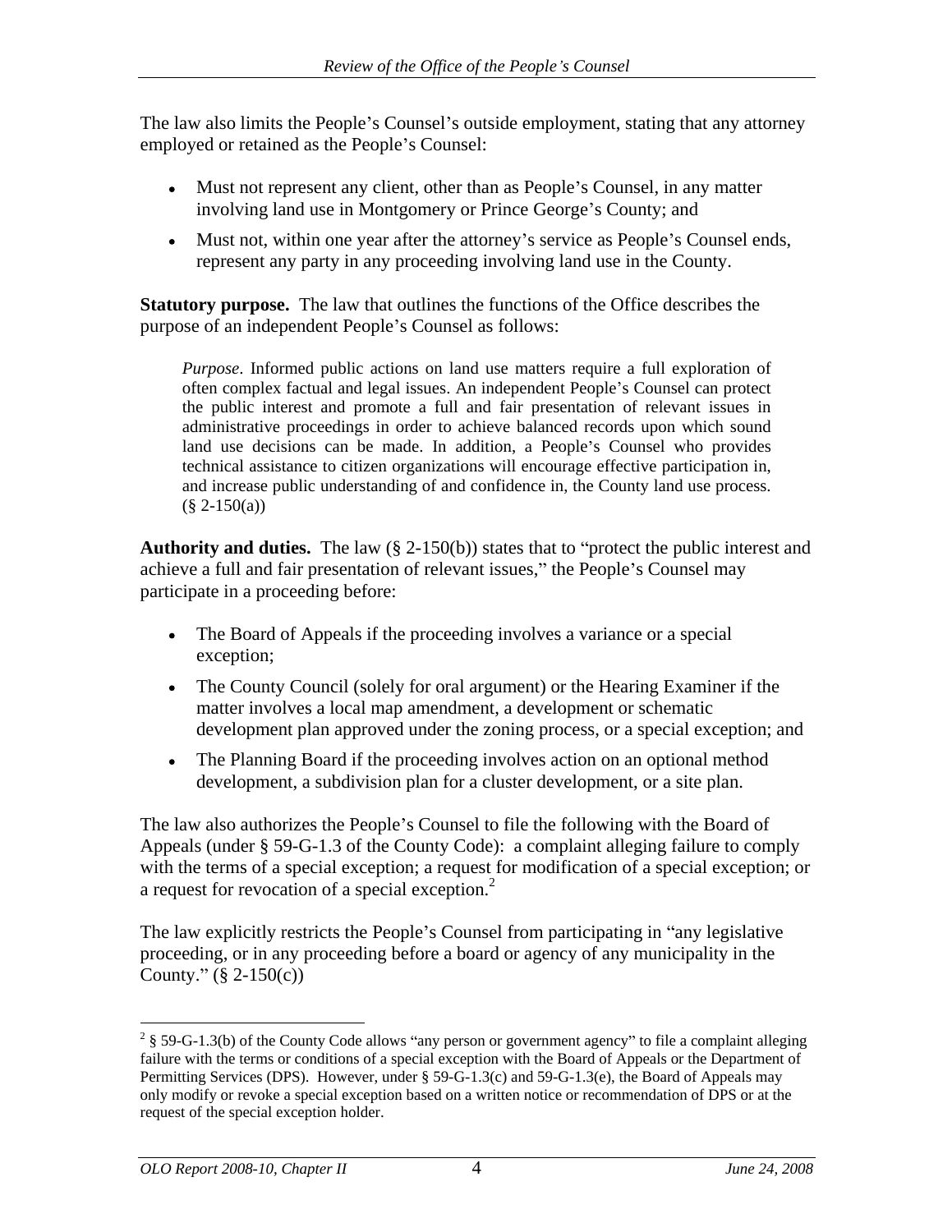**Participation.** The law  $(\S 2-150(d))$  provides that the People's Counsel becomes a party in a proceeding by filing a "notice of intention to participate." After the notice is filed, the People's Counsel is entitled to receive notices and to participate in a proceeding by:

- Making motions:
- Introducing evidence;
- Calling witnesses;
- Examining and cross-examining witnesses;
- Making arguments as the law and the evidence warrant; and/or
- Filing and arguing an appeal the same as any other party to the proceeding.

The law makes the People's Counsel's participation in an eligible proceeding discretionary, allowing the People's Counsel to withdraw or decline to participate in any proceeding. The law states that the People's Counsel "is not liable to any person for participating in, or declining to participate in, any proceeding."  $(\S 2-150(g))$ 

**Independent Status.** The law explicitly states that the People's Counsel "must not represent the County, any government agency, or any private party in any proceeding." Further, the law provides that the People's Counsel "is not subject to the authority of the County Attorney."  $(\S 2-150(e))$ 

**Technical Assistance.** The law states that "without becoming a party to a proceeding and subject to available time and resources," the People's Counsel may provide technical assistance to any person about the land use proceedings the office may participate in. The law also states that, when providing technical assistance, the People's Counsel must inform the recipient that the People's Counsel is not acting and cannot act as a personal attorney for the recipient. (§ 2-150(h))

**Coordination and Annual Report.** The law requires that the People's Counsel coordinate the services of its office with those offered by "land use information staff in the Council, Board of Appeals, and Planning Board, to avoid inconsistency and duplication of services, and to maximize the assistance offered to citizens." In addition, the People's Counsel must annually report to the County Council on the activities of the office.  $(\S 2 - 150(i)$  and (j))

# **B.** Legislative History (1989 – 2002)

This section highlights the County Council's review and adoption of legislation related to the Office of the People's Counsel. In sum, there have been three separate bills:

- Bill 11-89, adopted in February 1990, established the Office of the People's Counsel;
- Bill 14-99, adopted in August 1999, amended the original People's Counsel's law and added a sunset provision; and
- Bill 25-02, adopted in October 2002, repealed the sunset provision on the Office of the People's Counsel.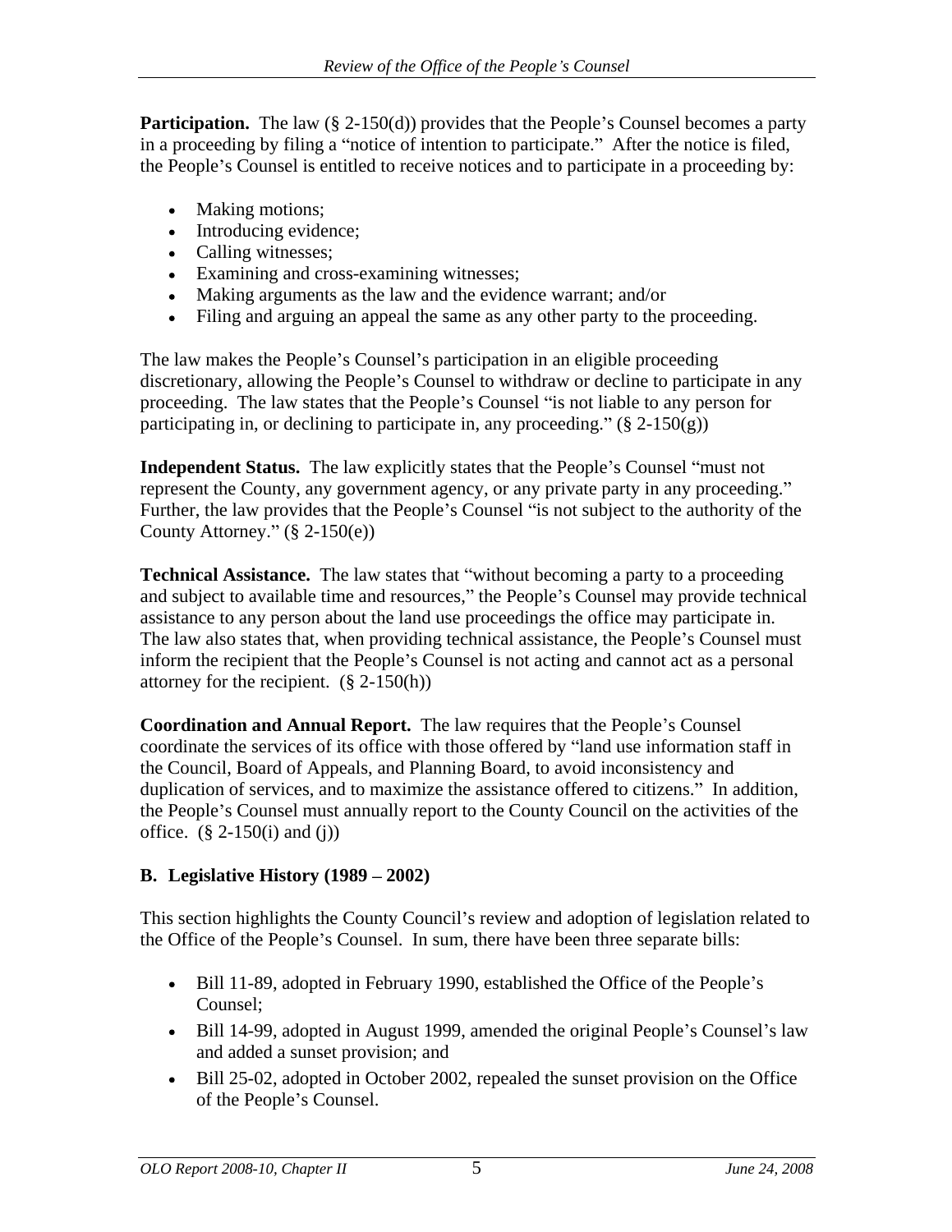While the Office of the People's Counsel was established in County Code in early 1990, a decade passed before the Office received any funding. The following section (beginning on page 13) tracks the funding and staffing history of the Office.

# **1. Bill 11-89** established the Office of the People's Counsel

The Council introduced Bill 11-89 on March 7, 1989, and deliberated for close to a year before adopting the final version of the bill on February 6, 1990. Documents used to summarize the legislative history of Bill 11-89 are attached in Appendix B, beginning at B-1.

#### **a. Summary of the bill as introduced**

The Legislative Request Report accompanying the original bill stated that the legislation was being proposed to address the following problem: "The perception by some citizens" that often only narrow private property interests are represented in adjudicatory proceedings involving land use and environmental issues.

As introduced, Bill 11-89 established a People's Counsel authorized to "represent the public interest and to achieve a full presentation of relevant issues" by initiating or intervening as a party in judicial or administrative proceedings involving:

- The zoning, subdivision, use or development of land in the County, or
- The application or enforcement of a law or regulation designed to protect the environment.

The original version of the bill established a nine-member citizen advisory board (appointed by the Council) to advise the People's Counsel and recommend land use and environmental proceedings that the People's Counsel should be involved in. The parameters initially established for the People's Counsel included prohibitions from:

- Representing the County, any government agency, or any private party in any proceeding; and  $\blacksquare$
- Intervening in any legislative proceeding, such as master plans, zoning text amendments, and annual growth policy resolutions.

As introduced, Bill 11-89 authorized the People s Counsel to provide technical assistance and advise any citizen of the County on that person's rights and duties in any matter that involved land use or environmental issues as described above. The introduced bill provided the People's Counsel with all rights of a party in a proceeding and the authority to employ or retain staff or expert witnesses.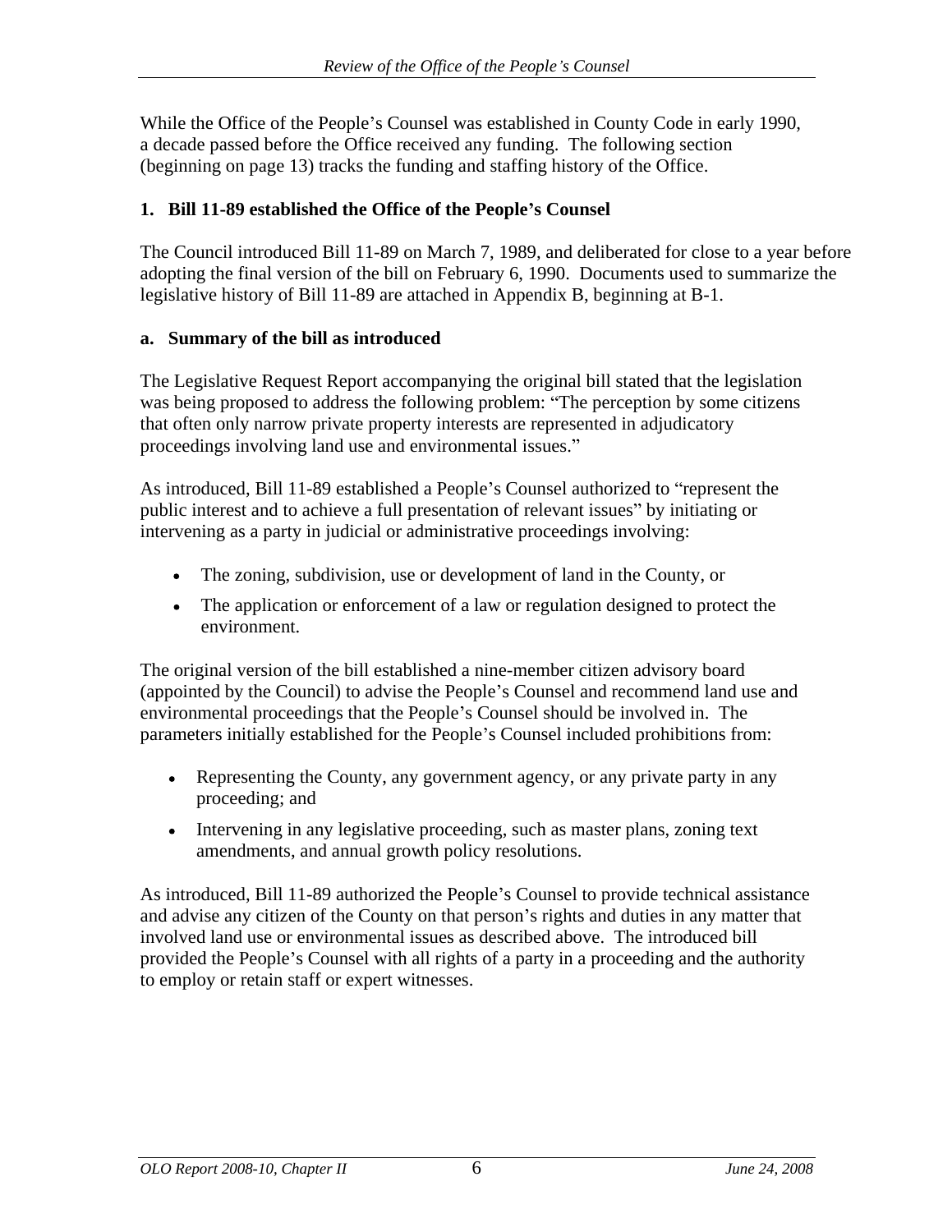At the time of introduction, reasons offered by individual Councilmembers in support of Bill 11-89 included:<sup>3</sup>

- The Office of People's Counsel will provide a degree of equity and should make the current system more effective;
- By raising issues of concern to citizens in a timely fashion, a People's Counsel will address the disparity that exists between the resources available to developers and those available to the residential community; and
- A citizen advisor will be useful because of the difficulty that citizens have in understanding land use issues.

**Public hearing.** On June 20, 1989, the Council held a public hearing on Bill 11-89. Subsequent worksession packets on the bill summarized the public hearing testimony as follows:

- A number of civic groups and individual residents testified in support of the bill. Several witnesses recommended that the People's Counsel be given the authority to represent individual residents and neighborhood organizations, and/or to participate in legislative proceedings.
- The League of Women Voters opposed the bill because of the very broad responsibilities and jurisdiction for land use and environmental issues included in it, and the potential difficulty for a People's Counsel to determine in any given case what is the public interest.
- Executive Branch staff representing the County Executive testified in opposition to the bill, arguing that a People's Counsel was unneeded, would cost too much, could delay essential but unpopular projects, and would encourage confrontation instead of cooperation in County government.
- The County Attorney testified that the bill could violate the County Charter because it sets up an instrumentality of County government that is not subject to the authority or legal advice of the County Attorney.

# **b. Council Committee worksessions**

The Council's Government Structure, Automation & Regulation (GSA) Committee held two worksessions on Bill 11-89. A third worksession was held by a joint meeting of the GSA Committee and Planning, Housing, and Economic Development (PHED) Committee. Highlights of the Committee's discussion and action, organized by issue, are summarized below. The record indicates that key provisions of the legislation were changed a number of times throughout the various meetings.

<sup>&</sup>lt;sup>3</sup> Approved Minutes for the Montgomery County Council in Legislative Session, March 8, 1989.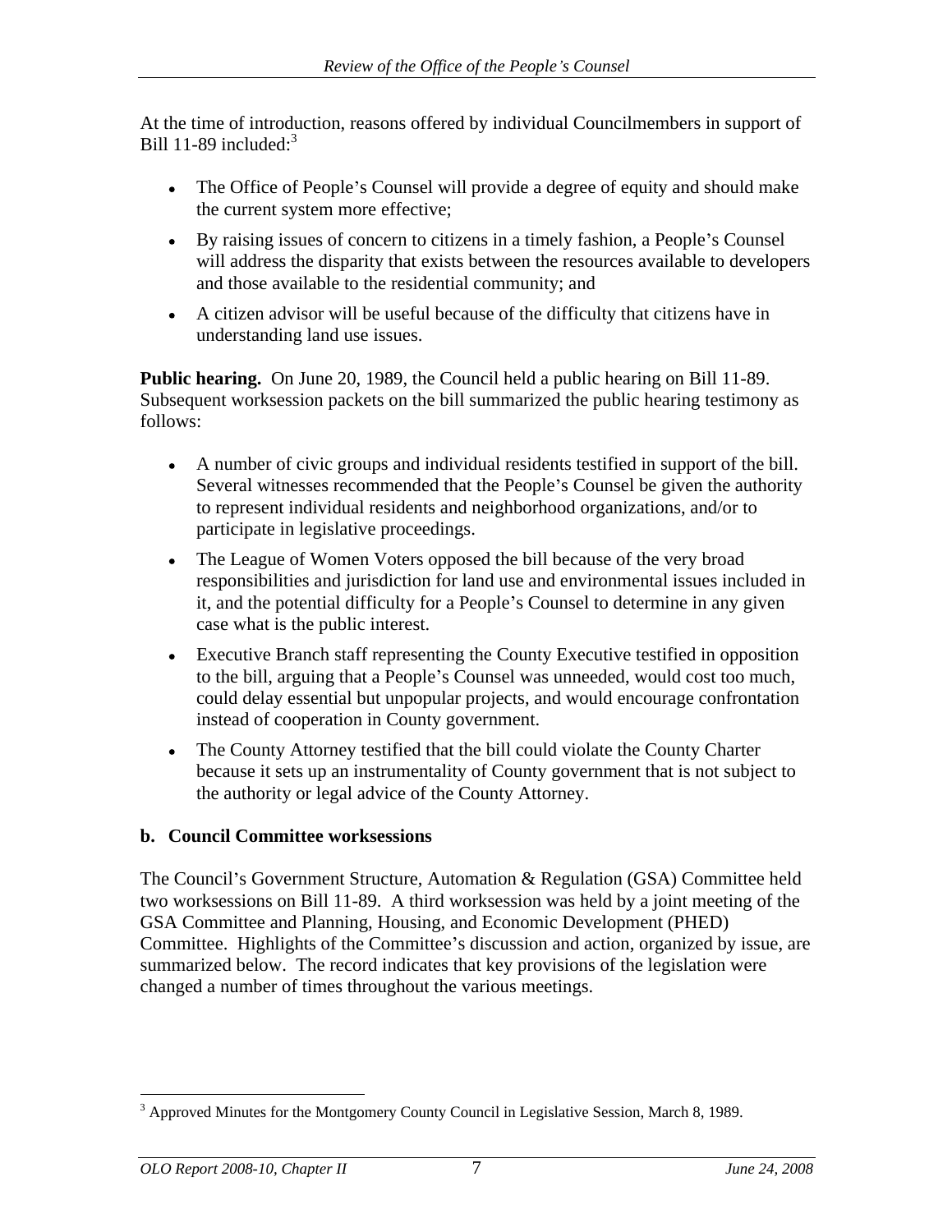**July 13, 1989, GSA Committee Worksession #1.** At this worksession, the Committee discussed numerous policy and legal issues, and tentatively adopted several amendments.

*Statutory purpose.* Councilmembers' expectations concerning the role of the People's Counsel voiced during Committee worksessions included that:

- The People's Counsel will be in a position to serve both an advocacy and informational role;
- One of the most important duties of the People's Counsel will be to assure that decision-makers are apprised of and understand all sides of the issues so that they are able to make the best decisions in the greater public interest; and
- The role of the People's Counsel will be to provide information, and in addition, to provide technical assistance and legal advice that citizens often need to present their case to the government.<sup>4</sup>

*Authority and duties.* The GSA Committee affirmed that the People's Counsel should be authorized to intervene as a party in administrative and adjudicatory proceedings. The Committee recommended that the People's Counsel's jurisdiction be defined to include land use and environmental issues. Committee members expressed their view that the People's Counsel should intervene in only the most important non-land use environmental matters, acknowledging a concern that involvement in environmental matters could consume a disproportionate amount of the People's Counsel's resources.

The Committee also recommended that the People's Counsel not be authorized to participate directly in legislative proceedings, such as Master Plan amendments and the Annual Growth Policy. This prohibition, however, was not intended to limit the People's Counsel from advising residents about their participation in such proceedings.

*Party representation.* The Committee recommended that rather than representing the "public interest", the People's Counsel should represent individual citizens or organizations with "standing" in the proceeding, meaning those directly aggrieved by an action or proposed action. The Committee also recommended that a potential client's ability to afford a lawyer should be a factor for the People's Counsel to consider; however, the Committee chose not to include a specific income eligibility standard.

*Citizen Advisory Board.* The GSA Committee approved the provision of Bill 11-89 that included appointment of a citizen advisory board. One of the primary roles of this committee would be to guide decisions of the People's Counsel with respect to who would be represented.

*Term of appointment.* The Committee recommended that the People's Counsel serve a four-year term that would generally coincide with the term of the Council that appoints him or her. The Committee agreed to a provision that required a two-thirds vote of the Council to remove a People's Counsel during his or her term.

 <sup>4</sup> Approved Minutes for the Government Structure, Automation & Regulation Committee, July 13, 1989.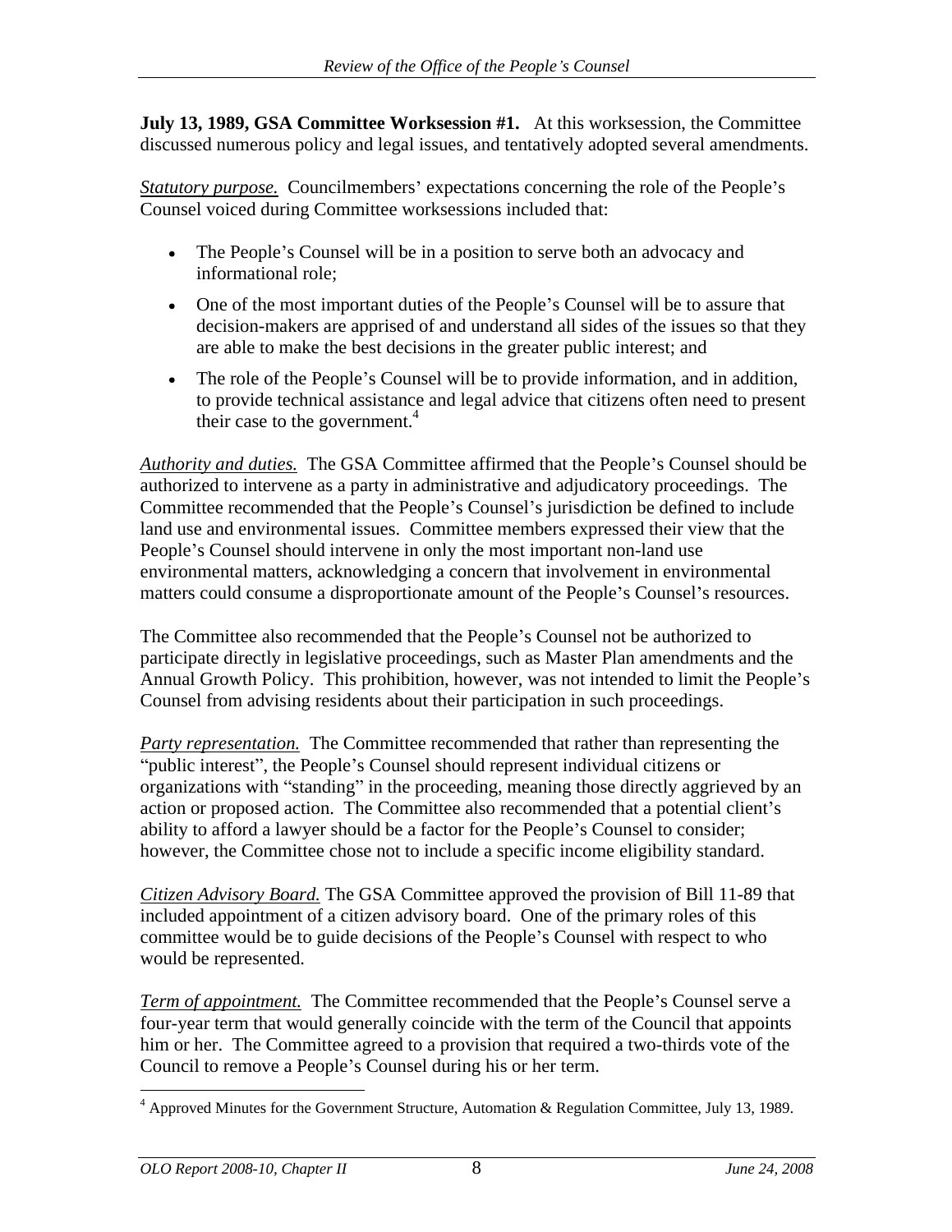**September 29, 1989, GSA Committee Worksession #2**. At this meeting, the Committee reviewed issues discussed at the previous worksession as well as several additional policy and legal issues.

*Party representation.* The Committee considered the amended language stemming from the previous worksession that provided that the People's Counsel may represent individual clients. The Committee added language that required the People's Counsel to obtain approval from the citizens advisory board before intervening in any proceeding.

*Sunset provision and evaluation.* The Committee discussed but opted not to add a sunset provision to Bill 11-89. However, it did recommend amending the bill to require an Office of Legislative Oversight evaluation of the People's Counsel in 1994.<sup>5</sup>

**January 12, 1990, Joint GSA/PHED Committee Worksession**. This joint Committee worksession reviewed Bill 11-89 and Bill 21-89, legislation that had been introduced to create a citizen land use information officer position within the Montgomery County Planning Board.

According to the legislative record of the worksession, representatives from the League of Women Voters discussed their recommendation that the People's Counsel be established to provide technical advice to citizens and to participate as a party in land use matters only to assure a full and complete record.

The joint Committee debated concerns raised by the County Attorney about whether creation of the office violated the County Charter, and various proposals to further refine the structure, authority, and functions of the People's Counsel.

In the end, the joint GSA/PHED Committees recommended that:

- The People's Counsel should be hired through a contract for services, rather than as a merit system employee;
- The People's Counsel should not be authorized to represent either aggrieved citizens or the public interest. Rather, the People's Counsel should assure that the decision-making body receives a full and fair presentation of relevant issues.
- The People's Counsel should not be authorized to file or intervene in any court case. The Office's jurisdiction would be limited to County administrative proceedings in which a decision is based on a written record.
- $\bullet$ The citizens advisory board should be deleted entirely.

The Committees also asked staff to draft more specific provisions on the subject matter in which the People's Counsel could intervene and to develop language that strictly limits the People's Counsel's civil liability to dissatisfied residents.

<sup>&</sup>lt;sup>5</sup> In 1994, the Office of Legislative Oversight submitted a memorandum to the Council explaining that the Office of the People's Counsel had not yet been funded, and as a result, there was no evaluation to conduct.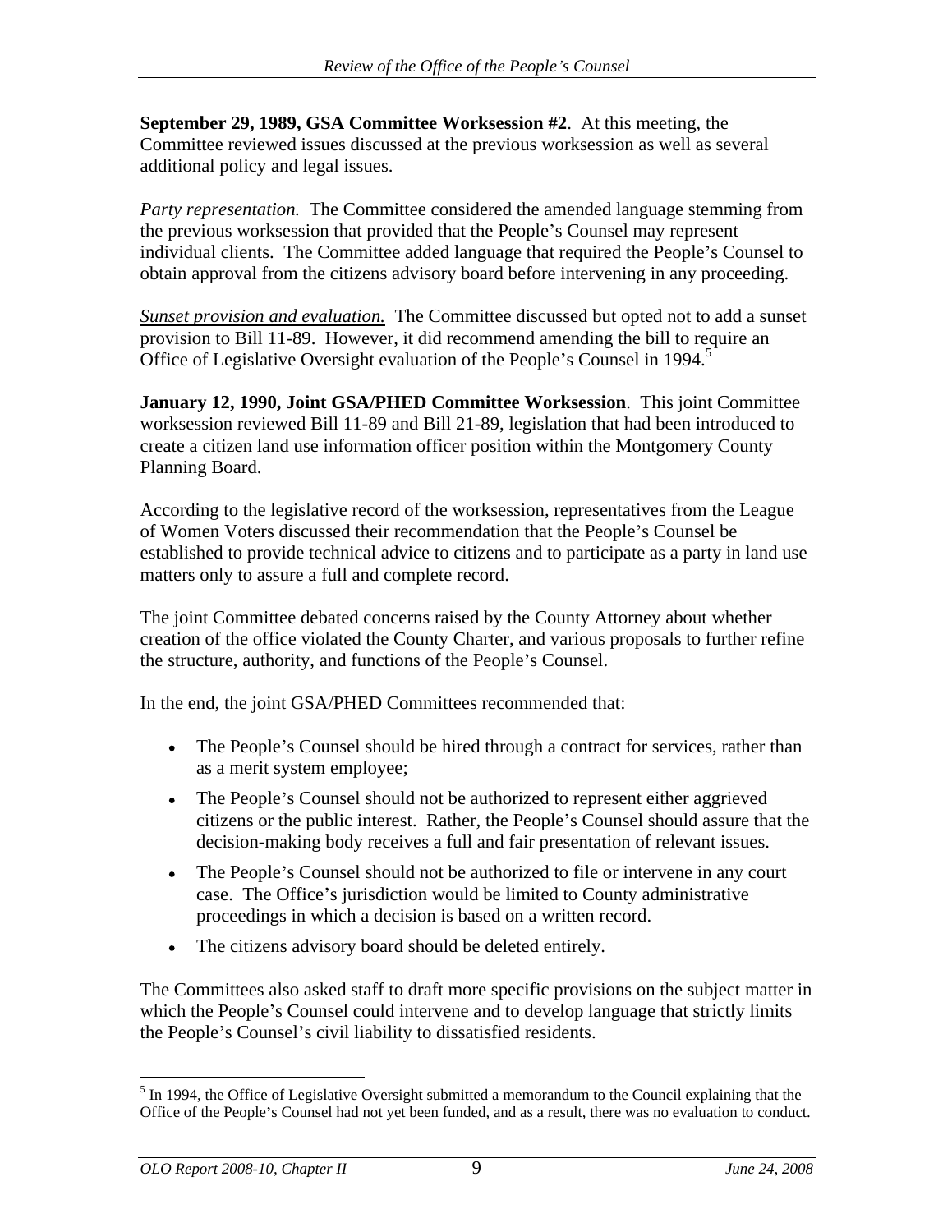#### **c. Final Council action on Bill 11-89**

The Council took final action on Bill 11-89 on February 6, 1990. The worksession packet describes the amended bill that came out of the joint GSA/PHED Committee worksession as follows:

The Committees essentially accepted an alternative presented by the League of Women Voters to limit the People's Counsel to providing technical assistance and advice, and intervening in any proceeding only to assure a complete and fair presentation of the issues. $6 \text{ m}$ 

The legislation also incorporated many of the amendments recommended by the County Attorney as a result of the earlier Committee worksessions. The final version of the bill, as adopted by the Council and signed by the County Executive, included the following language to define the purpose of the "independent" Office of the People's Counsel:

Informed public actions on land use matters require a full exploration of often complex factual and legal issues. An independent People s Counsel can promote a full and fair presentation of relevant issues in administrative proceedings in order to achieve balanced records upon which sound land use decisions can be made. In addition, a People's Counsel who provides technical assistance to citizens and citizen organizations will encourage effective participation in, and increase public understanding of, the County land use process.

The adopted version of the legislation limited the authority of the People's Counsel to participate only in proceedings "before the Hearing Examiner, Board of Appeals, and Planning Board which involve issues related to matters covered under the Regional District Act." In addition, the adopted version provided that the services of the Office of the People's Counsel would be fulfilled by an independent contractor.

Appendix B contains a copy of the final version of Bill 11-89, which became law on May 17, 1990.

#### **2. Bill 14-99 amended the People s Counsel law and added a sunset provision**

Although the Council approved legislation to establish the Office of the People's Counsel in 1990, the Office was not funded until FY00, almost a full decade later. The year before the Office received its first appropriation, the Council considered and passed a number of amendments to the enabling legislation. Documents used to compile the legislative history of Bill 14-99 are attached in Appendix B beginning at B-59.

 <sup>6</sup> February 6, 1990 memorandum from Senior Legislative Attorney Faden to the County Council for Council Agenda Item 17. *Final Action: Bill 11-89, People s Counsel*.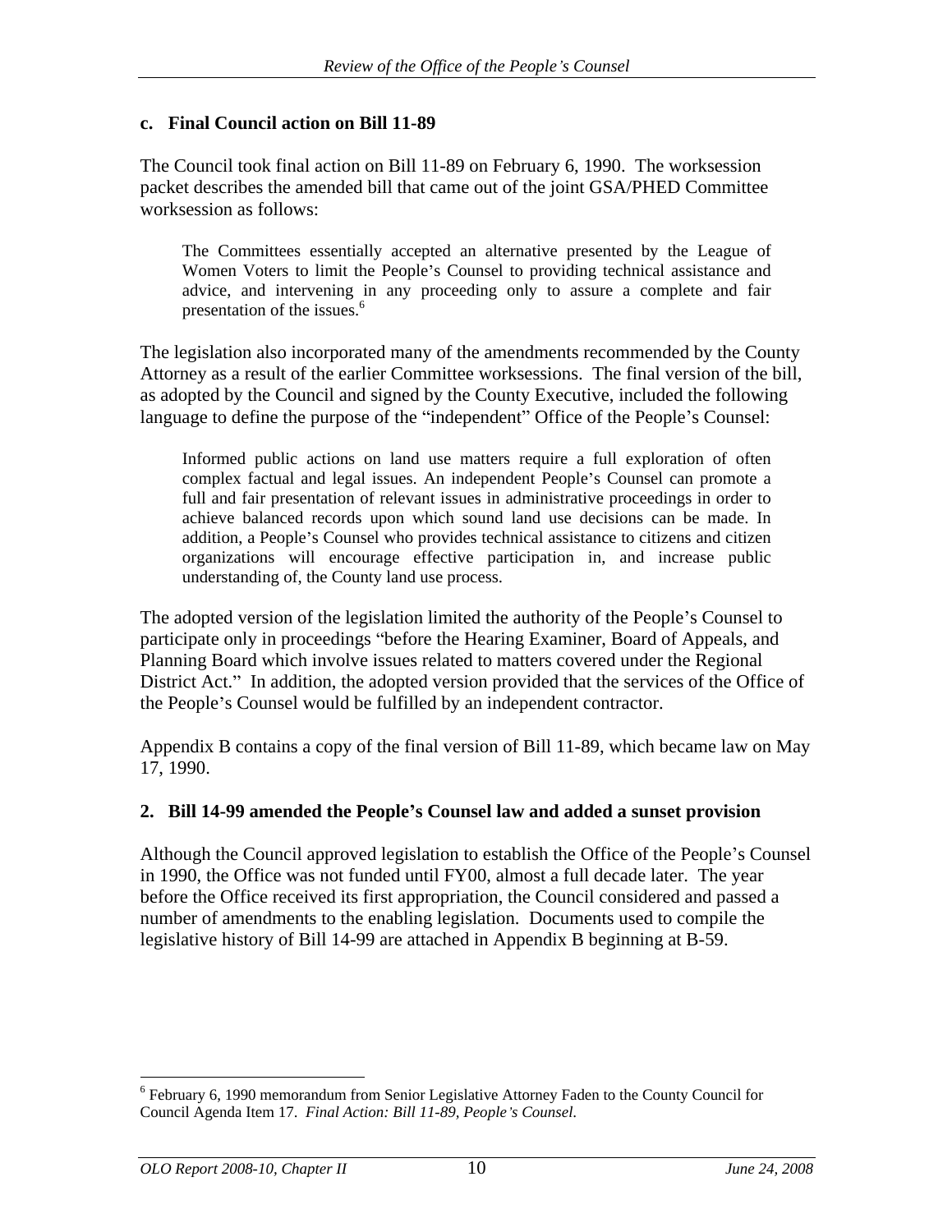**Introduction of Bill 14-99.** In May 1999, the Council introduced Bill 14-99, *People s Counsel Amendments*. As introduced, Bill 14-99 included amendments that:

- Added the option of employing a People's Counsel as a term merit system employee; and
- Allowed for the People's Counsel to represent individual parties under certain conditions.

Specifically, the amendment in Bill 14-99 regarding representation proposed that:

The People's Counsel is not a party in a proceeding under subsection (b) unless the People's Counsel has agreed to represent an aggrieved party or organization which could be a party to the proceeding and which would not otherwise be effectively represented. In deciding whether to represent an aggrieved person or organization, the People's Counsel must consider:

- 1. The person or organization's ability to retain other counsel;
- 2. The relative balance of the advocacy resources of the parties to the proceeding;
- 3. The nature, significance, and breadth of impact of the issues in the proceeding; and  $\blacksquare$
- 4. Any other public policy implications of the proceeding.

**PHED Committee Worksession.** In June, the PHED Committee held a worksession on Bill 14-99. The issues discussed and positions taken are summarized below.

*Party representation.* The Committee considered but voted against the amendment that would have given the People's Counsel authority to represent individual clients. The worksession packet summarized the different viewpoints on this issue as follows:

Some civic groups have urged that the People's Counsel be allowed to represent individual citizens or community organizations who have standing to participate in an adjudicatory proceeding but cannot find or afford a private lawyer....The most frequently raised objection to giving the People s Counsel this broad a function is the discretion involved  $-$  the perceived difficulty in deciding which cases or clients to take, who most needs representation (because of their lack of resources) and deserves representation (because of the merits of their position or the gravity of the issues).<sup>7</sup>

The Committee did, however, agree to amend the bill by adding a provision that the People's Counsel should protect the public interest. The worksession packet describes the public interest standard as one in which "the People's Counsel makes an independent decision on what result would best protect the public interest in each case." The Committee also reaffirmed its support for language that directs the People's Counsel to "promote a full and fair presentation of relevant issues...to achieve balanced records on which sound land use decisions can be made."

<sup>&</sup>lt;sup>7</sup> August 3, 1999 memorandum from Senior Legislative Attorney Faden to the County Council on Council Agenda Item 6. *Action: Bill 14-99, People s Counsel Amendments*.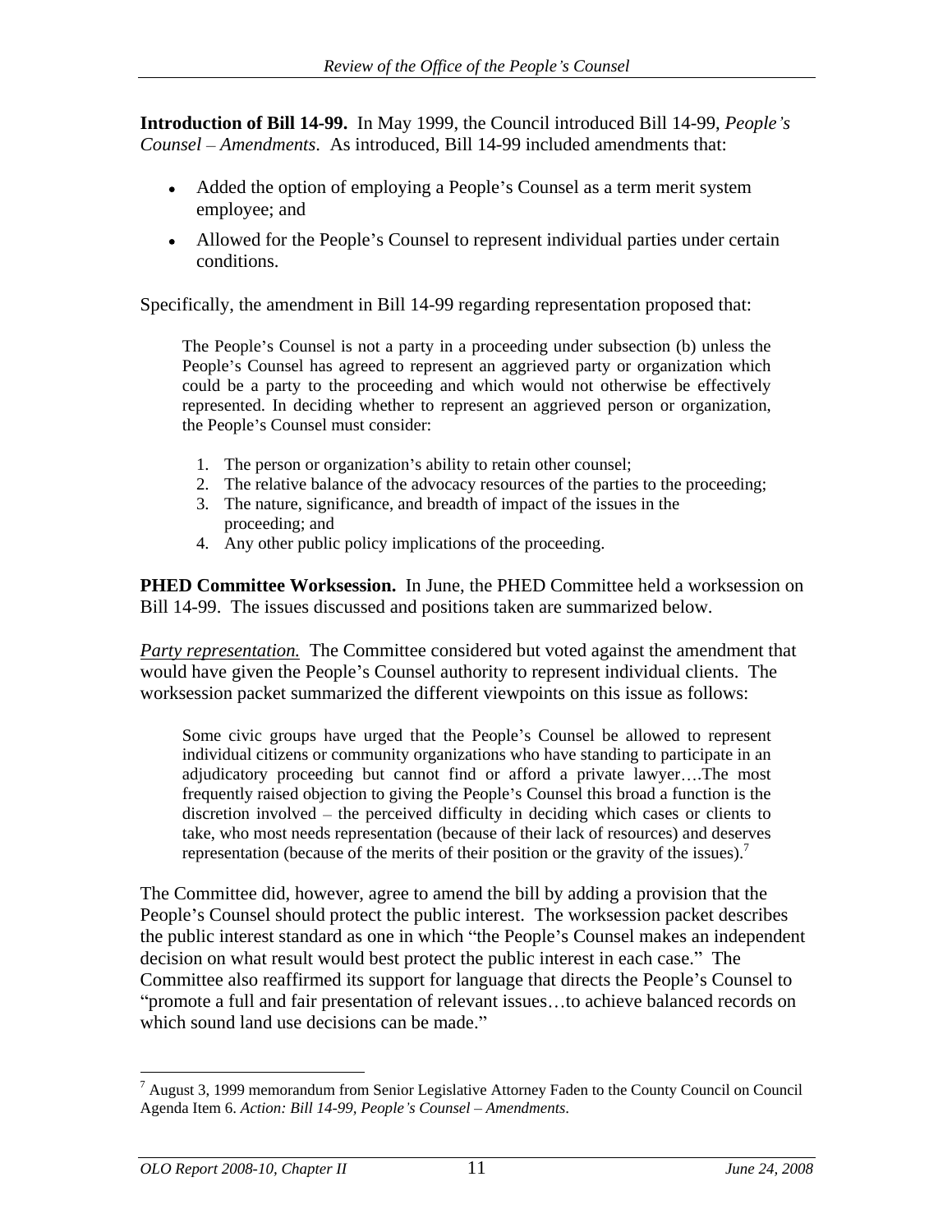*Authority and duties.* The Committee agreed that the technical assistance function is one of the People's Counsel's two primary functions under the law in place at the time, and did not recommend any changes related that function.

The Committee agreed to amend the bill to allow the People's Counsel to request a review of existing special exceptions by the Board of Appeals. Additionally, as recommended by the County Attorney, the Committee agreed to amend the bill to clarify that the People's Counsel is intended to function as a party to a proceeding where he/she enters an appearance, instead of vaguely "participating" in the proceeding.

**Council Action.** The Council adopted Bill 14-99 on August 3, 1999. According to the legislative record, the Council discussion focused on whether and under what conditions the People's Counsel should be authorized to request a review of a special exception or file an appeal. The Council also discussed whether to add a sunset provision.

The final version of the bill as adopted by the Council made some changes to the purpose, authority, and duties of the People's Counsel. In sum, Bill 14-99:

- Added the phrase "protect the public interest" as part of the description of the purpose of the People's Counsel, to make the law read: "An independent People's Counsel can protect the public interest and promote a full and fair presentation of relevant issues...
- Added to the authority of the People's Counsel the ability to initiate a review of an existing special exception by filing a complaint alleging failure to comply with special exception conditions and/or by requesting that the Board of Appeals hold a show cause hearing to consider modifying or revoking a special exception.<sup>8</sup>
- Amended the law to remove a restriction in the original legislation preventing the People's Counsel from filing and arguing an appeal the same as any other party to the proceeding.

The bill as adopted also made the following changes to the basic operations of the Office:

- Added a sunset provision that terminated the Office of the People's Counsel as of July 1, 2003;
- Added a provision that gave the Council the option of employing a People's Counsel either as an independent contractor or a term merit system employee; and
- Added a restriction that any attorney employed or retained as the People's Counsel must not, for one year after serving as People's Counsel, represent any party in any proceeding involving land use in the County.

<sup>&</sup>lt;sup>8</sup> According to the legislative record, at a July 26, 1999 worksession on Zoning Text Amendment (ZTA) 99004, the PHED Committee agreed to amend relevant provisions of the zoning law to reflect the People's Counsel's new role in this area. The legislative history for ZTA 99004 indicates that the amendments were recommended by the PHED Committee but were not included in the version of the ZTA as adopted by the Council. A copy of the ZTA is included in Appendix B beginning on B-85.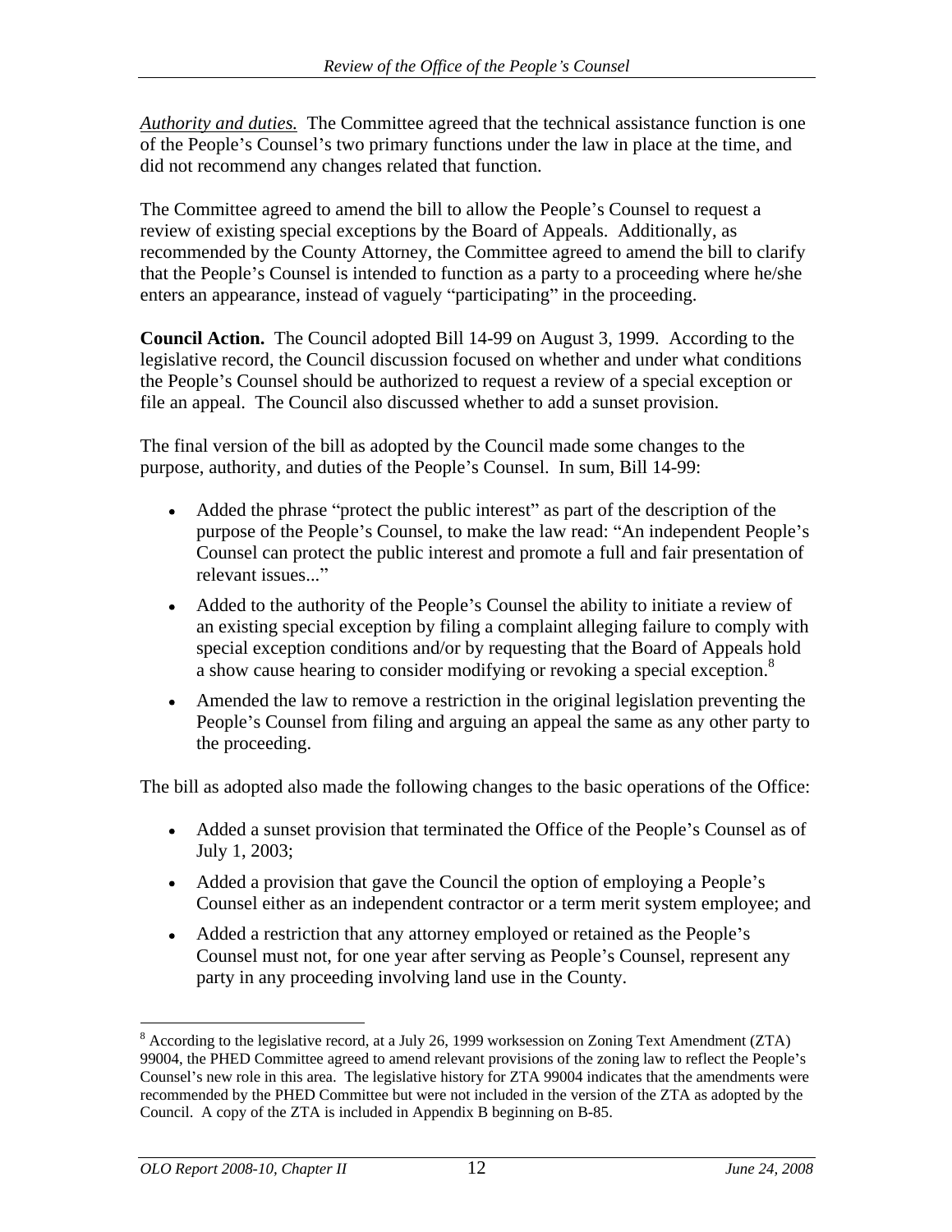## **3. Bill 25-02 repealed the sunset provision from the People s Counsel law**

At the recommendation of the PHED Committee, the County Council adopted Bill 25-02 on October 1, 2002. As introduced and passed, Bill 25-02 removed the sunset provision from the law that had been added by the Council in 1999. Documents used to compile the legislative history of Bill 25-02 are attached in Appendix B beginning at B-97.

The worksession packet for Council action states that a "public hearing was held on September 17, at which speakers, including representatives of the Planning Board, Board of Appeals, and the Office of Zoning and Administrative Hearings, enthusiastically endorsed the bill. . . . The Council also received a number of letters from civic associations and individuals who have participated in land use issues supporting the sunset repeal."

## **C. Funding and Staffing History**

The County Council first appropriated funds for the Office of the People's Counsel in FY00. The Office staffing initially consisted of two full-time positions: the People's Counsel and an Administrative Aide. The Administrative Aide position became parttime in FY04, and then was restored to a full-time position beginning in FY07 with a portion of the position's time (0.2 workyears) budgeted to the Board of Appeals.

The Council opted to employ a People's Counsel as a term merit system employee.<sup>9</sup> The The state of  $\mathbb{R}^n$ People's Counsel position was classified by the Office of Human Resources as a Grade 34; Appendix A contains a copy of the current class specification (A-5) and the original job announcement (A-7).

Following a selection process, the Council appointed the first People's Counsel by resolution on December 6, 1999; the term of the appointment was set for 3.5 years to coincide with the term of the County Council. The Council reappointed the incumbent as People's Counsel in June 2003 to a four-year term. On July 3, 2007, the Council again reappointed the incumbent, but set a term of one year. The 2007 resolution states that the current People's Counsel serves until a successor is appointed.

Table 1 on the next page shows the actual expenditures of the Office of the People's Counsel from FY00 through FY07, and the Office's approved budget for FY08 and FY09. Personnel costs have consistently accounted for around 95% of the Office's budget. Since FY00, increases in the Office's budget have been due to compensation increases for existing staff.

The total FY08 budget appropriation for the Office was \$239,130. The recently approved funding level for FY09 is \$250,170, an increase of 4.6%.

<sup>&</sup>lt;sup>9</sup> As noted in Section A, the County Code (§ 1A-204) provides the County Council with the option to hire the People's Counsel as a term employee or as a contractor.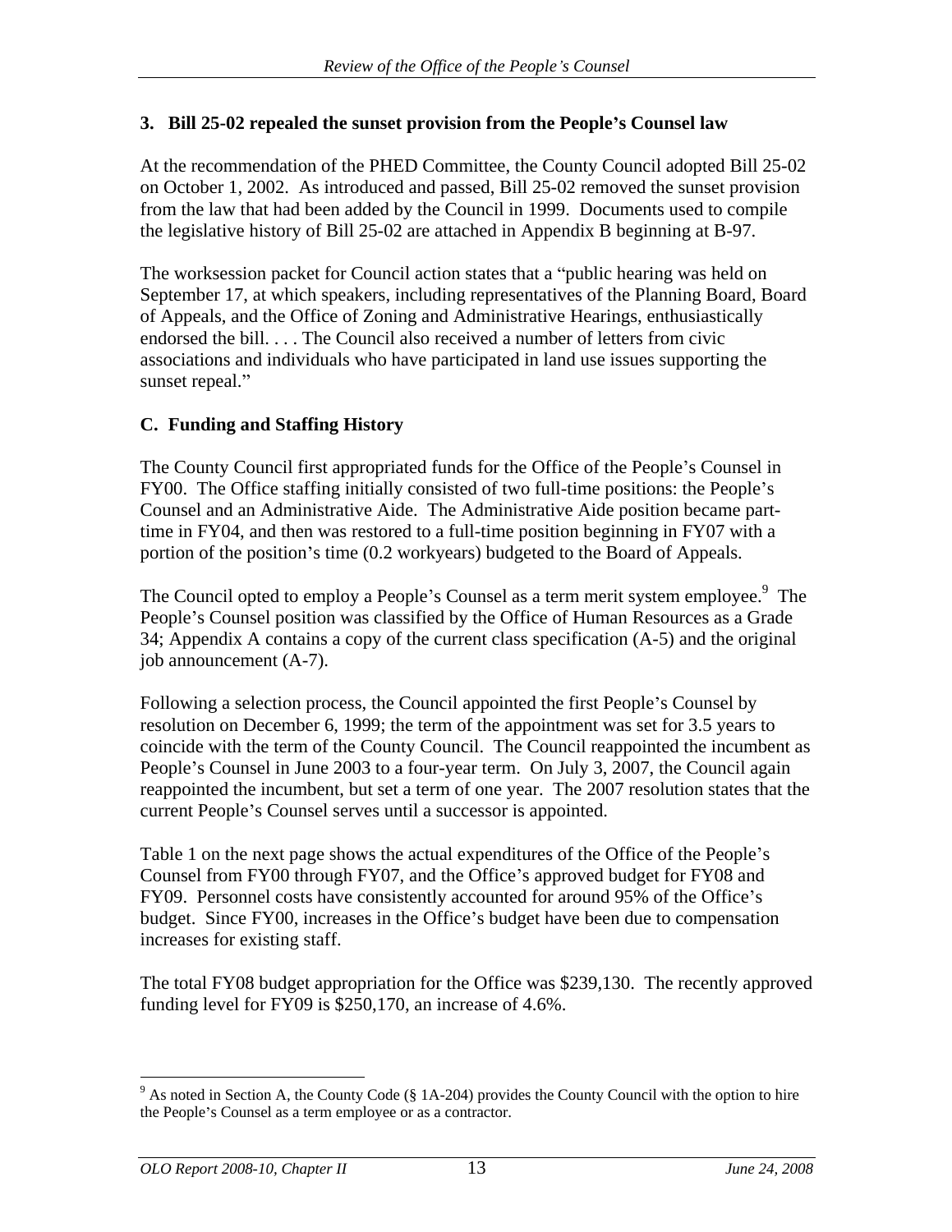| Table 1. Office of the People's Counsel Expenditures, FY00-09 |                             |                  |              |                |
|---------------------------------------------------------------|-----------------------------|------------------|--------------|----------------|
|                                                               | <b>Expenditure Category</b> |                  |              |                |
| <b>Fiscal Year</b>                                            | Personnel                   | <b>Operating</b> | <b>Total</b> | Workyears      |
| FY00                                                          | \$75,717                    | \$28,289         | \$104,006    | $\overline{2}$ |
| <b>FY01</b>                                                   | \$159,848                   | \$21,528         | \$181,376    | $\overline{2}$ |
| <b>FY02</b>                                                   | \$171,532                   | \$9,199          | \$180,731    | $\overline{2}$ |
| FY03                                                          | \$192,684                   | \$15,482         | \$208,166    | $\overline{2}$ |
| FY04                                                          | \$179,555                   | \$7,699          | \$187,254    | 1.8            |
| <b>FY05</b>                                                   | \$181,974                   | \$10,364         | \$192,338    | 1.8            |
| <b>FY06</b>                                                   | \$201,905                   | \$7,600          | \$209,505    | 1.8            |
| <b>FY07</b>                                                   | \$217,994                   | \$4,837          | \$222,831    | 1.8            |
| FY08 Budgeted                                                 | \$225,000                   | \$14,130         | \$239,130    | 1.8            |
| FY09 Budgeted                                                 | \$237,780                   | \$14,390         | \$250,170    | 1.8            |

Source: Montgomery County Operating Budgets, FY00-FY09

# **D. Related Issues**

As reviewed earlier in this chapter, the Council adopted the initial legislation that established the Office of the People's Counsel in 1990. Over the course of the past 18 years, there have been many changes in County laws, regulations, programs, and practices. This section briefly describes a number of these changes that relate directly to issues discussed at the time the Office of the People's Counsel was established.

# **1. Special exceptions hearings and inspections**

**Special exception hearings.** When the Council adopted the law to establish the Office of the People's Counsel, public hearings on special exception petitions<sup>10</sup> were conducted almost exclusively by the Board of Appeals (BOA). At that time, the BOA only rarely exercised its discretion (allowed under the law upon approval of three of its members) of assigning special exception hearings to the Hearing Examiner.

*Current Practice.* In 2003, the Council amended the Zoning Ordinance (Section 59-A- 4.125) to assign all special exception hearings to the Hearing Examiner. In particular, ZTA 04-03 established that the Hearing Examiner has responsibility for scheduling and conducting public hearings on all special exception petitions. The law requires the Hearing Examiner to render a written report with recommendations to the Board of Appeals, who retained authority for final action.

 $10$  Applications for special exceptions are commonly referred to as "petitions." OLO uses the terms "application" and "petition" interchangeably when referring to requests for special exceptions.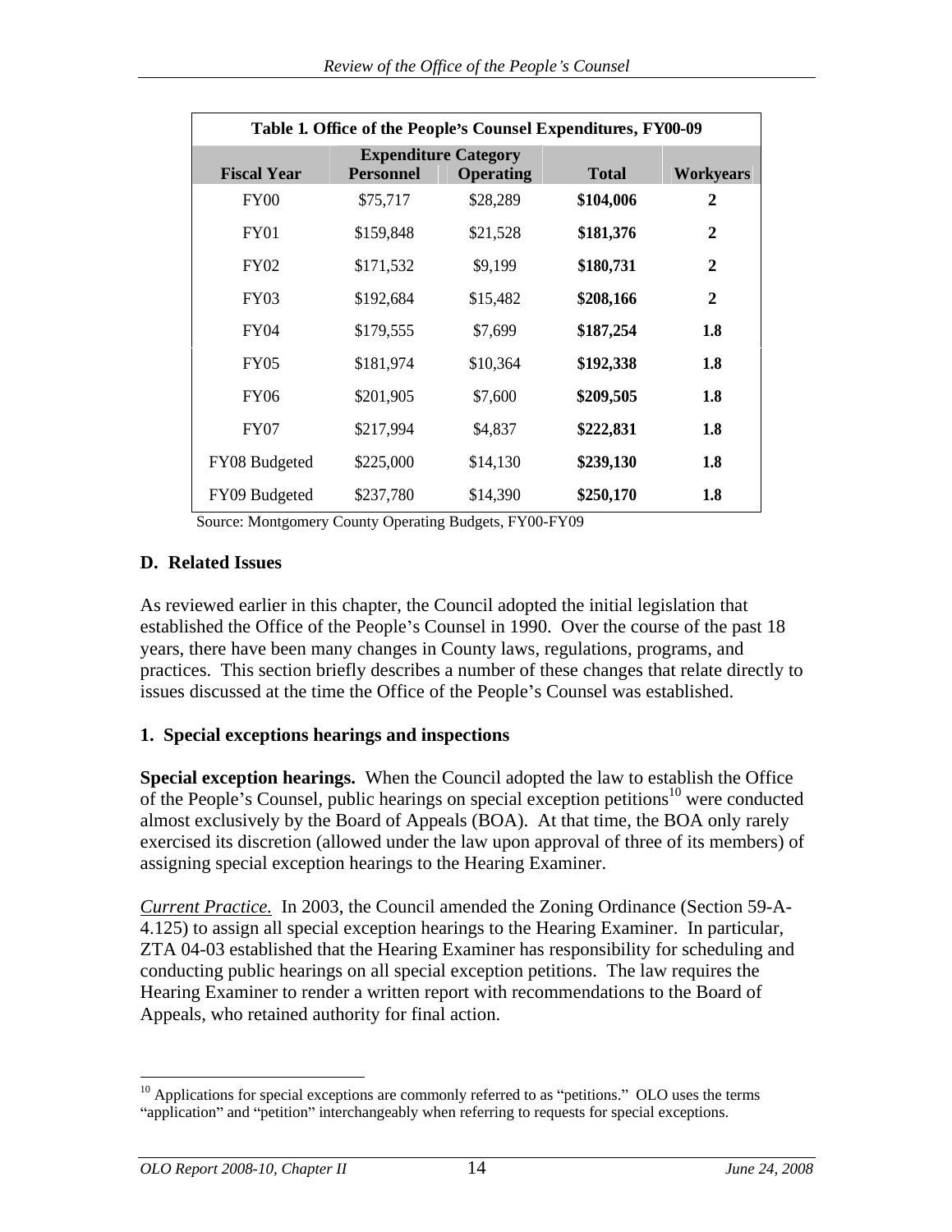**Inspection/enforcement of special exception conditions**. When the Council adopted the law to establish the Office of the People's Counsel, the Department of Permitting Services' inspection of special exception conditions was primarily complaint driven. In other words, DPS' general practice was to inspect special exceptions for compliance with conditions when a complaint was filed alleging a violation.

*Current Practice.* Since the late 1990's, the Department of Permitting Services has operated a small staff unit (two inspectors) that is dedicated to conducting inspections of special exceptions. In addition to responding to complaints, DPS' current practice is to inspect all special exceptions on a rotating basis. The purpose of DPS routine inspections is to ensure compliance with any conditions placed on approval, regardless of whether a complaint has been filed.

## **2. Disseminating information to the public about land use laws and proceedings**

**Greater use of information technology**. When the Council adopted the law to establish the Office of the People's Counsel, the County's practices for disseminating information to residents did not include widespread use of the Internet. At the time, agency staff answered questions and provided information through a combination of written material, telephone communication, and face-to-face meetings.

*Current Practice.* The public's access to information about the County's land use laws and proceedings is significantly different in 2008 than it was in 1990. Today, it is routine practice for County agencies to post information on websites and to answer questions via email. The County Code (including the Zoning Ordinance) is accessible online, and Council and Planning Board meetings are available for viewing from residents' home computers.

Land use information that is now Internet accessible include a document titled *Rules of Procedure for Applications for Local Map Amendments and Petitions for Special Exceptions* posted on the Hearing Examiner's website and a document titled *What is a Variance?* posted on both the Board of Appeals' and People's Counsel's websites. Examples of documents and other information posted on the Montgomery County Planning Department website include:

- $\bullet$ The *Manual of Development Review Procedures*, which contains the agency s administrative standards for timely and comprehensive review of and compliance with plans submitted pursuant to the Subdivision Regulations and Zoning Ordinance;
- Drafts of different types of applications, e.g., forest conservation, project plan, site plan;
- A description of services offered at agency's Information Counter; and
- Links to Planning Board agendas, staff reports, and decisions (both current and archives).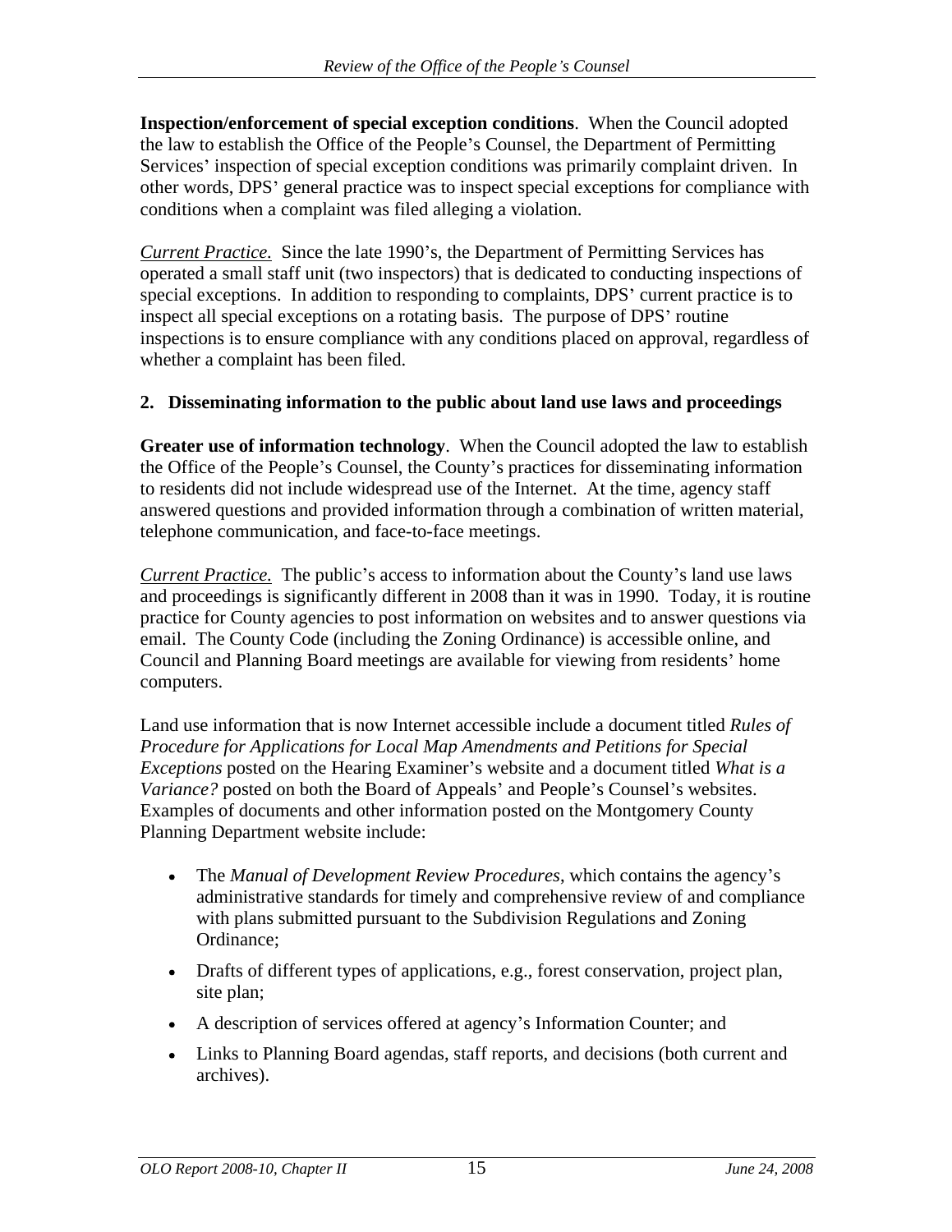## **3. Planning Department s Management Improvement Plan**

In 2006, the Montgomery County Planning Department (then the Department of Park and Planning) adopted a Management Improvement Plan to address an acknowledged underperformance of the development review process. The beginning section of the Management Improvement Plan contains the following background summary:

In August 2004, residents of the new Clarksburg Town Center development brought to the attention of Park and Planning their concerns regarding compliance of the emerging development with approved site plans. Since that time, research by the residents, and follow-up action by staff of Park and Planning and other agencies, have resulted in official findings of violations.

The Management Improvement Plan, which was prepared at the direction of the County Council, provides a framework to guide the Planning Department's efforts to improve the regulatory process.

One of the four main areas targeted for improvement is titled "Resident Participation." The Plan sets forth a number of specific strategies aimed to: "Expand opportunities for residents to be aware of and follow the decision-making process for all new development, to participate in this process in a timely and meaningful way, and to obtain persuasive evidence of strong stewardship of the public interest by Park and Planning personnel."

A number of objectives identified in the Management Improvement Plan (dated January 17, 2006) relate directly to improving how land use information is provided to residents and to improving accountability and transparency. Examples include:

- Add a community liaison officer to assist the public with access, information, and obtaining timely and consistent agency responses on pending or approved development review cases;
- Set and implement policy regarding response to residents for documents and information;
- Publish development applications, opinions, drawings, and other project documents on the Internet; and
- Improve file management and hearing management by implementing a protocol for numbering exhibits.

Planning Department staff provided an update to the Council on implementation of the Management Improvement Plan in February 2007. In sum, Planning staff had made progress on some but not all of the objectives related to the overall goal of improving "Resident Participation."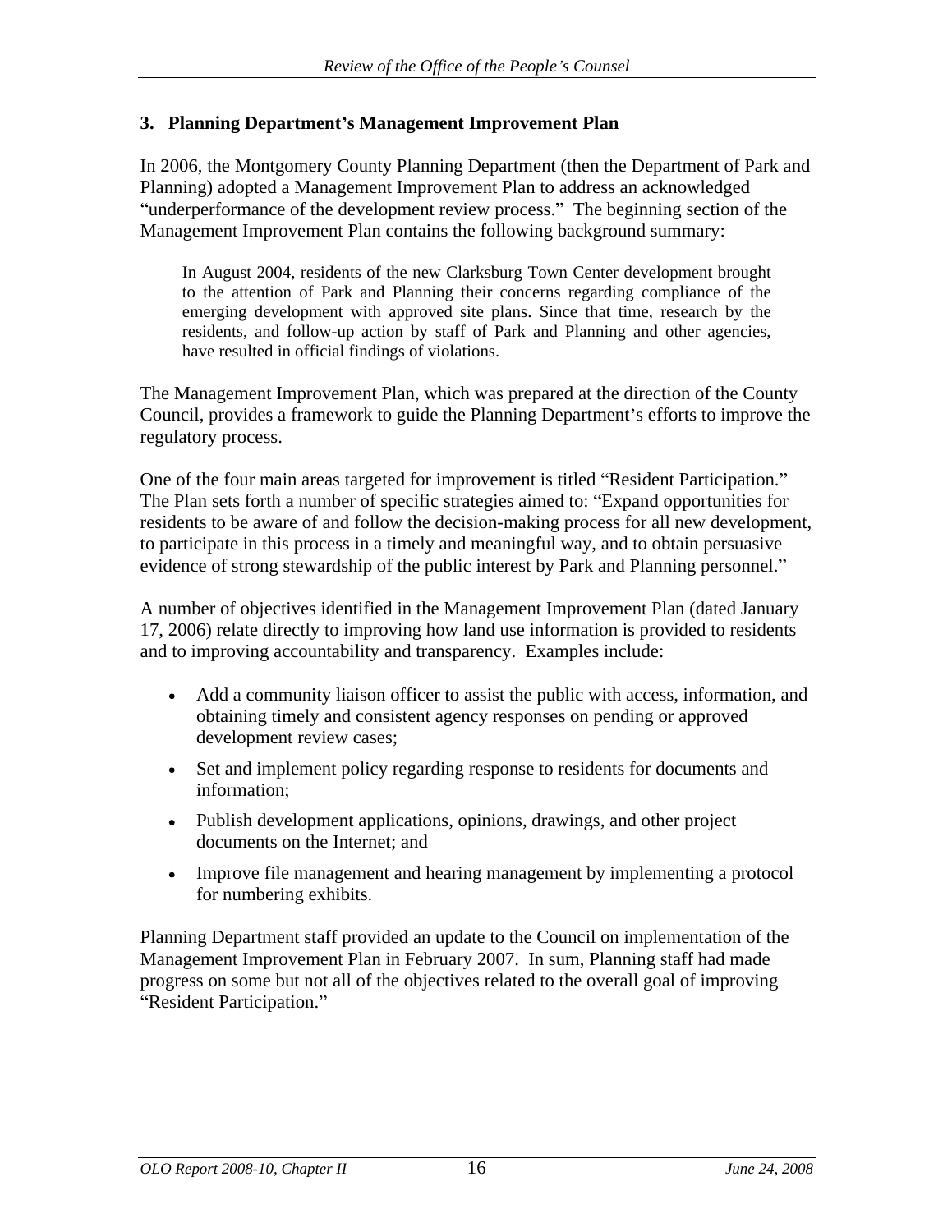# **Chapter III. Activities of the Office of the People s Counsel**

As outlined in Chapter II, County law assigns two primary functions to the People's Counsel: to participate in certain types of land use proceedings and to provide technical assistance to County residents related to those proceedings. This chapter reviews the activities of the Office as follows:

- Part A reviews the People's Counsel's participation in land use proceedings;
- Part B reviews the People's Counsel's provision of technical assistance; and
- Part C reviews the People's Counsel's participation in other mediations and Community Liaison Committees.

While noting that it can vary from year to year, the current People's Counsel estimates dividing his time 30/70 as follows: 30% of his time is spent attending and participating in land use proceedings; the other 70% is spent providing technical assistance, conducting mediations, and attending Community Liaison Committee meetings.

## **A. Participation in Land Use Proceedings**

County law authorizes the People's Counsel to participate in the following types of land use proceedings:

- Variance and special exception proceedings before the Board of Appeals;
- Local map amendment, development or schematic development plan approvals, and special exception proceedings before the Hearing Examiner or County Council; and
- Optional method development, subdivision plan, and site plan action proceedings before the Planning Board.

This section describes the People's Counsel's process for participating in specific types of land use proceedings, reviews the number and types of cases the People's Counsel has participated in since 2002, and includes a detailed review of the People's Counsel's participation in special exception and local map and development plan amendment cases during calendar year 2007.

# **1. Description of process for participating**

The law provides the People's Counsel total discretion to participate in or decline to participate in any eligible type of proceeding. In its 2007 Annual Report, the People's Counsel lists eight factors he uses when reviewing particular cases to determine whether or not he will participate as a party of record in a land use public hearing:

- Impact on the public;
- Effect on the public health, safety, and welfare;
- Establishment of a future precedent;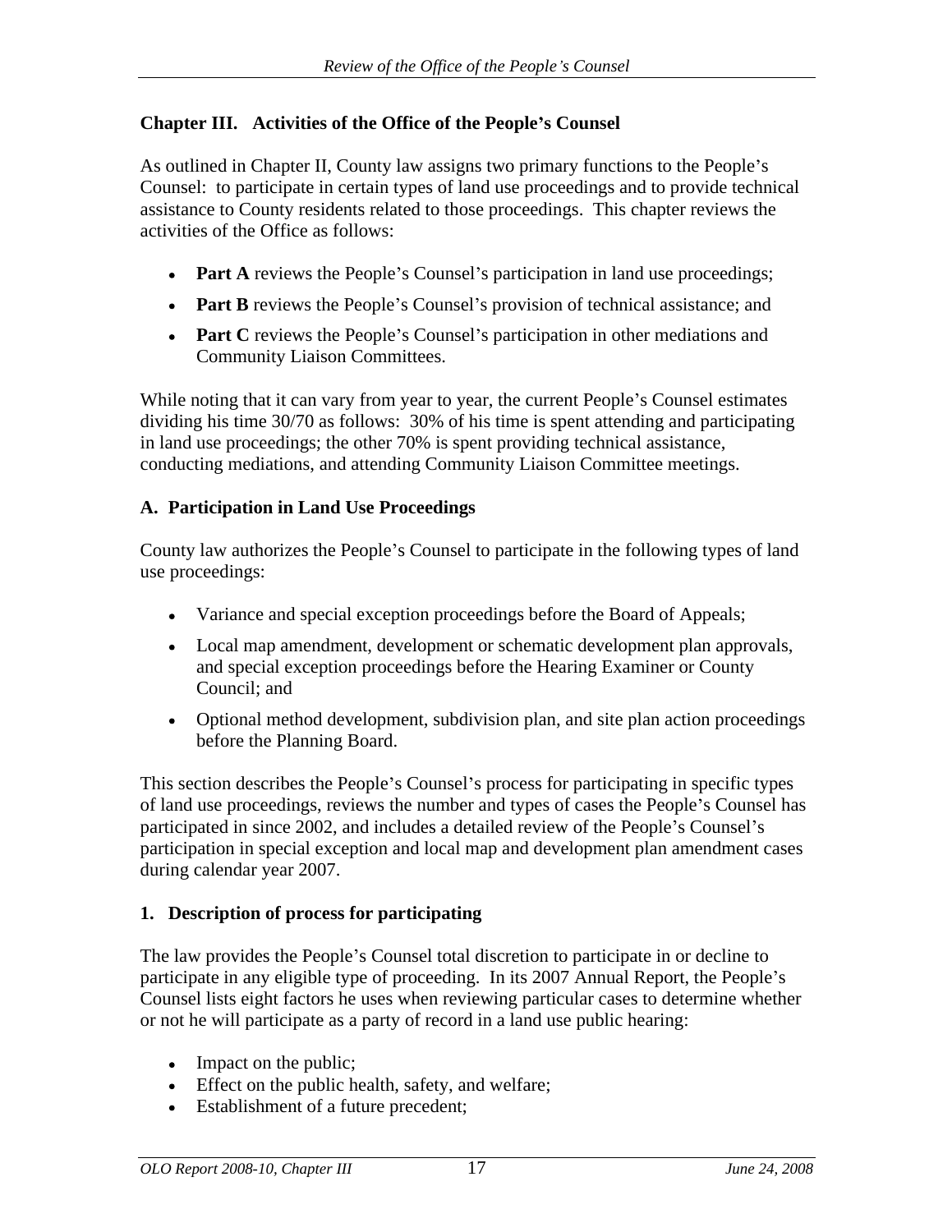- Existence of significant legal issues;
- Effect on public policy;
- Need to assist an applicant during a public hearing;
- Need to assist citizens during a public hearing; and
- Possibility of resolving outstanding issues through mediation.

The People's Counsel's participation in different types of cases is described below.

**Local Map Amendments, Development Plan Amendments, and Special Exceptions**. By law, all applications for local map and development plan amendments are heard by the Hearing Examiner in the Office of Zoning and Administrative Hearings (OZAH), who renders a report and recommendation to the County Council for decision. Since 2003, the Hearing Examiner also hears all applications for special exceptions. With special exception cases, the Hearing Examiner's report and recommendation is submitted to the Board of Appeals (BOA) for decision.<sup>11</sup>

As a matter of practice, the Office of the People's Counsel receives a copy of all local map amendment and special exception applications. After receiving an application, the People's Counsel formally fills out a Notice of Intention to Participate for each case. The People's Counsel files the Notice both with OZAH and the applicant(s)' legal counsel. As a result, the People's Counsel receives copies of all the information, exhibits, and notices filed for all applications.

The People's Counsel reports that he attends most special exception hearings, but that the type and level of his involvement at each hearing varies based on the specifics of each case. The People's Counsel generally does not participate in special exception cases for accessory apartments or monopoles (cell phone towers).

By law, the Planning Board or its technical staff must submit a report reviewing any petition for a special exception or local map amendment prior to the OZAH hearing on the application. In most cases, Planning Board staff produce a Technical Staff Report, which is followed by a public hearing and written recommendation from the Planning Board. The People's Counsel reports that he often looks to the analysis provided in the Technical Staff Report as well as testimony given at the Planning Board's hearing to determine whether there are "public interest" issues that should be pursued.

The People's Counsel reports that he is less likely to participate in a case when community participants are represented by legal counsel. According to the People's Counsel, when both sides have legal counsel, the relevant "public interest" issues are usually aired at the public hearing. When this occurs, there is less need for the People's Counsel to participate in order to achieve a balanced record.

 $11$  Chapter II, page 14, describes the change in how special exceptions are heard that occurred in 2003.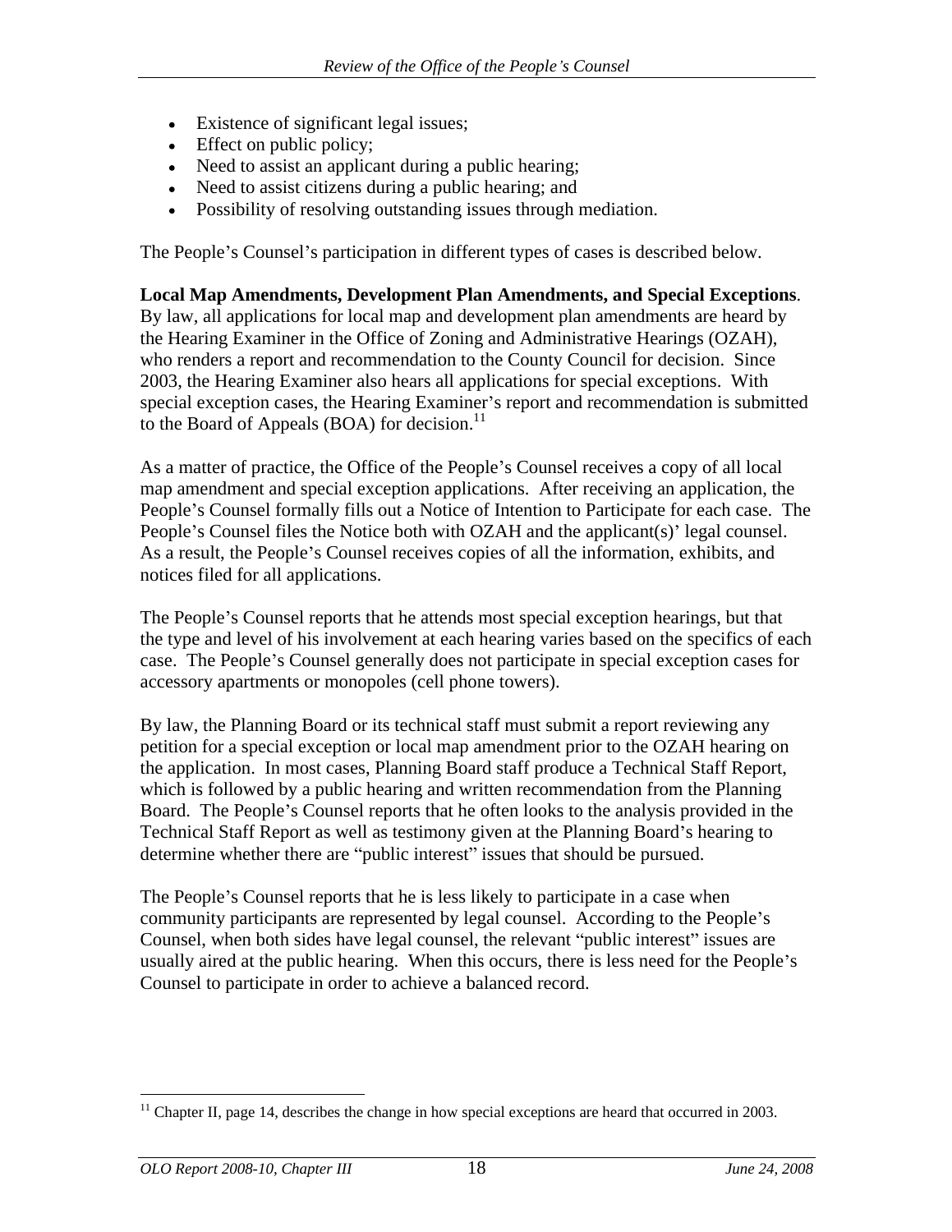**Variances**. By law, the BOA hears and acts on requests for variances. A variance is a relaxation of an applicable zoning regulation granted when the Board determines that application of the zoning regulation would result in peculiar or unusual practical difficulties to a property owner.

The People's Counsel reports that he generally keeps track of applications filed for variances. However, due to the routine nature of most variance requests, the People's Counsel does not become a party to all cases, or attend all variance hearings. The People's Counsel rarely received requests to participate in a variance hearing.

According to the People's Counsel, he tends to participate more on the "front-end" of variance cases, by providing information and guidance on effective participation to individuals who are interested in applying for a variance. For example, he will explain the entire variance application process, discuss and provide samples of results of applications for similar variances, and review the types of questions the applicant will likely have to answer and the types of information they will need to provide.

**Subdivision/Site Plans**. By law, the Planning Board hears and acts on all applications for subdivision and site plan approval. The People's Counsel reports that he reviews all subdivision and site plan applications, along with Planning Board staff recommendations, when they appear on the Planning Board's agenda. According to the People's Counsel, the Planning Board staff's reports usually "identify most if not all of the public interest issues" in a case. And in practice, the People's Counsel has found this decreases the need for his involvement in order to balance the record.

As with variances, the People's Counsel reports that his work related to subdivision and site plan cases is most often on the "front-end." In particular, the People's Counsel becomes involved by providing information to residents about the application, review, and approval process, and by providing guidance on how to participate effectively in Planning Board proceedings.

# **2. Number and type of proceedings participated in since 2002**

The People's Counsel tracks and annually reports the number and types of land use proceedings that he participates in. The Office tallies the People's Counsel's participation in front of the Planning Board, Hearing Examiner, and Board of Appeals as separate events, even when the participation is for the same case.

For example, a case in which the People's Counsel appeared in a Planning Board proceeding and also in a Hearing Examiner proceeding is recorded as two incidents of participation. As a result, the Office of the People's Counsel's data on proceedings that he participated in and OZAH data on annual hearings differ.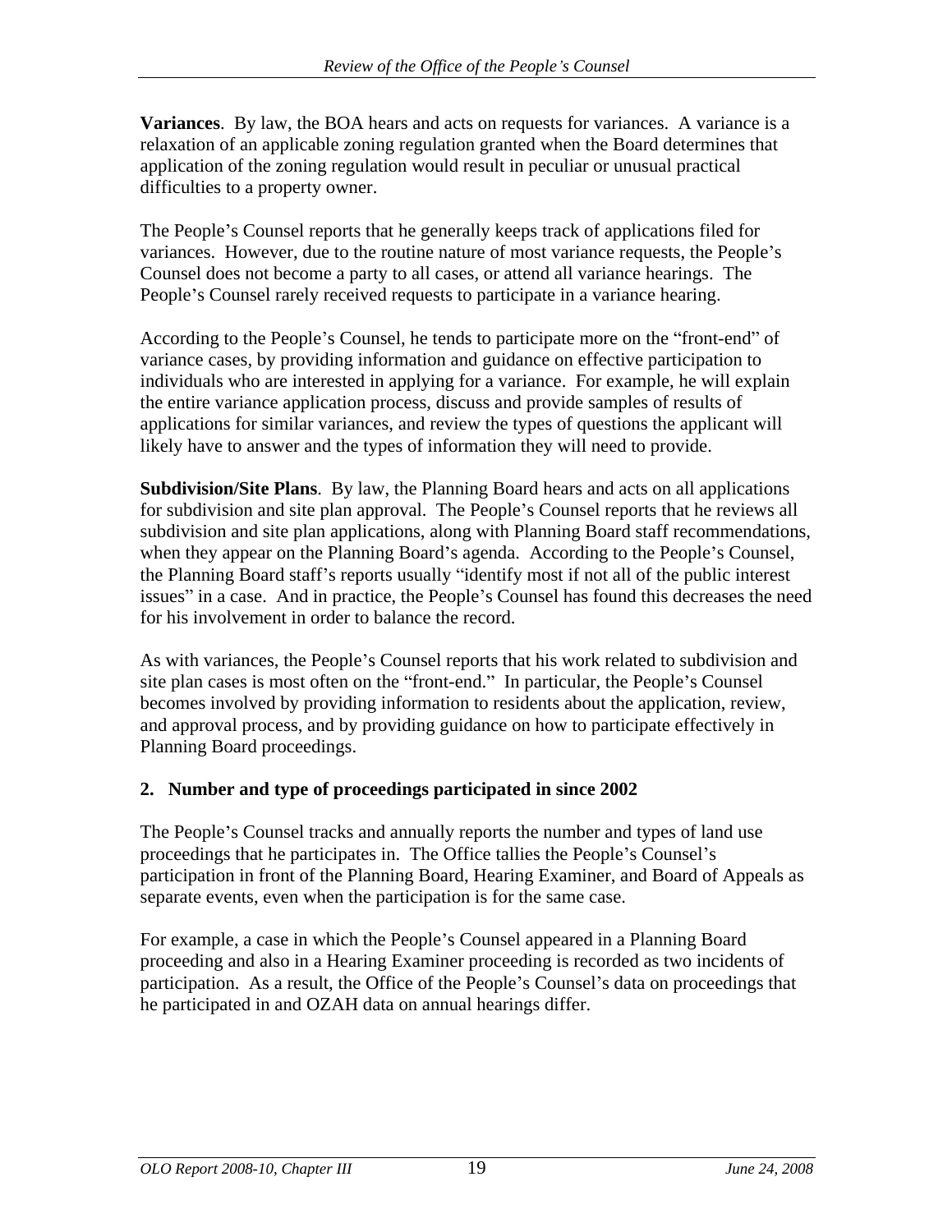Table 2 summarizes the People's Counsel's data on the number and type of land use proceedings that he participated in between 2002 and 2007. According to the Office's annual reports, the People's Counsel participated in a total of 267 proceedings over the six-year period examined.

The data show that the People's Counsel participated in an average of 44 proceedings per year; the lowest number was 28 (in 2007) and the highest number was 76 (in 2002). Of the proceedings that the People's Counsel reports participating in, special exceptions consistently accounted for the largest number and percent, followed by local map amendments.

| Table 2. People's Counsel Participation by Type of Land Use Proceeding, 2002-2007 |             |       |       |       |       |       |              |
|-----------------------------------------------------------------------------------|-------------|-------|-------|-------|-------|-------|--------------|
| Proceeding                                                                        | <b>2002</b> | 2003  | 2004  | 2005  | 2006  | 2007  | <b>Total</b> |
| Special Exception                                                                 |             |       |       |       | 16    | 16    | 184          |
| Local Map Amendment                                                               |             |       |       |       |       |       | 60           |
| Subdivision Plan                                                                  |             |       |       |       |       |       |              |
| Development Plan Amendment                                                        |             | $- -$ | $- -$ |       | $- -$ |       |              |
| Site Plan                                                                         |             | $- -$ |       | $- -$ |       |       |              |
| Variance                                                                          | $- -$       | $- -$ | $- -$ | $- -$ | $- -$ | $- -$ |              |
| <b>Total</b>                                                                      |             | 33    | Ε1    |       |       |       | 267          |

Source: Annual Reports of the Office of the People's Counsel, 2002-2007

#### **3. Detailed review of case participation in 2007**

To learn more about the types of activities the People's Counsel undertakes when participating in proceedings, OLO conducted a more detailed review of special exception and local map amendment cases in which the People's Counsel participated during 2007.<sup>12</sup> OLO compiled the information presented below by reviewing a combination of OZAH and Board of Appeals public hearing transcripts and Hearing Examiner's reports.

**Participation and positions taken**. In 2007, the Hearing Examiner held hearings on 25 special exception cases and ten local map amendment cases. Almost half (12 out of the 25) of the special exception cases were accessory apartment petitions, in which the People's Counsel generally does not participate. Of the other 13 special exception cases heard by OZAH during 2007, the record shows that the People's Counsel did participate in 12 (or 92%). In addition, the People's Counsel participated in four of the ten local map amendment cases.

When the People's Counsel participates in a land use proceeding about a specific case, he can appear in support of the petition, in opposition to the petition, or as a neutral party.

 $12$  The People's Counsel's case participation numbers in this section differ slightly from the data presented in Table 2 because the data in Table 2 includes participation in Planning Board proceedings.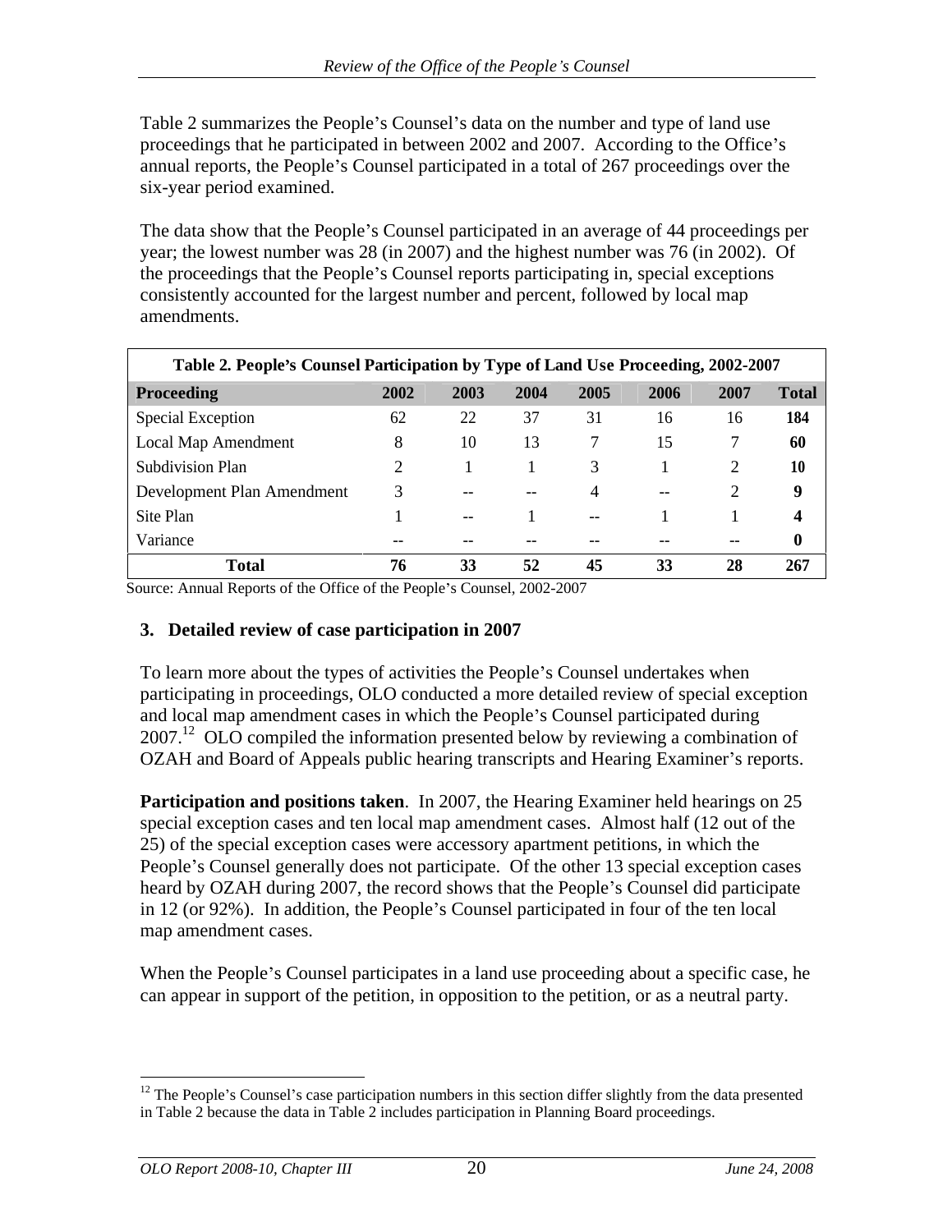The table below shows what position the People's Counsel took in the 16 special exception and local map amendment cases he participated in before the Hearing Examiner during 2007. The data indicate the People's Counsel most often appeared in support of an application or remained neutral.

| Table 3. People's Counsel 2007 Case Participation and Positions Taken |                                     |                                        |                |
|-----------------------------------------------------------------------|-------------------------------------|----------------------------------------|----------------|
| <b>Type of Proceeding</b>                                             | 2007                                | <b>People's Counsel Position Taken</b> |                |
|                                                                       | Participation   Supported   Opposed |                                        | <b>Neutral</b> |
| Special Exceptions                                                    | $\perp$                             |                                        |                |
| Local Map Amendments                                                  |                                     |                                        |                |
| <b>Total</b>                                                          | πo                                  |                                        |                |

Source: Public hearing transcripts and Hearing Examiner's Reports provided by the Board of Appeals and OZAH. and OZAH.

OLO also reviewed how the People's Counsel's participation and position related to the voicing of community opposition. OLO found that:

- Of the seven applications supported by the People's Counsel, two had formal  $\bullet$ opposition and one had formal support from community members.
- Of the eight applications where the People's Counsel remained neutral, two had formal opposition and one had both formal opposition and support from community members.
- The one application opposed by the People's Counsel also had formal opposition from community members.
- For the 19 special exception and local map amendment cases in which the People's Counsel did not participate, two had formal support from community members (both local map amendment cases) and seven had formal opposition from community members (all accessory apartment special exception cases).

**Type of participation**. When participating in a land use proceeding, the County Code authorizes the People's Counsel to make motions, introduce evidence, call witnesses, examine and cross-examine witnesses, and make arguments as the law and evidence in the proceeding warrant. OLO examined the transcripts from the 16 hearings in which the People's Counsel participated to review the People's Counsel's type of participation.

As summarized on the next page, the cases reviewed by OLO showed that the People's Counsel primarily made oral arguments/statements and cross-examined witnesses. In sum, the People's Counsel:

- Made oral arguments or other statements in 15 cases;
- Cross-examined witnesses in 11 cases:
- Introduced evidence in three cases; and
- Did not file written motions or call witnesses in any case.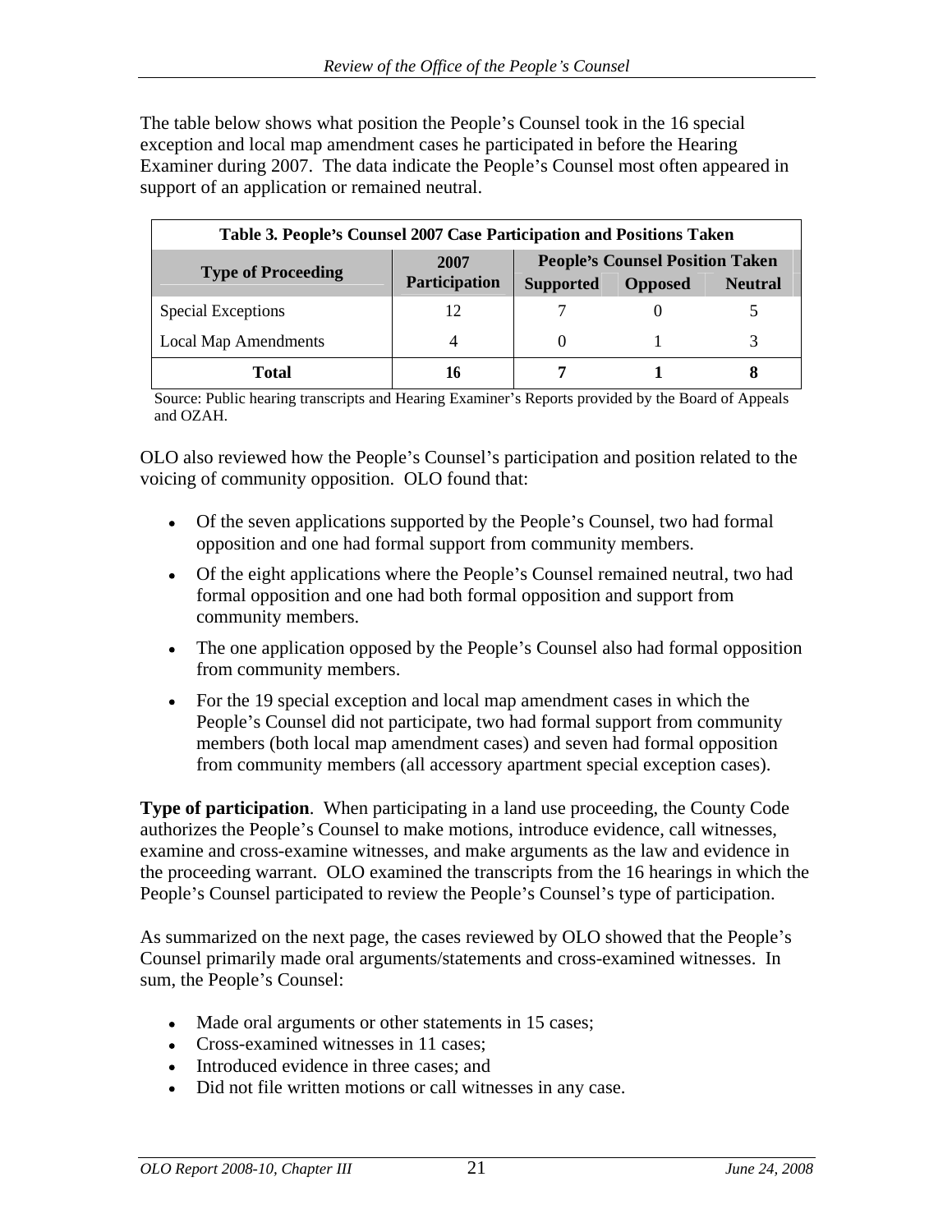| Table 4. Type of People's Counsel's Participation in Selected 2007 Cases |                                      |                                             |                               |                    |                          |
|--------------------------------------------------------------------------|--------------------------------------|---------------------------------------------|-------------------------------|--------------------|--------------------------|
| <b>Type of Proceeding and<br/>Number of Cases</b>                        | <b>Made Oral</b><br><b>Arguments</b> | Cross-<br><b>Examined</b><br><b>Witness</b> | <b>Introduced</b><br>Evidence | Filed a<br>Motion* | <b>Called</b><br>Witness |
| Special Exception (12 cases)                                             |                                      |                                             |                               |                    |                          |
| Local Map Amendment (4 cases)                                            |                                      |                                             |                               |                    |                          |
| <b>Total</b>                                                             |                                      |                                             |                               |                    |                          |

\*According to the People s Counsel and OZAH staff, it is uncommon for participants in administrative proceedings before the Hearing Examiner to file written motions. Certain types of oral arguments or statements made by the People's Counsel or other participants could be categorized as motions in a more formal setting. Source: Public hearing transcripts provided by the Board of Appeals and OZAH.

OLO also classified the types of oral arguments/statements made by the People s Counsel into four categories: General Comments, Statements of Law, Improvement Suggestions, and Objections or Arguments. Table 5 offers examples of statements from each category based on the review of transcripts from the 16 cases.

# **Table 5. Examples of Types of Oral Arguments/Statements Made by the People s Counsel General Comments**

- Commented on the procedure for public notice and entering exhibits into the record.
- Provided background information on the geographic location of property in a case.
- Discussed the concepts of "neighborhood" and "surrounding area."

#### **Statements of Law**

- Referenced a precedent set in previous cases heard by the Board of Appeals.  $\bullet$
- Commented on the applicability of State law to qualifying an individual as an expert witness.  $\bullet$
- Referenced the County's sign requirements administered by DPS.  $\bullet$
- Referenced the application of the County's Zoning Ordinance and Noise Ordinance.
- Raised concerns about the legality of approval conditions proposed in the technical staff report.

#### **Improvement Suggestions**

- Suggested a special exception condition to require the submission of a long-range strategic plan.
- Requested additional information to be added to the official record.
- Requested corrections/changes to exhibits already included in the record.  $\bullet$
- Suggested adding a Transportation Management Plan condition to a special exception.
- Suggested adding a Community Liaison Committee condition to a special exception.

#### **Objections or Arguments**

- Objected to lines of questioning that went beyond the scope of the proceedings.  $\bullet$
- Objected to designating an expert witness for the applicant based on insufficient qualifications.
- Provided arguments that defined the "public interest" in the case and how the "public interest" was best served.
- Provided arguments that qualified what actions needed to be taken for the People's Counsel to support the project.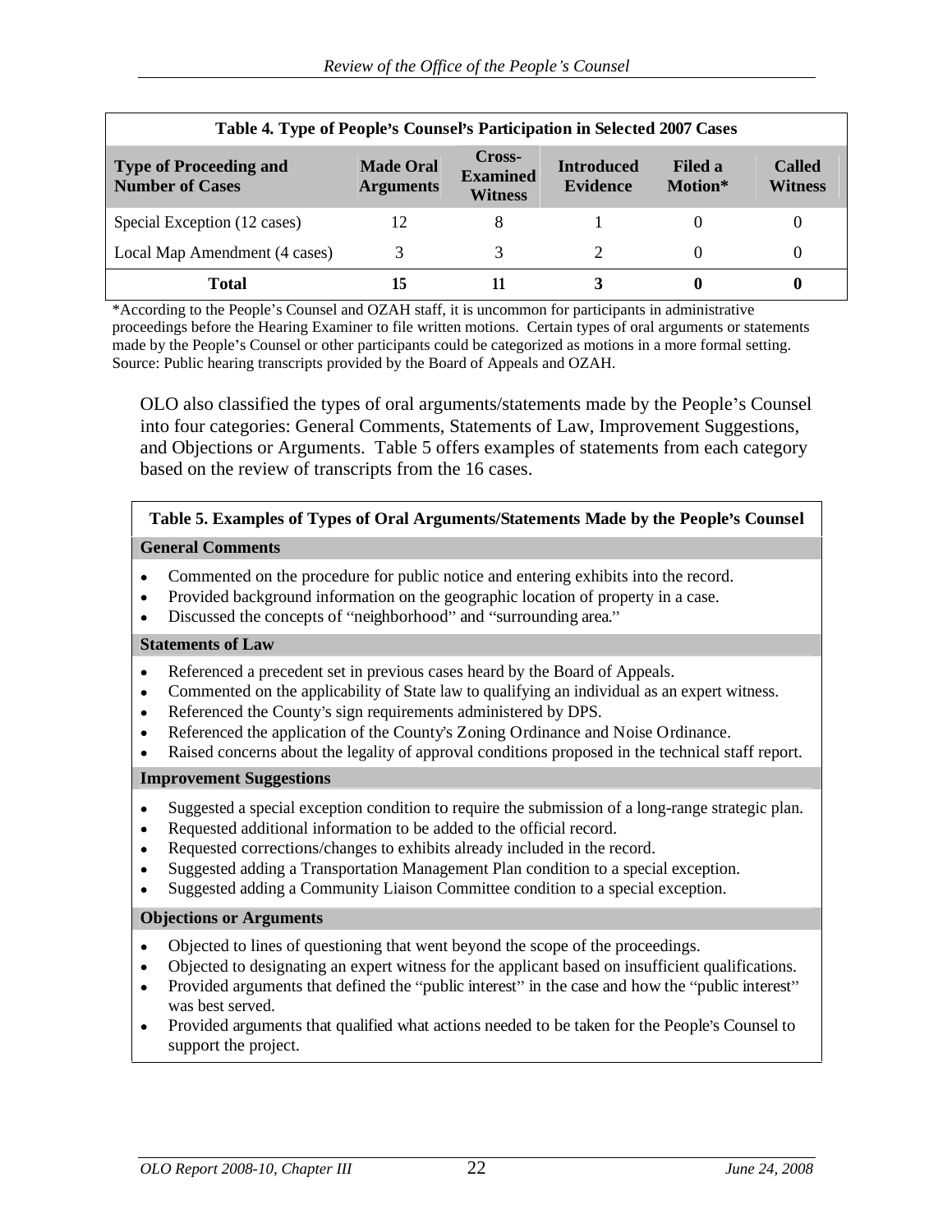# **B. Providing Technical Assistance**

In addition to participating in certain hearings, the law authorizes the People's Counsel to provide technical assistance to residents about land use proceedings. According to the People's Counsel, in practice, providing technical assistance can be categorized into three types of activities:

- Providing general information and assistance on land use topics, e.g., explaining what a special exception is and how the process works;
- Providing guidance on effective participation in the County's land use process, e.g., offering advice and guidance on testifying at a land use proceeding; and
- Providing technical advice and support to government officials on land use issues and participating in the zoning text amendment advisory group.

**Providing general information and assistance.** The People's Counsel reports that this type of technical assistance usually occurs in response to requests from individual residents who contact the Office via phone, e-mail, or in-person. The People's Counsel reports that the topic of these requests varies widely. For example, the People's Counsel receives general inquiries related to how the County's land use and zoning process works as well as specific questions about land use proceedings. Also, upon request, the People's Counsel speaks at community meetings on land use issues.

**Providing guidance and advice on effective participation.** The People's Counsel reports that technical assistance about effective participation also occurs in response to requests from individual residents; however, it can occur when the People's Counsel initiates contact with one or more residents before, during, or after a proceeding. According to the People's Counsel, the intent of this type of technical assistance is to help residents (either in support of or opposed to an application) participate in proceedings in a manner that will help lead to a "full and fair presentation of relevant issues."

Examples cited by the People's Counsel as ways he supports effective participation include:

- Meeting with individuals to explain the special exception process, such as how various hearings are structured, who can speak at a hearing and for how long, etc.;
- Providing samples of materials and information from similar cases to a prospective applicant or case participant;
- Types of questions applicants for a variance should be prepared to answer at their public hearing; the contract of the contract of the contract of the contract of the contract of the contract of the contract of the contract of the contract of the contract of the contract of the contract of the contract o
- Explaining how Zoning Ordinance requirements apply to facts of specific zoning reclassification, special exception, variance, and subdivision cases; and
- Providing guidance on how to offer relevant evidence and structure arguments when appearing in a land use proceeding.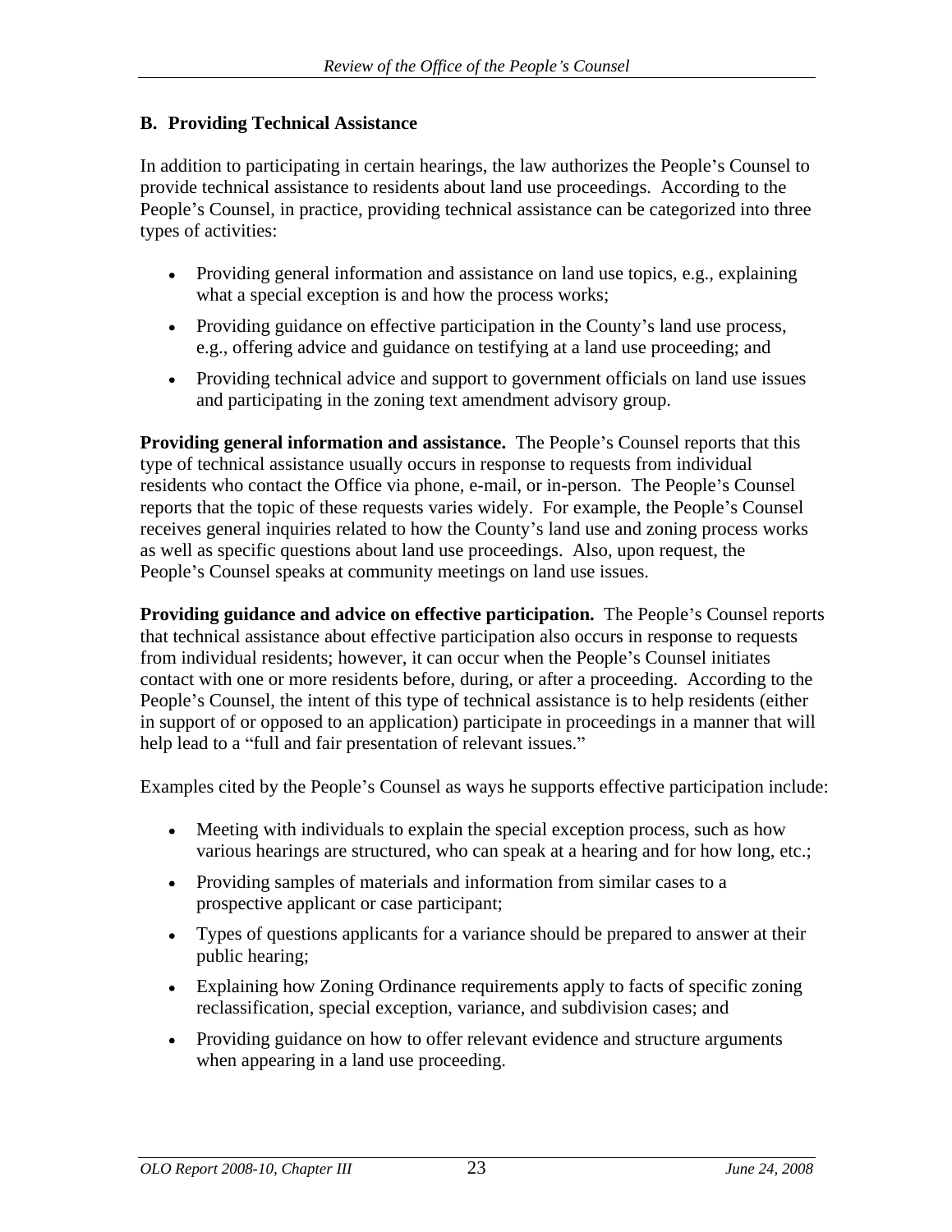**Providing technical advice and support.** The People's Counsel reports that he provides technical advice and support on a variety of land use issues to government officials as needed or requested, including Councilmembers and Council staff, Planning Board members and Planning Department staff, Board of Appeals members and staff, OZAH staff, Department of Permitting services staff, and Department of Housing and Community Affairs staff. The People's Counsel also participates on a zoning text amendment advisory group.

#### **1. Number and types of technical assistance and information provided since 2002**

The Office tracks and annually reports the types and number of instances of technical assistance provided. According to these statistics, between 2002 and 2007, the Office provided over 18,000 instances of technical assistance covering 135 subjects.

The Office defines the provision of technical assistance as each instance where an Office staff member provided information or assistance on a land use issue. As a result, the technical assistance numbers capture the total number of interactions. For example:

- Five contacts with an individual on the same topic would be counted as five separate instances of technical assistance;
- One contact with an individual on two topics would be counted as two separate instances of technical assistance; and
- One meeting with 100 individuals on one topic would be counted as 100 separate instances of technical assistance.

The 135 subject categories vary widely, ranging from broad issues (e.g., parking, environment) to specific special exception types or cases (e.g., landscape contractor special exception, Holton-Arms special exception modification). A complete list of subject categories is available in the Office's most recent annual report, included in Appendix A beginning on A-9.

| Table 6. Instances of Technical Assistance as Reported in the<br>Annual Reports of the Office of the People's Counsel, 2002-2007 |             |       |       |       |       |       |               |
|----------------------------------------------------------------------------------------------------------------------------------|-------------|-------|-------|-------|-------|-------|---------------|
|                                                                                                                                  | <b>2002</b> | 2003  | 2004  | 2005  | 2006  | 2007  | <b>Totals</b> |
| Instances of Technical Assistance                                                                                                | 645         | 1,071 | 1,889 | 3,140 | 3,982 | 7,554 | 18,281        |
| Number of Subjects Each Year                                                                                                     |             |       |       |       |       | -99   | 135*          |

\* This number does not represent the sum of the numbers in this row. It represents the total number of subjects on which Office provided technical assistance from 2002 to 2007. Source: Eighth Annual Report of the Office of the People's Counsel – 2007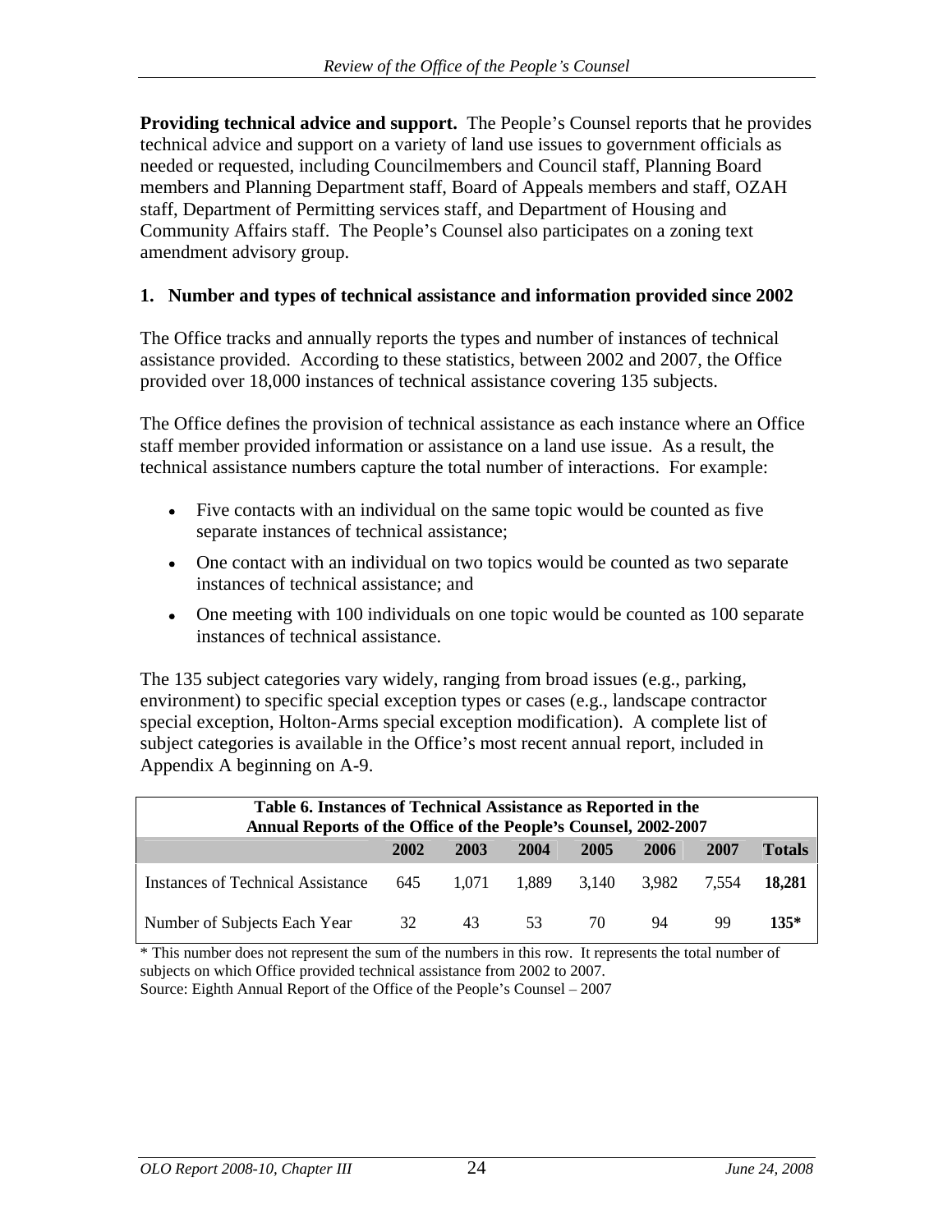#### **2. Publication of brochures and information**

Since its inception, the Office has produced written brochures and information on land use proceedings and issues. All brochures are available for pick-up in the Office of the People's Counsel, the Board of Appeals, and the Office of Zoning and Administrative Hearings, and at the Planning Board; some brochures are also available for download (in PDF format) from the Office's website.

Specific examples of informational materials initiated by the Office include brochures on variances, the special exception process, and the zoning of land in Montgomery County.

The People's Counsel worked with the Montgomery County Department of Planning to develop brochures on how to participate effectively in the subdivision process, how to participate effectively in the site plan process, and a soon to be published brochure on how to participate effectively in reviewing development applications. In addition, the People's Counsel is working with Planning Department staff to develop a brochure as well as an introduction and glossary on how to use the recently published *Manual of Development Review Procedures*.

The People's Counsel has also developed an information packet and brochure describing the Office and its functions, as well as a brochure advertising the various land use topics, procedures, and regulations on which the Office can provide information or assistance.

# **C. Other Activities of the People s Counsel**

There are two other activities that the People's Counsel engages in that account for a notable amount of his time: mediating land use disputes and participating on Community Liaison Committees. Although neither one of these activities is explicitly referenced in the law establishing the Office of the People's Counsel, the Office has formally notified the County Council of its participation in these activities each year through its quarterly and annual reports.

#### **1. Mediation**

In certain instances, the People's Counsel offers to mediate land use disputes to resolve outstanding issues between community members and special exception and/or rezoning applicants. The People's Counsel established a land use mediation process in 2002, and reports having conducted 47 mediation sessions during the past five years. However, as shown in Table 7, the majority of those mediation sessions (31 or 66%) occurred in 2002 and 2003.

| Table 7. Mediation Sessions Conducted by the Office of the People's Counsel, 2002-2007 |      |             |             |      |      |      |       |
|----------------------------------------------------------------------------------------|------|-------------|-------------|------|------|------|-------|
|                                                                                        | 2002 | <b>2003</b> | <b>2004</b> | 2005 | 2006 | 2007 | Total |
| <b>Number of Mediation Sessions</b>                                                    |      |             |             |      |      |      |       |

Source: Annual Reports of the Office of the People's Counsel, 2002-2007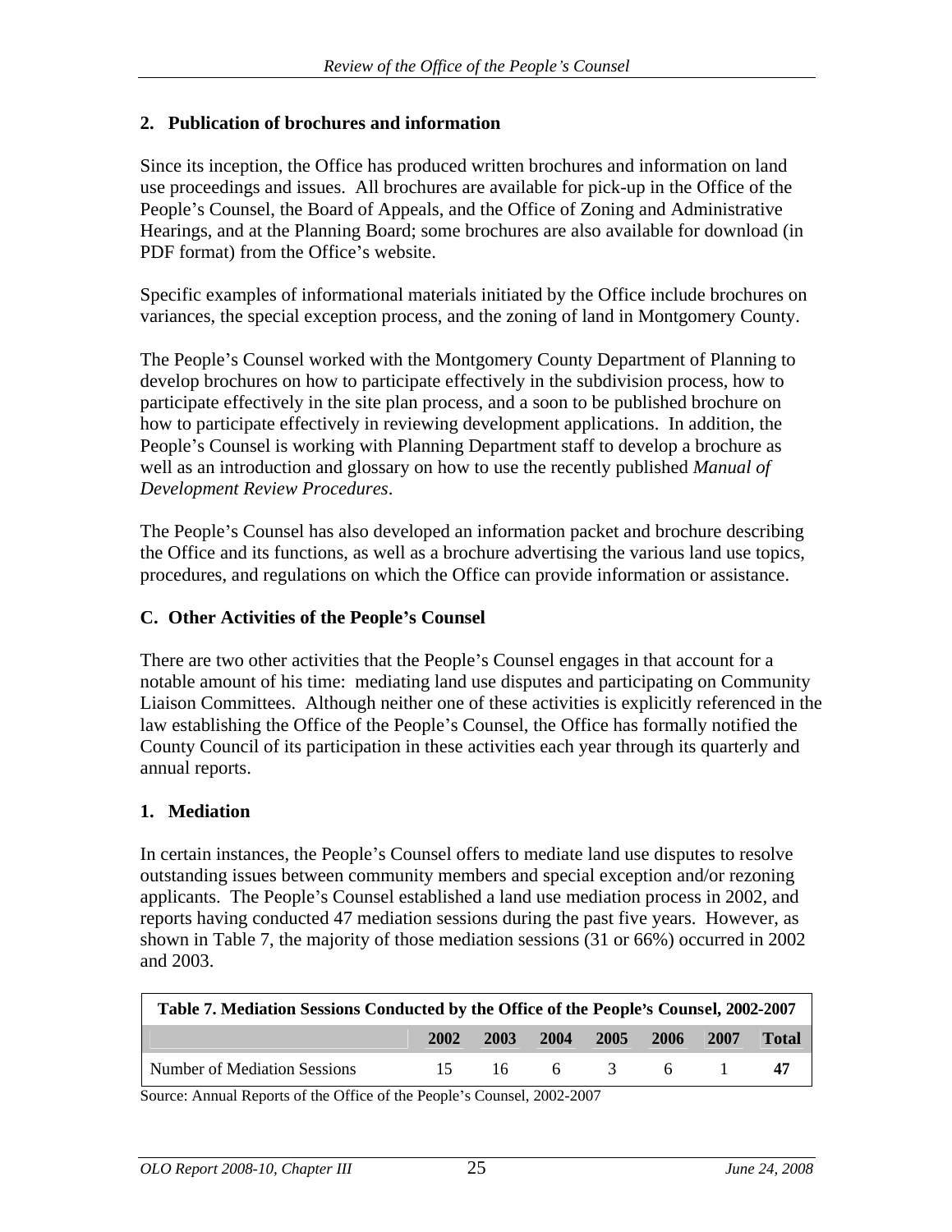The People's Counsel reports that mediation sessions have occurred as the result of:

- A request from one or both of the parties;
- A request from the Hearing Examiner; or
- The People's Counsel's belief that a mediation session may be successful in resolving outstanding issues.

The People's Counsel reports that he will not conduct a mediation session unless both of the sides voluntarily agree to participate.

In most cases, the People's Counsel reports that a mediation session occurs before an issue goes to a formal hearing. However, sometimes mediations are held based on a recommendation by the Hearing Examiner during a public hearing. Participation in a mediation session and any agreement on outcomes is completely voluntary for both sides. The People's Counsel reports that the results of the mediation sessions have been mixed, with some resulting in agreements and others not leading to agreement.

The People's Counsel suggested that fewer mediations have been conducted in recent years for a number of reasons. First, the People's Counsel has increased his less formal mediation efforts  $-$  for example, helping to seek a solution by bringing ideas back and forth between two sides without formally bringing the groups together face-to-face. The People's Counsel reports that, depending on the issue and the level of emotion involved, this process can more effectively gain agreement than a mediation session.

A second reason for fewer mediations may be the increase in the number of Community Liaison Committees (described below). The People's Counsel reports that these committees have helped solve community disputes related to special exception cases before they rise to a level requiring mediation.

# **2. Community Liaison Committee (CLC) participation**

Since 2001, the People's Counsel has been participating in CLCs. CLCs are groups formally established through a Board of Appeals condition on a special exception. The Board established the first CLC in 2001, at the recommendation of the People's Counsel, as a condition on the Holton-Arms private school special exception. The People's Counsel reports that the use of CLC's as a formal special exception condition is unique to Montgomery County.

CLCs were developed as a new element to facilitate the review of the operations of a special exception after it has been granted. The intent of a CLC is to foster communication between the special exception holder and the surrounding community and to prevent potential problems from rising up to the enforcement level. The inclusion of a CLC as a special exception condition is now recommended in many cases by the Hearing Examiner, the People's Counsel, the Planning Board, and/or the Board of Appeals.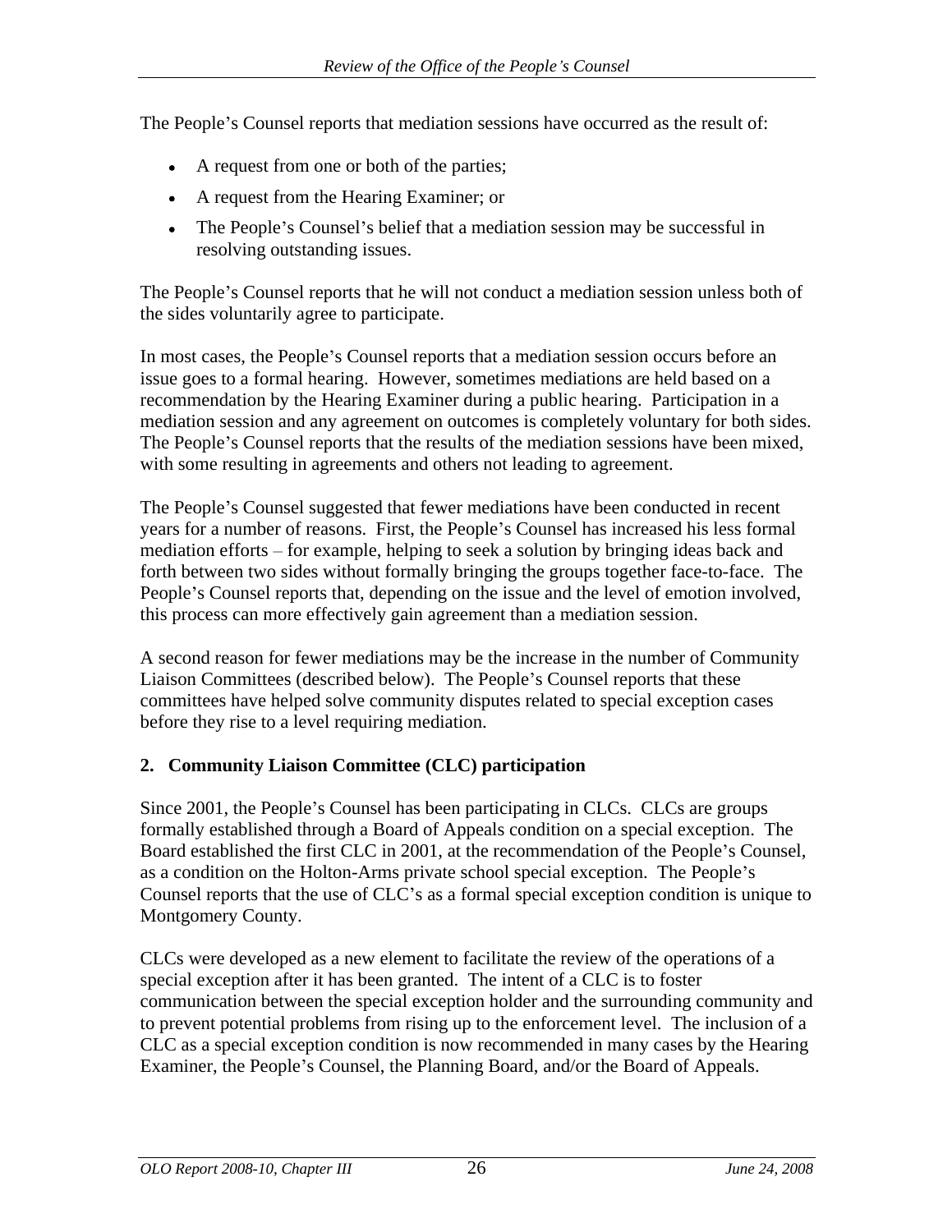CLC's are "permanent" entities that must meet a certain number of times per year, with mandated membership from both the special exception holder and representatives of the surrounding community. Most CLCs require the People's Counsel to attend CLC meetings as an "ex officio" member.

The People's Counsel reports that his role at the CLC meetings is to facilitate and mediate the meeting, and that he often helps the CLC participants access other offices in County Government as needed, e.g., the Department of Transportation or the Department of Environmental Protection. The People's Counsel also reports that:

- Some CLC meetings are contentious, requiring a higher degree of facilitation between the sides, while others are very collegial;
- One of the benefits of a CLC is that many issues do not come to light until the use (after being granted) becomes operational; and
- In many instances, CLC meetings have successfully transformed adversaries into co-operating neighbors.

There are currently about 28 CLCs in the County in which the People's Counsel participates. Table 8 shows that the number of CLC meetings the People's Counsel participated in has been increasing since 2003.

| Table 8. CLC Meetings Attended by the Office of the People's Counsel, 2003-2007 |  |  |                                |
|---------------------------------------------------------------------------------|--|--|--------------------------------|
|                                                                                 |  |  | 2003 2004 2005 2006 2007 Total |
| <b>Community Liaison Committee Meetings</b>                                     |  |  |                                |

Source: Annual Reports of the Office of the People's Counsel, 2002-2007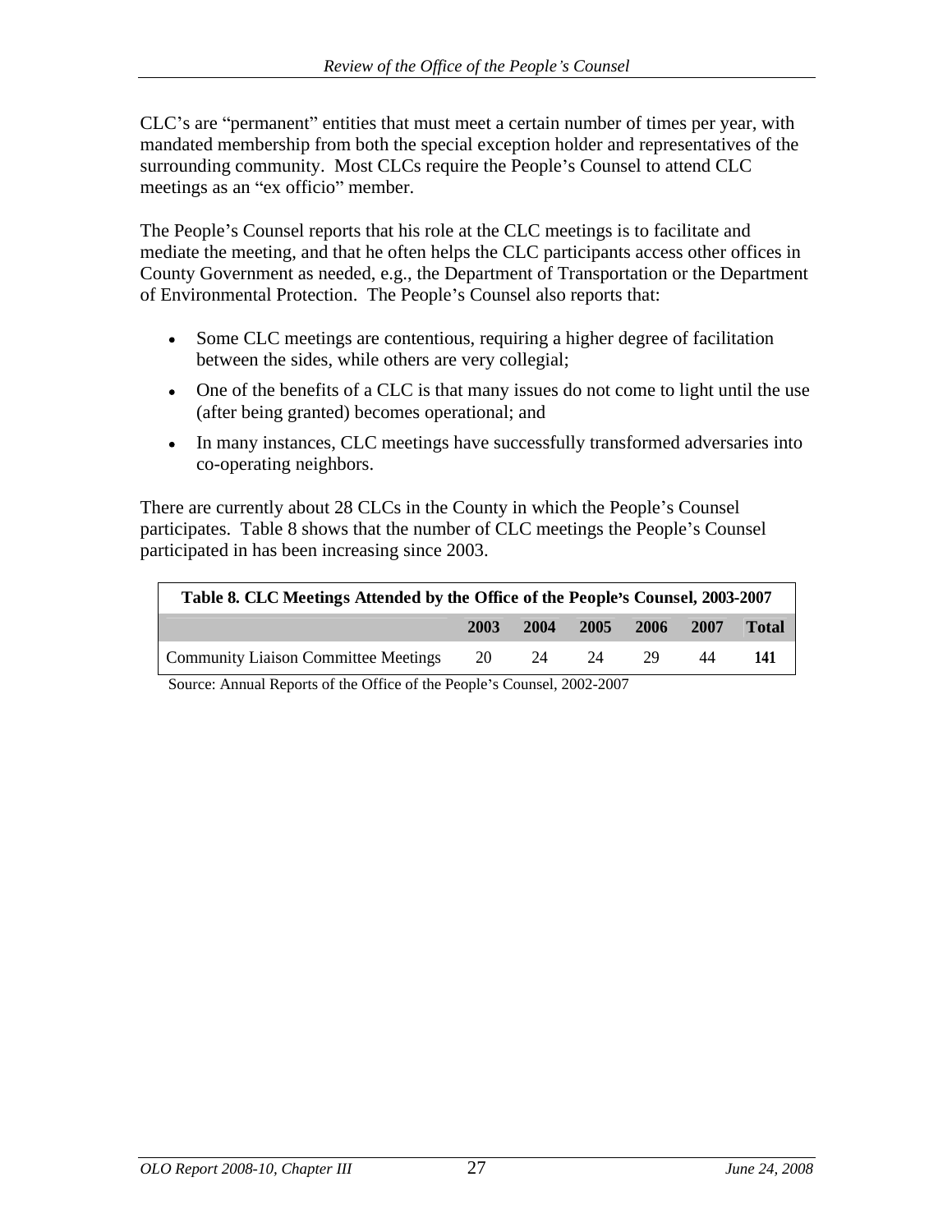# **Chapter IV. Feedback on the Current Law and Services Provided by the Office**

In order to obtain feedback on the current law and services provided by the Office of the People's Counsel, OLO conducted interviews with a selected sample of government and non-government representatives. In total, OLO staff spoke with approximately 50 individuals who shared their views based upon their own knowledge of the law and/or their personal experience(s) with the People's Counsel during the past several years.

This chapter summarizes the feedback that OLO obtained through these interviews. In order to promote a candid sharing of opinions, OLO promised those interviewed that specific comments would not be attributed to individuals. As a result, this chapter is written with an emphasis on the recurring themes that OLO heard voiced by those interviewed. The text explicitly notes when a particular observation was offered by a single person.

In sum, a majority of those interviewed expressed support for maintaining an office in Montgomery County that is dedicated to providing information and assistance to residents that is related to the County's complex process of making land use decisions. Individuals' subjective assessment of their personal interactions with the Office of the People's Counsel range from extremely positive to neutral to somewhat negative. Some interviewees offered specific recommendations for changes to the law and/or adjustments to the types of services available from the Office of the People's Counsel.

The balance of this chapter reviews the feedback received in two parts:

- Part A summarizes the feedback from OLO's interviews with government representatives from the County Council, the Planning Board, the Office of Zoning and Administrative Hearings, the Board of Appeals, and the Department of Permitting Services; and
- **Part B** summarizes the feedback from OLO's interviews with land use attorneys,  $\bullet$ special exception holders, community members who have participated in land use proceedings, and a random sample of 27 residents who received technical assistance from the People's Counsel between January 2007 and April 2008.

#### **A. Feedback from Interviews with Government Representatives**

When assigning this project, the County Council asked OLO to obtain feedback on the law and work of the Office from Councilmembers and Council staff as well as from other local government offices that frequently interact with the Office of the People's Counsel, i.e., Planning Board, Board of Appeals, Office of Zoning and Administrative Hearings, and Department of Permitting Services.The summary below highlights the recurring observations and comments expressed to OLO during the course of approximately 25 interviews held with government representatives during April and May 2008.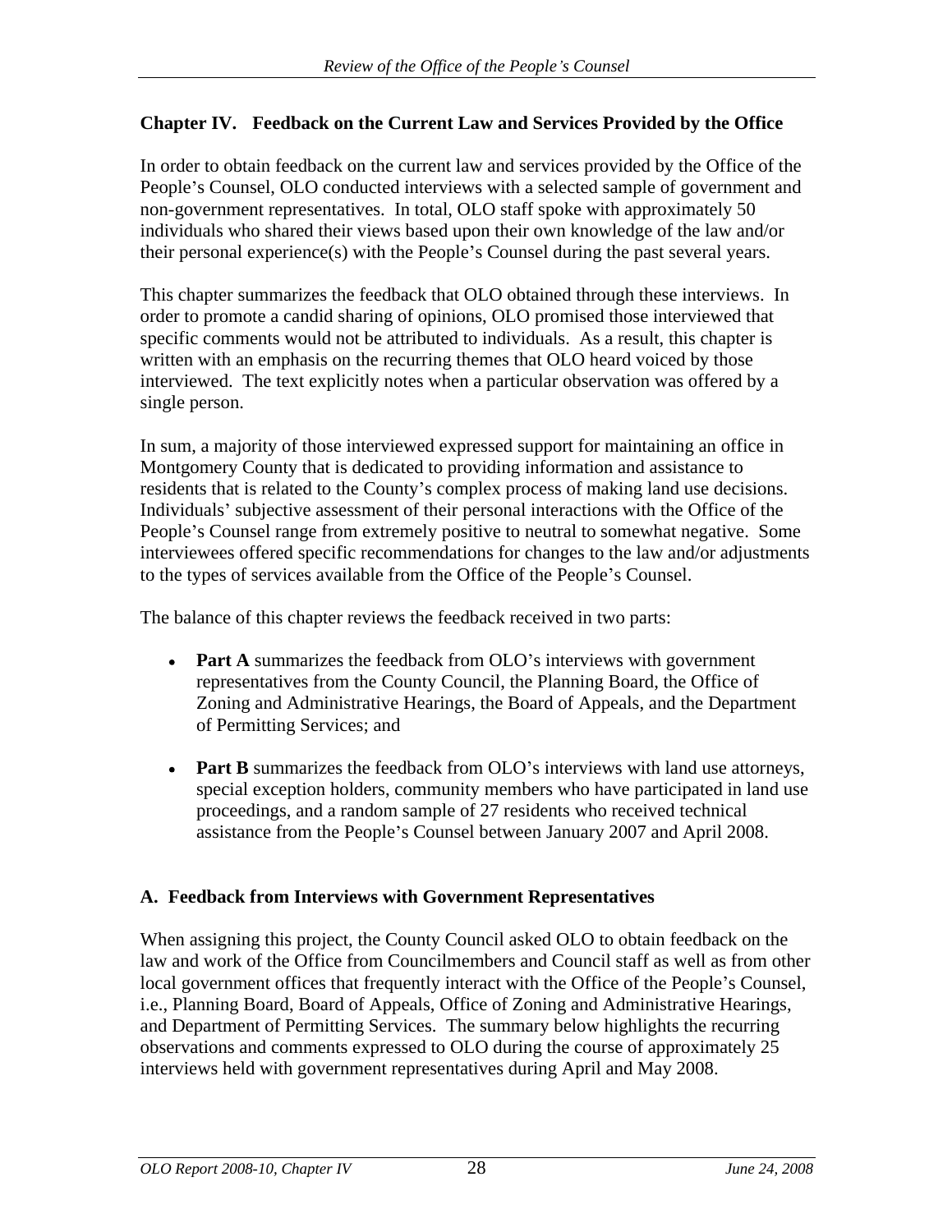#### **1. Opinions on the function of the Office of the People s Counsel in general**

Almost all of the government representatives interviewed hold the view that Montgomery County's land use process is so complex that residents need ready access to informational resources such as the Office of the People's Counsel. Many of those interviewed indicated that they have referred people with questions about specific land use matters to the People's Counsel for assistance. Common reasons cited for making referrals to the People's Counsel were that:

- The People's Counsel has knowledge of the County's laws and familiarity with the processes surrounding approvals for variances, special exceptions, and local map amendments; and
- The People's Counsel can answer questions about pending cases, whereas the law prohibits certain government officials – including Councilmembers, the Hearing Examiner, and members of the Board of Appeals – from discussing specific cases outside of a formal government hearing.

Several of the government representatives interviewed reported that they refer people with questions to other government offices  $-$  in addition to the People's Counsel  $-$  for technical assistance. Examples of other sources of information about land use laws and the decision-making process are staff from: Park and Planning, the Board of Appeals, the Office of the County Attorney, and the Department of Permitting Services (DPS).

When asked about the role of the People's Counsel, a majority of the government representatives interviewed supported the continuation of the Office of the People's Counsel as a neutral party who represents the "public interest." Reasons for preferring this role include that a People's Counsel who argued during land use proceedings in favor of one side or the other of a particular application could be criticized for being "unfair" or too political.

However, some of the government representatives interviewed would like the People's Counsel to more affirmatively advocate for people in opposition to development applicants. One individual even expressed the view that the law, as currently written, already requires the People's Counsel to advocate on behalf of residents opposed to development projects in order to "balance the record."

# **2. Opinions on the services of the Office of the People s Counsel**

**Case participation**. The general consensus among the government representatives interviewed is that the People's Counsel primarily participates in special exception and local map amendment cases; and rarely participates in variance, site plan, or subdivision cases.

Government representatives interviewed expressed a range of opinions about the benefit of the People's Counsel's participation in special exception and local map amendment cases. Specific observations included: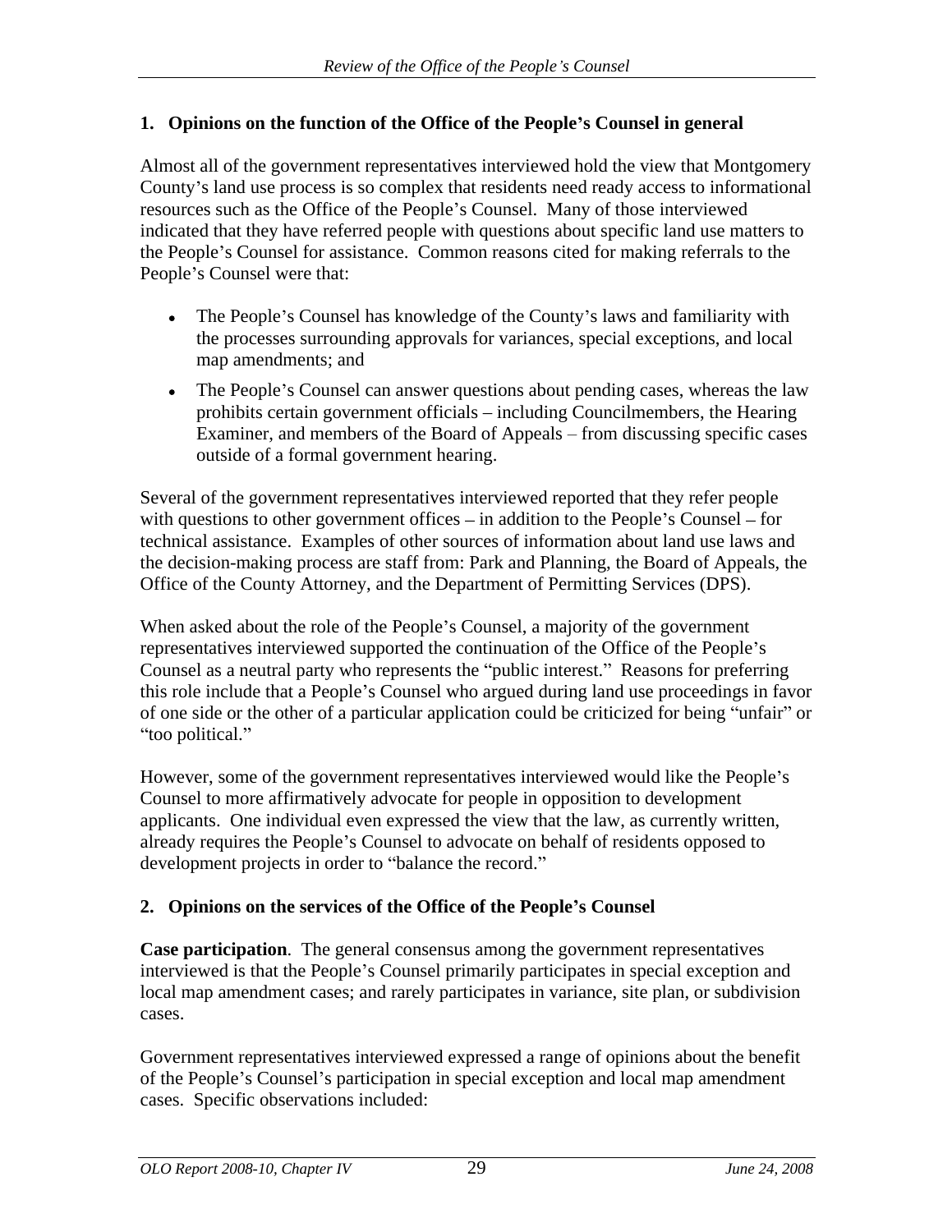- The People's Counsel's expertise on the history of land use decisions in Montgomery County adds value to the decision-making process;
- The People's Counsel provides a different perspective and/or different information for the record that is not offered by an applicant or other community members; experience and the set of the set of the set of the set of the set of the set of the set of the set of the set of the set of the set of the set of the set of the set of the set of the set of the set of the set of
- By asking questions and cross-examining witnesses, the People's Counsel draws added attention to certain issues, such as traffic or development compatibility; and
- The People's Counsel tends to focus on procedural as opposed to substantive issues.

**Providing technical assistance and information.** The People's Counsel responds to requests for technical assistance and information about land use issues. This assistance often includes providing guidance to individuals about how they can participate "effectively" in land use proceedings, e.g., hearings on variances, special exceptions, or zoning map amendments.

Some of the government representatives interviewed cited specific examples where the People's Counsel's efforts to help individuals participate in land use proceedings has had a beneficial effect on the process. Examples of reported benefits include:

- The People's Counsel explains the land use decision-making process before the hearing takes place, which better prepares residents who want to participate;
- The People's Counsel's involvement helps residents present testimony that includes relevant and legally-significant topics; and
- $\bullet$ The People's Counsel helps residents develop suggestions that sometimes influence the final design and/or conditions placed on land use approvals.

Several government representatives commented on the usefulness of having someone to whom they can refer residents for information who is not a "decider" in a case. The People's Counsel can speak to any party at any time about any issue in a case without violating *ex parte* rules. Some of the government representatives interviewed voiced their opinion that County residents appreciate the availability of the services that the Office of the People's Counsel provides.

**Community Liaison Committees (CLCs).** The People's Counsel serves as an *ex officio* member of many CLCs, which are groups appointed as a condition of some special exception approvals. A CLC typically consists of representatives from the special exception holder and surrounding residents; the group generally convenes at regular intervals during the year to address issues created by the special exception.

Government representatives familiar with various CLCs praise their establishment. The consensus view is that CLCs facilitate the resolution of disagreements in special exception cases without the need for enforcement action by DPS.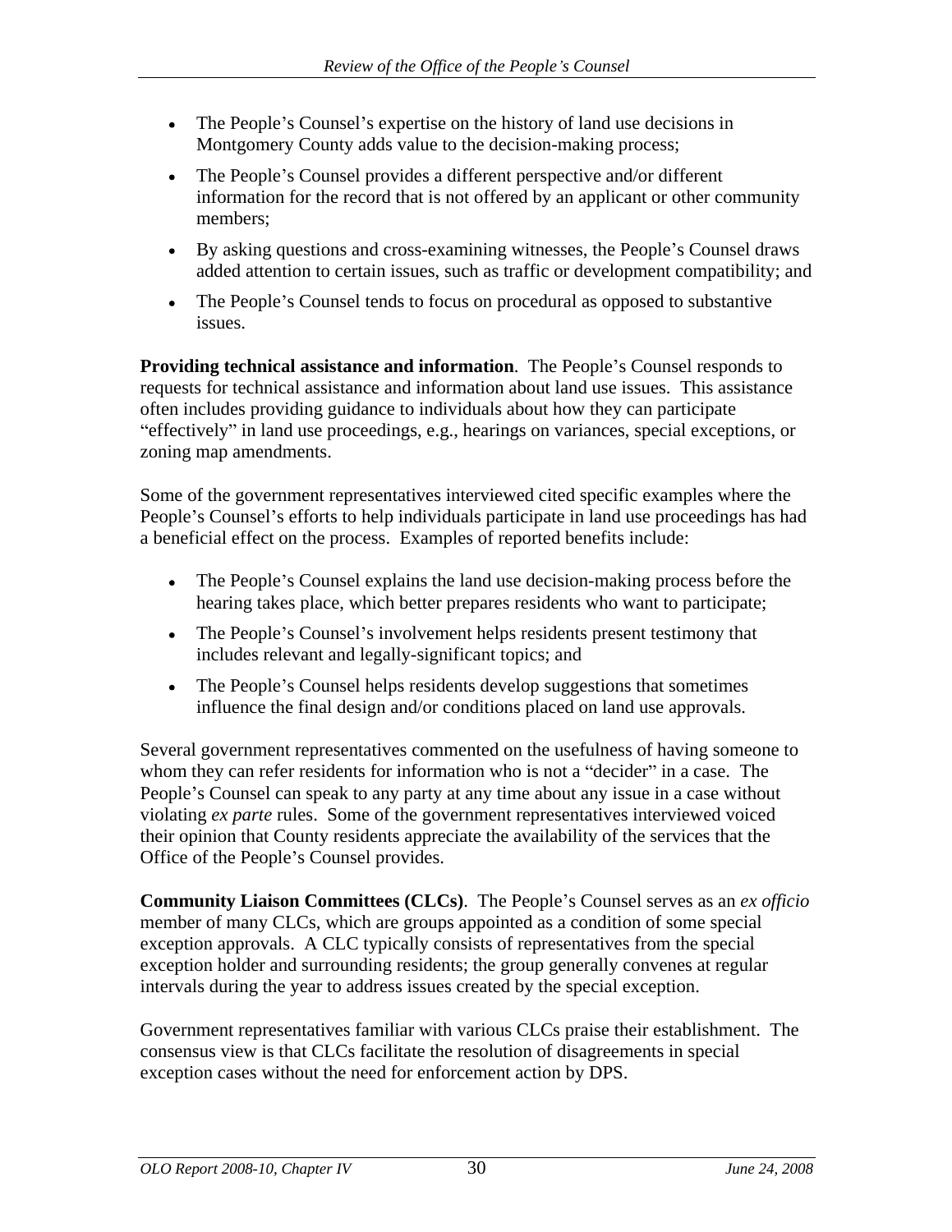Most, but not all, individuals interviewed (who had some experience with CLCs) commented that having a government official on the CLCs enhanced the CLCs' work. Several government representatives specifically support the People's Counsel's presence on the CLCs because he is a "neutral" government party. These representatives stated that neither staff from the Council nor from DPS could perform the same role as the People's Counsel on a CLC because Council staff are "political" representatives and DPS staff have enforcement authority over special exceptions.

Observations offered on the People's Counsel's participation on CLCs included the following:

- The People's Counsel levels the playing field among the participants and brings legitimacy to the process;
- The People's Counsel's presence makes special exception holders listen more carefully to residents' concerns;
- The legal experience of the People's Counsel can be beneficial for residents participating in CLCs; and
- Sometimes the People's Counsel's participation in CLC meetings does not add any substantive benefit to the meeting.

**Mediation.** At times, the People's Counsel "mediates" issues between residents and applicants – either at the request of a Hearing Examiner or at his own initiative. Some government representatives expressed the belief the People's Counsel's mediation efforts improve some government hearings by facilitating agreements prior to the hearings.

# **3. Suggestions offered for improvements**

Several of the government representatives interviewed suggested "improvements" to the structure and/or work of the Office of the People's Counsel. Suggestions for legislative changes were to:

- Amend the law to specifically allow the People's Counsel to assist and facilitate implementation of Community Liaison Committees;
- Amend the law to specify a supervisor for the People's Counsel, e.g., the Council Staff Director or the Council's PHED Committee; and
- Amend the law to clarify that the People's Counsel can and should advocate on behalf of the position held by community representatives during land use proceedings such as special exception, local map amendment, site plan, and subdivision hearings.

A number of government representatives interviewed weighed in on the issue of providing the People's Counsel with funds to hire expert witnesses to testify in cases. One point of view is that this would be valuable because of the additional information that could be provided at land use hearings to support residents' or the People's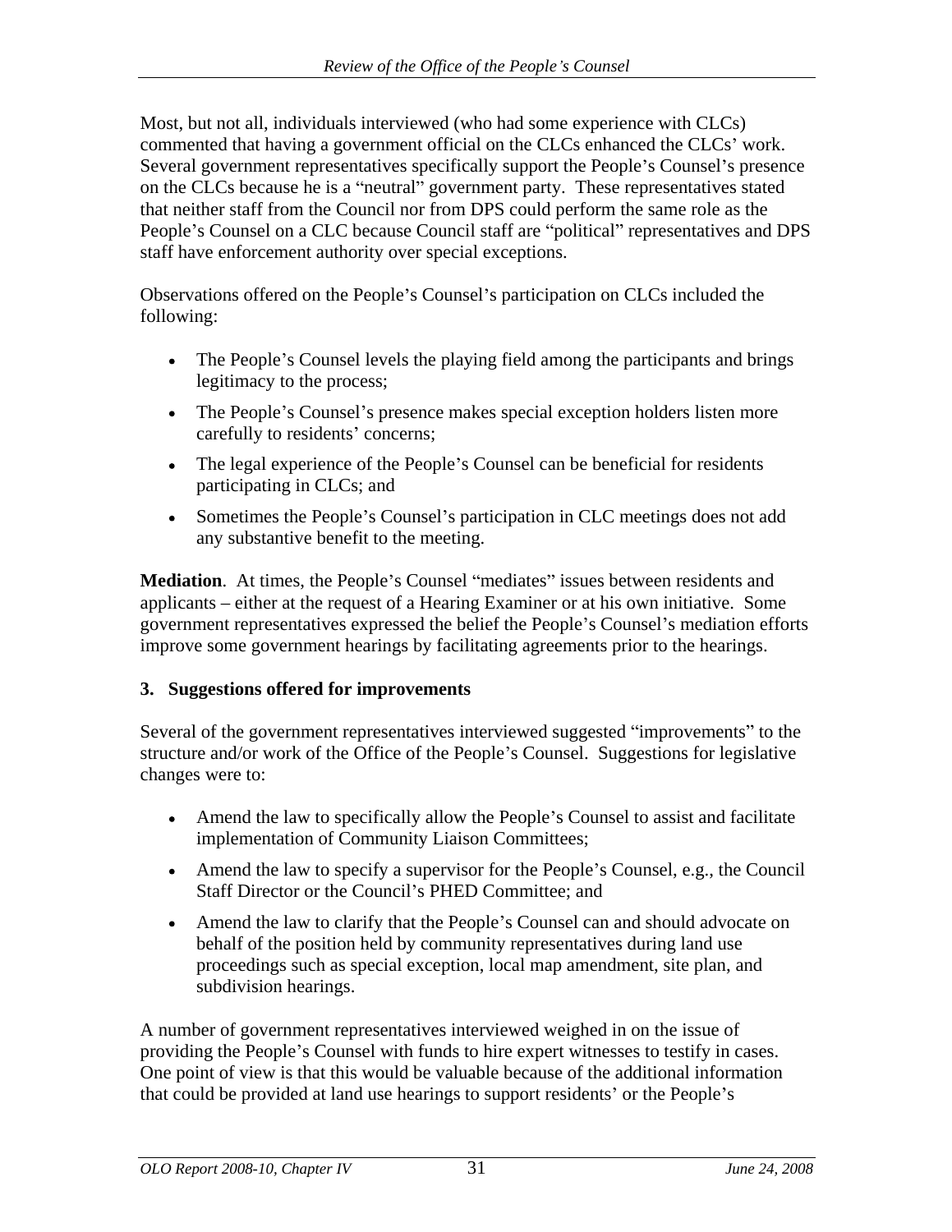Counsel's concerns about complex and technical issues, such as traffic impact. The alternative view is that allowing the People s Counsel to hire expert witnesses could conflict with the role of the Office to argue for the "public interest."

#### **B. Feedback from Non-Governmental Representatives**

The Council's assignment to OLO included a request to solicit opinions about the law and services of the Office of the People's Counsel from a sample of non-governmental representatives, to include residents, applicants for land use approvals, and land use attorneys.

This section includes two components. The first component summarizes feedback on the function and services of the Office from OLO's interviews with a sample of nongovernmental representatives who participated in land use proceedings in the past several years that involved the People's Counsel or who received technical assistance or information from the People's Counsel.<sup>13</sup>

The second component summarizes feedback from a randomly-selected sample of 27 residents who received technical assistance from the Office of the People's Counsel between January 2007 and April 2008.

## **FEEDBACK BASED ON PARTICIPATION IN LAND USE PROCEEDINGS**

## **Opinions on the function of the Office of the People s Counsel**

With few exceptions, the non-governmental individuals who spoke with OLO support the function of the Office of the People's Counsel. Different individuals, however, supported different aspects of the work of the People's Counsel to varying degrees.

The land use attorneys interviewed reported interacting with the People's Counsel in a variety of ways. Some participated with the People's Counsel in hearings before the Hearing Examiner or the Board of Appeals. Others have clients that serve on Community Liaison Committees.

A general consensus among the non-governmental representatives interviewed is that the People's Counsel serves a useful function by educating residents about the County's complex land use decision-making process. Several attorneys commented that residents who meet with the People's Counsel are better educated about the process and that the People's Counsel's efforts make the land use process work more smoothly. One even offered the compliment that the People's Counsel is the "best source of land use information for residents available throughout the County Government.

There is a greater split of opinion, however, with respect to the People's Counsel additional functions. Some of the residents and land use attorneys interviewed believe that the People's Counsel should not remain a neutral party during land use proceedings but

<sup>&</sup>lt;sup>13</sup> The People's Counsel provided OLO with a list of individuals with whom he has interacted over the past several years.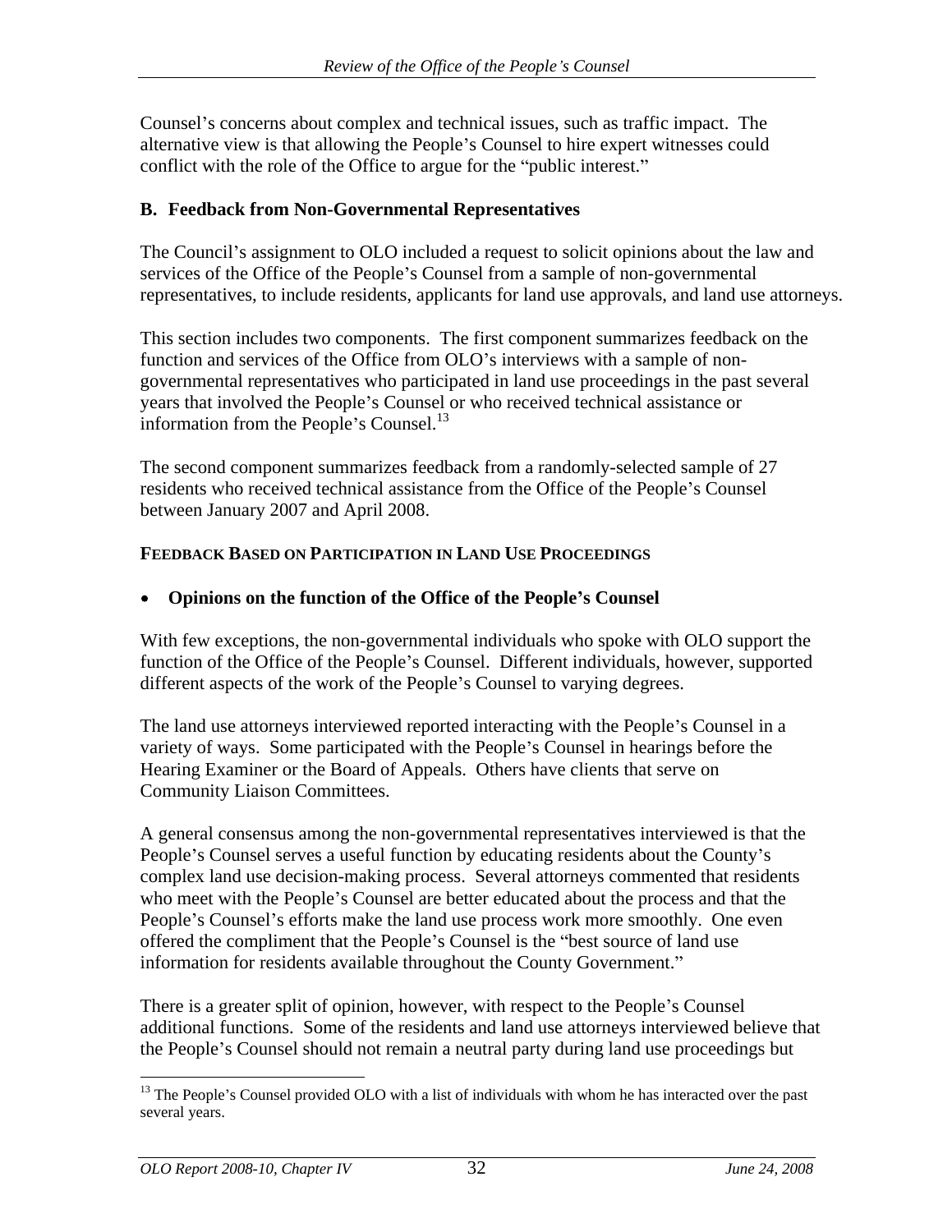should, instead, "affirmatively advocate" on behalf of residents to oppose an applicant's requested land use approvals. These individuals expressed the following views:

- Residents expect that the People's Counsel will "represent" them in cases and get frustrated when they learn that is not a function explicitly assigned to the People's Counsel under the law; and
- The current structure of the law establishing the People's Counsel limits how beneficial the Office of the People's Counsel can be to residents who want help from the County Government to oppose changes in land use.

On the other hand, other non-governmental representatives interviewed strongly support the current structure of the law, which allows the People's Counsel to participate in land use proceedings, but on behalf of the generic "public interest" as opposed to advocating for one particular side or the other. These individuals would oppose an amendment to the law that required the People's Counsel to "represent" individuals, either in favor of or opposed to a land use change.

# **2. Opinions on the services of the Office of the People s Counsel**

**Case participation**. The land use attorneys interviewed expressed a variety of opinions about the People's Counsel's participation in land use proceedings. Most of the examples were of the People's Counsel's participation in hearings held by the Hearing Examiner on special exception and/or local map amendment applications. The positive comments included that:  $\blacksquare$ 

- The People's Counsel is diligent in his efforts to facilitate a complete record;
- The People's Counsel has a moderating influence on people during the hearings and his participation helps to keep the hearing focused; and
- The time that the People's Counsel spends with residents to educate and prepare  $\bullet$ residents prior to hearings make the proceedings go more smoothly.

The less positive comments included that the People's Counsel sometimes offers compromises during land use proceedings that are not perceived by residents as in their best interest and that it is unclear in some cases how the People's Counsel defines the "public interest." One land use attorney shared the view that the law should explicitly define the People's Counsel's participation in the "public interest" as meaning defense of the County's Zoning Ordinance and adopted master plans.

**Providing technical assistance and information**. Almost all of the non-governmental representatives interviewed had high praise for the technical assistance and other information that the People's Counsel provides to residents. Even those individuals who openly question why the People's Counsel cannot or does not affirmatively represent residents in their opposition to land use applications support the work of the People's Counsel to educate residents about the land use process.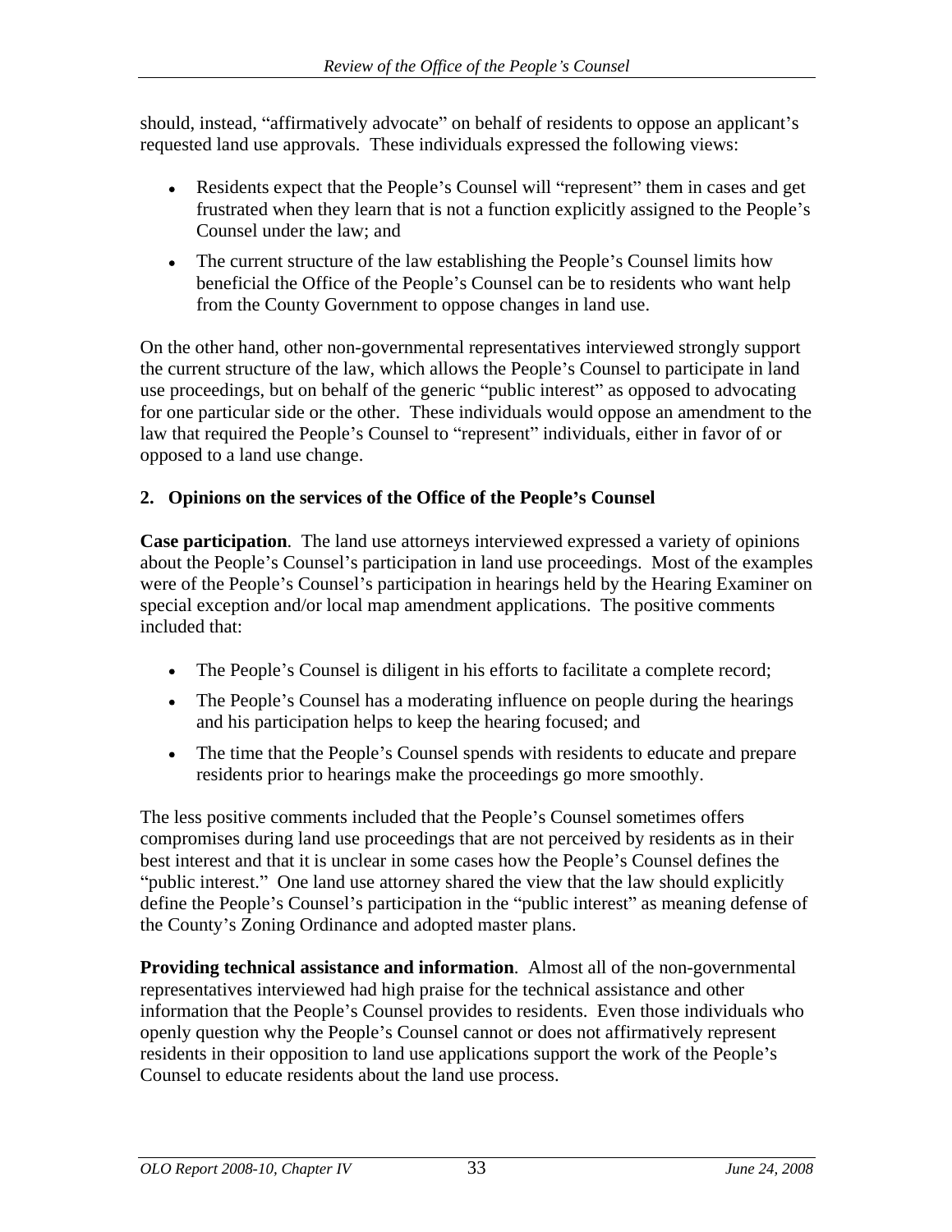Comments from non-governmental representatives interviewed about the technical assistance provided by the People's Counsel included:

- The People's Counsel's advice helps residents to better understand the County's complex land use process;
- The People's Counsel is one of the best resources available for educating the public about special exceptions and local map amendments;
- $\bullet$ The People's Counsel is helpful and tough, but fair-minded; and
- The People's Counsel can be very patient when working with people who are new to the land use process in the County.

While acknowledging the value of information provided by the People's Counsel, a number of the residents and attorneys who were interviewed commented that the demeanor of the People's Counsel can at times be "brusque" or "dismissive."

**Community Liaison Committees**. Some of the non-governmental representatives  $interviewed - attornevs. special exception holds.$  and residents  $-\hat{h}$  have interacted with the People's Counsel within the context of one or more of the Community Liaison Committees. The majority of comments about the People's Counsel's involvement in CLCs was positive, with a few negative comments.

Most individuals shared the view that the People's Counsel's participation on CLCs was helpful. Specific examples are that the People's Counsel facilitates greater discussion and resolution of issues in a constructive way; helps to find a balanced solution to problems; and explains the "reality" of situations to all parties. The only negative feedback was that the People's Counsel's participation can, on occasion, prolong CLC meetings without helping to resolve outstanding issues. One individual stated a perception that the People's Counsel insists that he be appointed to CLCs.

**Mediation**. Only a few of the land use attorneys interviewed had interacted with the People's Counsel in a mediation context, and those individuals comments were mixed. These included:  $\blacksquare$ 

- The People's Counsel is fair in mediation meetings and tries to get something for  $\bullet$ citizens who do not know how to do it themselves;
- The People's Counsel was helpful in presenting a realistic idea of the possible outcome in a particular case;
- $\bullet$ The People's Counsel at times "interferes" in mediations where both sides are represented by attorneys – sometimes undermining an attorney's request on behalf of a client when the other side is willing to comply with the request; and
- The People's Counsel seeks to participate in all mediations, even when all parties  $\bullet$ are represented by attorneys and arrange to meet on their own.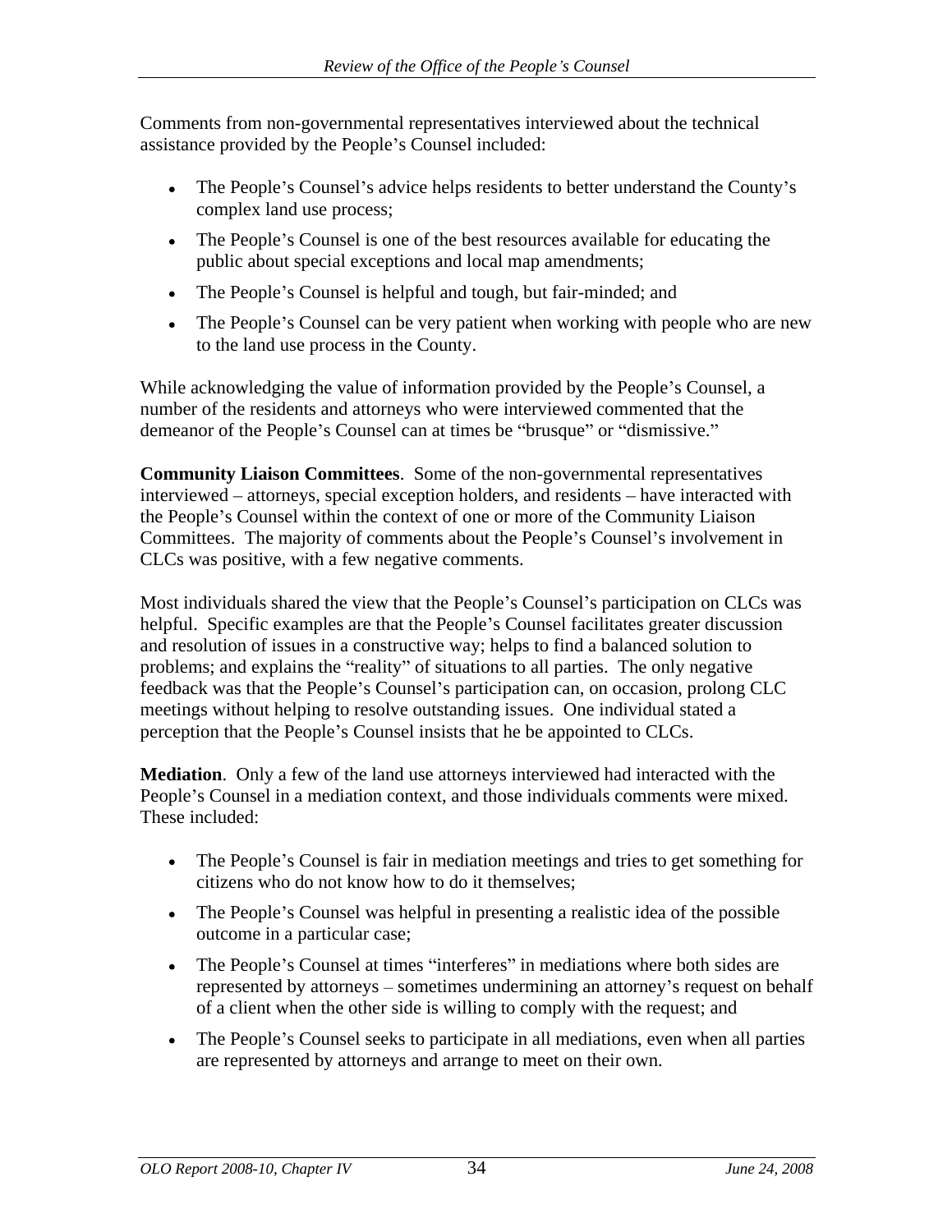#### **3. Suggestions offered for improvements**

Some non-governmental representatives offered suggestions for making improvements to the Office of the People's Counsel. A recurrent suggestion – based on the perception that the workload of the People's Counsel is too much for one person  $-$  was to increase the number of staff in the Office. Other suggested changes included amending the law to:

- Clarify the meaning of the "public interest;" and
- Allow the People's Counsel to hire consultants or experts on contract to assist with specific cases.

#### **FEEDBACK BASED ON RECEIPT OF TECHNICAL ASSISTANCE**

OLO solicited feedback from a randomly-selected sample of residents who had contacted the Office of the People's Counsel for technical assistance. This section describes OLO's methodology for selecting individuals for interview and summarizes their comments.

**Survey methodology.** The Office of the People's Counsel maintains a database with the names of individuals that contact the Office for technical assistance, the date of the contact, and basic information about the topic of assistance.

At OLO's request, the Office generated a list of all individuals who had contacted the Office of the People's Counsel for technical assistance between January 2007 and April 2008. From this list, OLO randomly selected individuals to contact for telephone interviews. OLO ultimately interviewed 27 individuals. OLO's telephone survey solicited respondents' views on the following issues: $14$ 14

- How residents learned of the Office of the People's Counsel and what was their understanding of the services available through the Office;
- What was the nature of the residents' interactions with the Office, including the type of land use issue; how many times a resident interacted with the Office; and where the interaction had occurred;
- Whether the services received from the Office had met their expectations;
- How the residents' interaction with the People's Counsel had influenced their ability to participate in the County's land use process; and
- Whether participants would recommend the services of the Office to other residents.

**Services received by survey participants**. Twenty-two of the 27 survey respondents had contact with the Office of the People's Counsel regarding a specific case. Interactions related to a variety of issues, including special exceptions, local map amendments, master plans, and variances. Additionally, several respondents interacted with the People's Counsel as a member of a CLC or other community group.

<sup>&</sup>lt;sup>14</sup> Becuase OLO conducted phone interviews, OLO requested that the list omit individuals who had not provided a telephone number. A complete list of survey questions asked is included in Appendix A at A-24.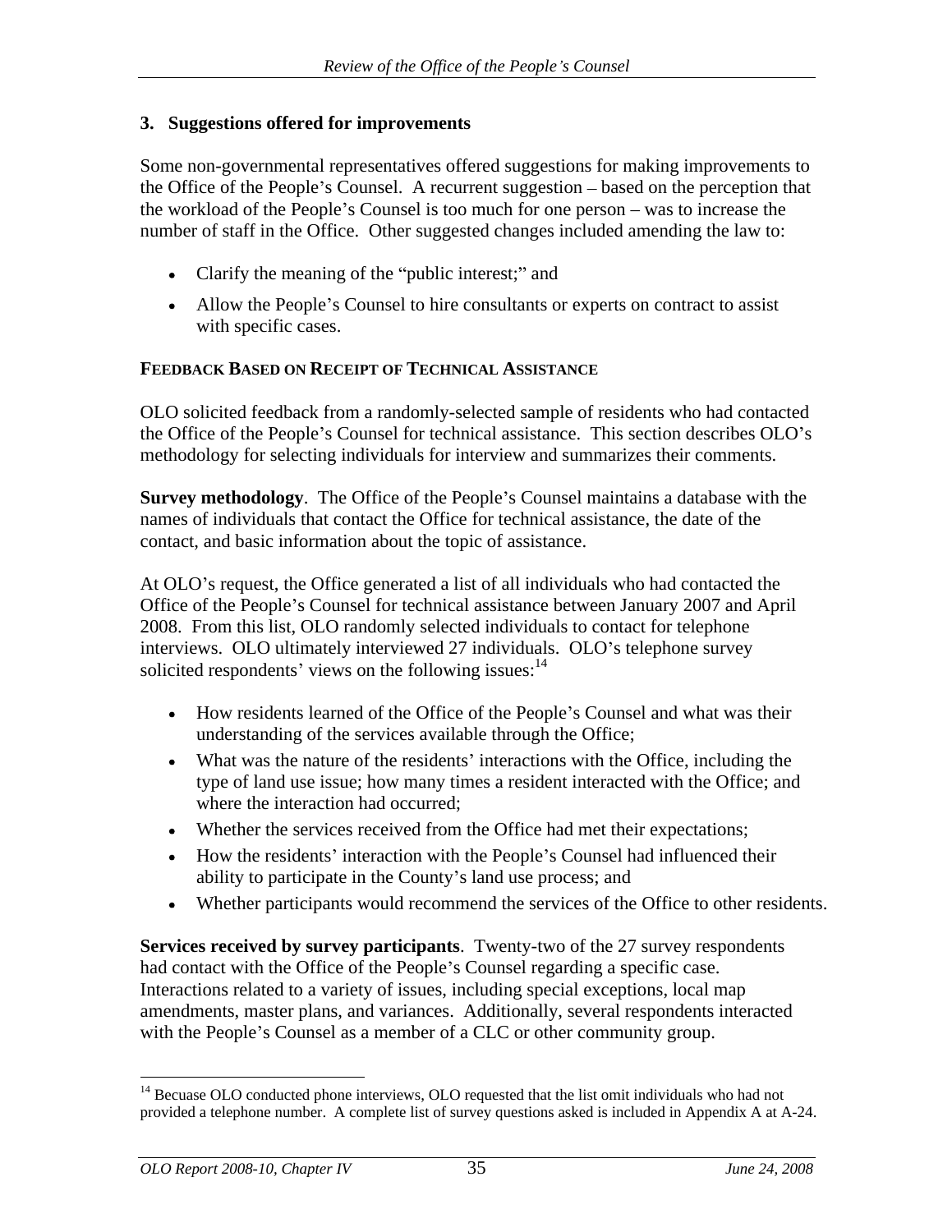A majority of survey respondents reported being referred to the People's Counsel at a community meeting or from the Board of Appeals' staff. Others learned of the Office through the County's website, a Councilmember's office, or one of the County's Regional Services Centers. Most of those surveyed met with the People's Counsel in person (about half met with the People s Counsel in a community setting); the balance consulted with the People's Counsel over the telephone.

Most of those surveyed reported that they interacted with the People's Counsel multiple times. Ten of the 27 survey respondents said they had current, ongoing interactions with the Office. Although OLO only contacted people who interacted with the Office between January 2007 and April 2008, several people reported that their initial interaction with the People's Counsel was before January 2007.

**Feedback on Services of the Office**.This section describes themes from the telephone survey that OLO conducted.

## **1. Most survey respondents expressed satisfaction with the services they received from the Office of the People's Counsel.**

About two-thirds of survey respondents (17 out of 27) reported general satisfaction with the services they received from the People's Counsel, agreeing with the statement that the services provided had "met their expectations." About 75% (20 out of 27) reported that the services they received positively influenced their participation in the County's land use process. More than 80% (22 out of 27) of those surveyed indicated that that they would recommend the services of the People's Counsel to other County residents.

Recurring observations from respondents who reported a positive experience with the People's Counsel include that the People's Counsel is:

- A resource for residents to get accurate information about the County's land use process without needing to hire a private attorney;
- Knowledgeable about land use proceedings in the County and able to offer suggestions about how to meet legal requirements; and
- One of the rare places where residents can get information and technical assistance about the County's land use laws and proceedings.

## **2. Some respondents reported being dissatisfied with the services received from the Office of the People s Counsel.**

A minority of those surveyed (5 out of 27) reported experiences with the Office of the People's Counsel that did not meet their expectations. The disappointment expressed by survey respondents concerned either the demeanor of the People's Counsel and/or a general frustration that the services received were inadequate.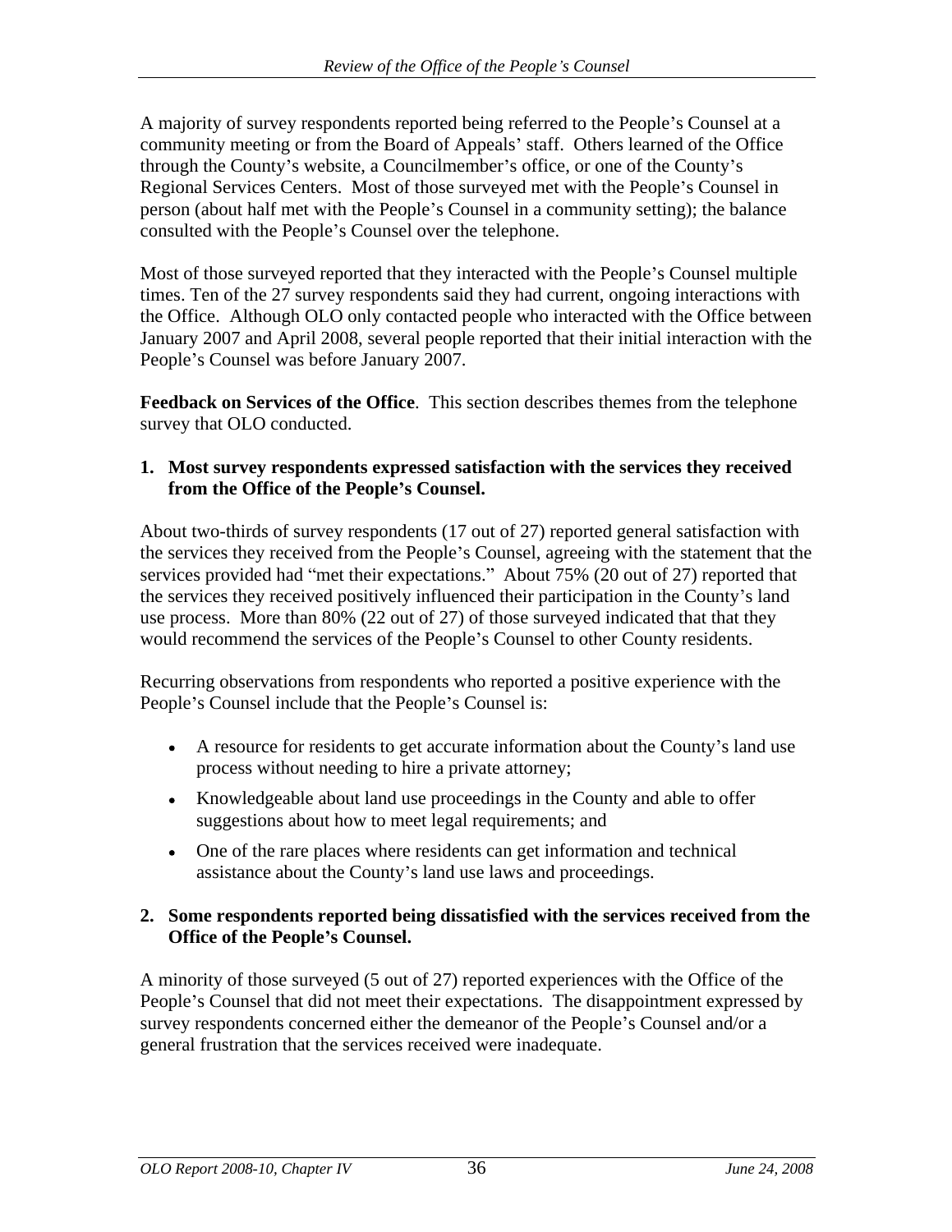Several people who reported experiences with the People's Counsel that did not meet their expectations had negative comments about the People's Counsel's demeanor. Another criticism expressed was a perception that the People's Counsel had not made a sufficient effort to assist them. Two respondents believed that they could not trust the People's Counsel because it appeared to them that he favored the other party in a proceeding.

# **3. There are varying perceptions and some apparent confusion in the community about the role of the People s Counsel.**

Those surveyed expressed different perceptions and some confusion about the role the People's Counsel is "supposed" to be playing in County land use proceedings. About onefourth of those surveyed  $(7 \text{ out of } 27)$  stated that they were "unsure" of the roles of the People's Counsel. Others described the People's Counsel in different ways, e.g., as an informational resource, a mediator, an advocate for neighborhoods, and/or a legal advisor.

About half of those surveyed (13 out of 27) stated their understanding of the People's Counsel as someone who can provide guidance, advice, and information regarding the County's land use processes, laws, and regulations. Five of those surveyed viewed the People's Counsel's primary role as a mediator between parties involved in land use proceedings.

Five others stated their understanding that the People's Counsel's role was to be an advocate for citizens or a neighborhood. Three respondents expressed their belief that the People's Counsel can provide legal advice or representation as an alternative to hiring private counsel.

# **4. Suggestions offered for improvement.**

In sum, survey respondents offered the following suggestions for "improvements" to the structure and/or work of the Office of the People's Counsel:

- Greater definition of the role that the People's Counsel is expected to play;
- Improved publicity about the Office and its services; and
- Expanded staff to enhance the services that could be offered.

In contrast, two survey respondents expressed their opinion that the Office of the People's Counsel was unnecessary because there are other places in the County that provide land use information.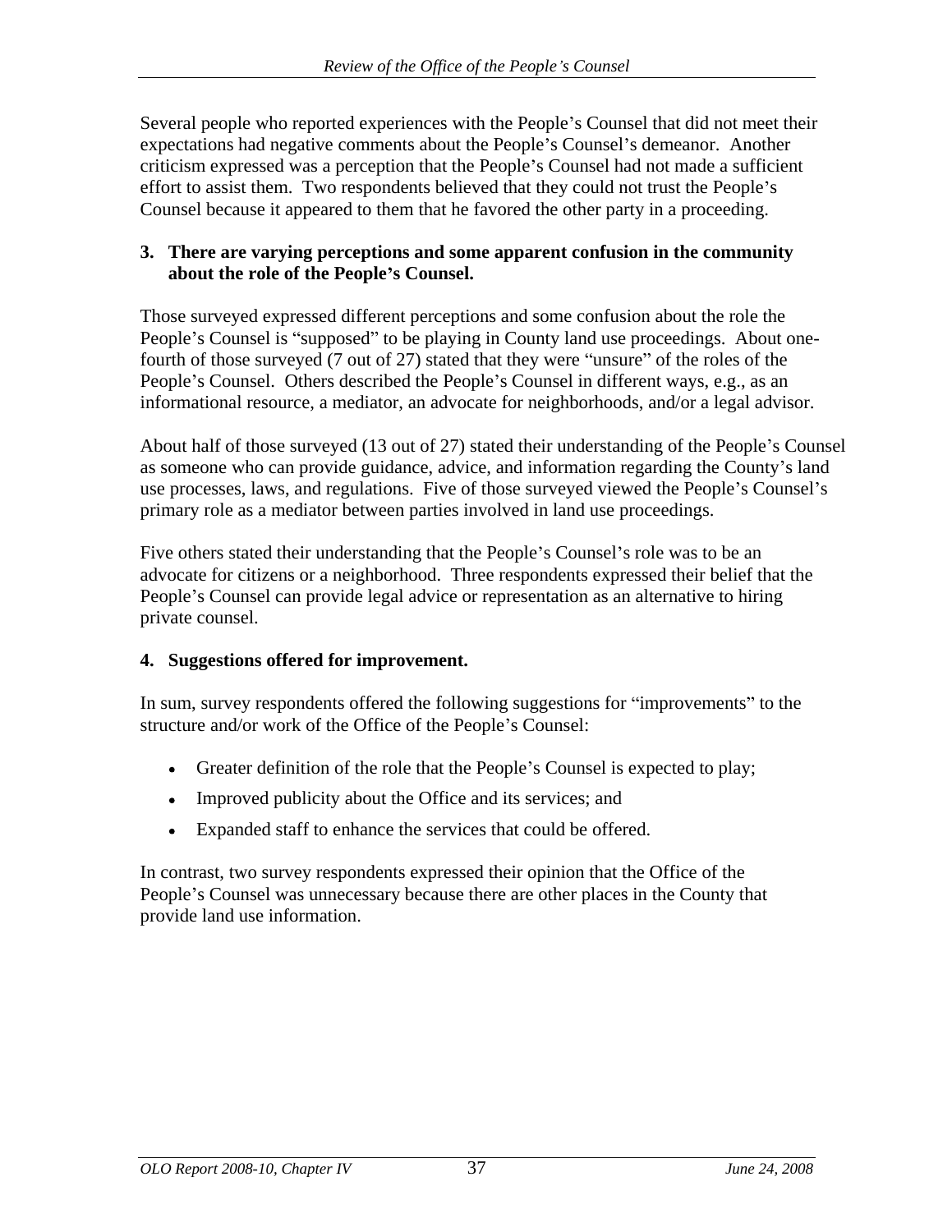## **Chapter V. Comparison with Similar Offices in Other Jurisdictions**

Four other Maryland counties have established offices similar to Montgomery County's Office of the People's Counsel. Like the Office of the People's Counsel, these offices participate in land use cases on behalf of the "public interest." Several of the offices also provide technical assistance to the public on certain land use matters.

This chapter summarizes the four related offices as follows:

- Part A describes the People's Counsel in Baltimore County;
- Part B describes the People's Counsel in Harford County;
- Part C describes the Zoning Counsel in Howard County; and
- Part D describes the People's Zoning Counsel in Prince George's County.

Legislation authorizing these four offices is included in Appendix B (B-100 to B-118).

The District of Columbia and the State of Maryland have offices "of the People's Counsel" with different missions – these offices represent local utility ratepayers before state and federal regulatory agencies and educating consumers about their utility rights.

#### **A. Baltimore County s People s Counsel**

Baltimore County voters adopted a County Charter amendment to create a People's Counsel in 1974 and expanded the position's duties in 1978. (Baltimore County Charter  $\S$  524.1)

**Structure and staffing.** Organizationally, the People's Counsel staff are located within the County's Office of Planning and Community Conservation. The staff include three full-time, non-merit positions – the People's Counsel (position authorized in the Charter), the Deputy People's Counsel, and a legal secretary. The County Executive appoints and the County Council confirms the People's Counsel and Deputy People's Counsel. The Office's approved budget for FY08 was  $$183,340$ <sup>15</sup>

**Participation in zoning cases.** Under the Baltimore County Charter, the People's Counsel represents the public interest in zoning matters by defending approved master plans and/or comprehensive zoning maps. Specifically, the Charter states that the People's Counsel:

Shall appear as a party before the zoning commissioner of Baltimore County, his deputy, the county board of appeals, the planning board, and the courts on behalf of the interests of the public in general, to defend any duly enacted master plan and/or comprehensive zoning maps as adopted by the county council, and in any matter or proceeding ... involving zoning reclassification and/or variance from or special exception under Baltimore County Zoning Regulations... in which he may deem the public interest to be involved.  $(\S 524.1(a)(3)(A))$ 

<sup>&</sup>lt;sup>15</sup> Baltimore County FY08 Budget, pg. 95.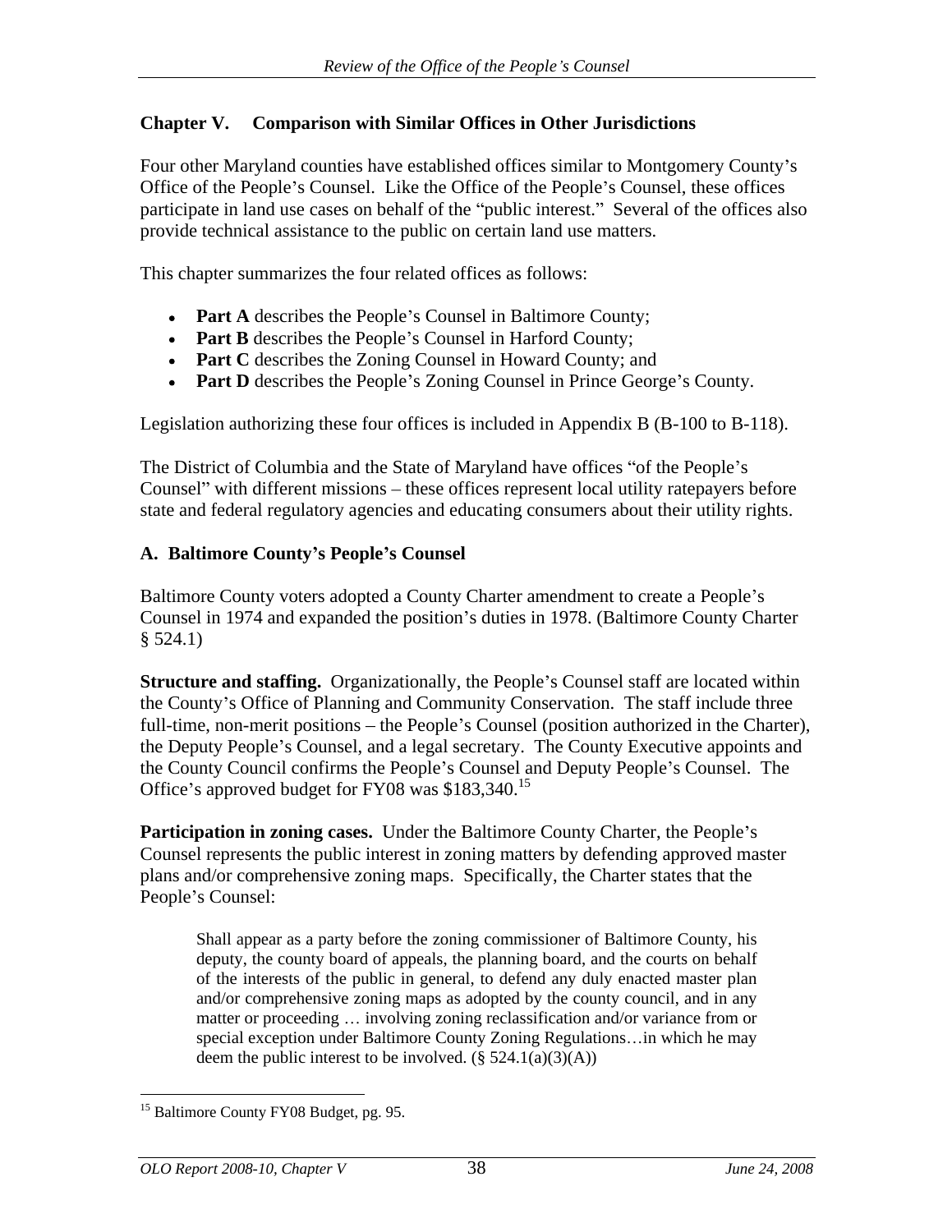The People's Counsel may also participate in or initiate proceedings on matters involving the preservation of the air, land, and water resources of the County and may conduct investigations, have full access to the records of all county agencies, and employ experts as necessary.

According to the current People's Counsel, he and/or his Deputy review every filed zoning case  $-\frac{1}{2}$  zoning reclassifications, variances, or special exceptions  $-\frac{1}{2}$  case to determine appropriate legal involvement. In some cases, the People's Counsel appeals the zoning commissioner's decision to the County Board of Appeals or in courts, while in other cases the People's Counsel defends the zoning commissioner's decision in an appeal filed by another party.

According to the Baltimore County budget, the following criteria guide the People's Counsel's decision regarding involvement in a case:

- The possibility of broad public impact;
- Adverse effect on public health, safety, or welfare;
- The establishment of important precedent; and
- The existence of significant legal issues.<sup>16</sup>

In zoning case appeals, the People's Counsel reports that he bases his litigation position on the County's zoning laws (including comprehensive zoning maps) and considers the master plan and public input.

**Technical assistance**. The Baltimore County Charter does not include technical assistance as a duty of the People's Counsel. However, the People's Counsel reports that he does provide information on zoning procedures to members of the public who contact him with questions.

# **B. Harford County People s Counsel**

In 1976, Harford County voters adopted a Charter amendment to create a People's Counsel. (Harford County Charter § 224) Subsequent local legislation further outlined the powers and duties of the position. (Harford County Code § 4-26)

**Structure and staffing.** Harford County law authorizes the County Council's Attorney to employ a People's Counsel and "such assistants as may be necessary," subject to approval by the County Council. (§ 4-26) Currently, Harford County employs on a contractual basis both a People's Counsel and an Associate People's Counsel. The Office's approved FY08 budget was \$72,408.<sup>17</sup>

<sup>&</sup>lt;sup>16</sup> Baltimore County FY08 Budget, pg. 95.<br><sup>17</sup> Harford County Approved Annual Operating Budget, Fiscal Year 2007-2008, pg. 858.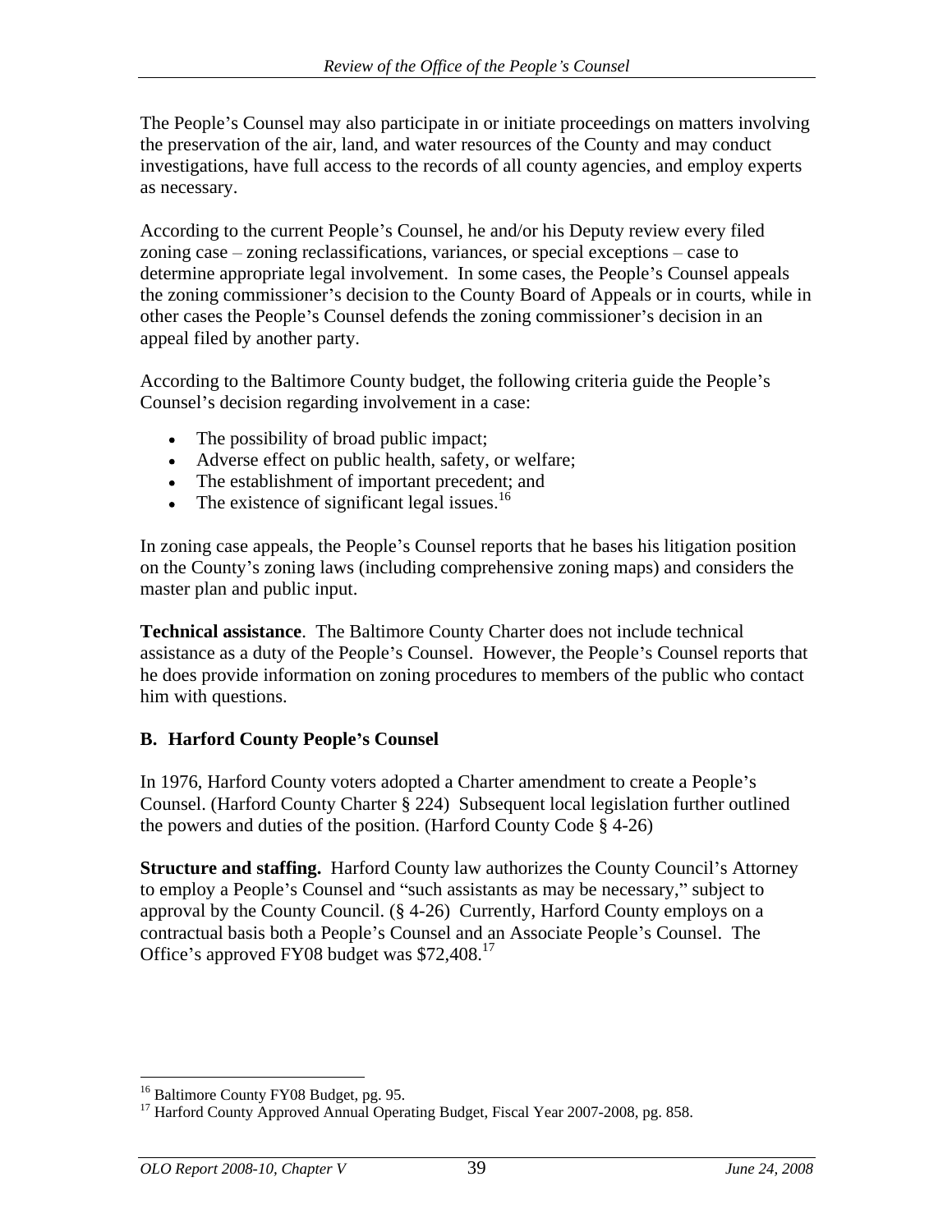Harford County law also establishes a People's Counsel Citizens' Advisory Board. The Advisory Board has seven County Council-appointed members who "shall be broadly representative of all segments of the county's population."  $(\S 4-27A)$  The law authorizes the Advisory Board to:

- "Provide guidance to and make recommendations to the People's Counsel regarding any matter referred to it by the People's Counsel, County Council, or as requested by any citizen or group of citizens; (§ 4-27C) and
- By a majority vote of the entire membership, direct the People's Counsel to enter his appearance in a particular matter, case, or proceeding to protect the interest of the public in general."  $(\S$  4-27D)

**Participation in zoning cases.** Under County law, the People's Counsel may "represent the interest of the public in all matters and proceedings preliminary to, arising out of or affecting the zoning classification or reclassification of land in the County."  $(\S 4{\text -}26A)$ Specifically, the law states that the People's Counsel:

- May appear as a party before any government agency, any state or federal court, the Zoning Hearing Examiners, Board of Appeals, and the County Council on behalf of the citizens of the county in planning, zoning, and other land use and development related matters and proceedings; (§ 4-26D)
- May hire expert witnesses as necessary for specific proceedings; and
- May not represent or protect the interests of private parties "insofar as those interests are different from the general public's interest."  $(\S 4\n-26D)$

According to Harford County's People's Counsel, she primarily participates in re-zoning, variance, and special exception cases at the recommendation of the People's Counsel Citizens' Advisory Board. The People's Counsel reports that the Advisory Board generally recommends the People's Counsel's involvement in a case only when there is opposition to an application.

The People's Counsel reports that when she gets involved in a case, she meets with neighbors opposed to an application, conducts any necessary investigation, and, if necessary, interviews and retains experts. The People's Counsel does not advocate for any specific party, but rather for the general public's interest by determining the impact a certain case will have on the community at large.

The Advisory Board meets monthly to review zoning cases and decide whether to direct the People's Counsel to appear in a particular case. The People's Counsel attends the Advisory Board meetings to provide monthly updates on the status of her cases.

**Technical assistance**. Harford County law does not include technical assistance as part of the job functions of the Harford County People's Counsel.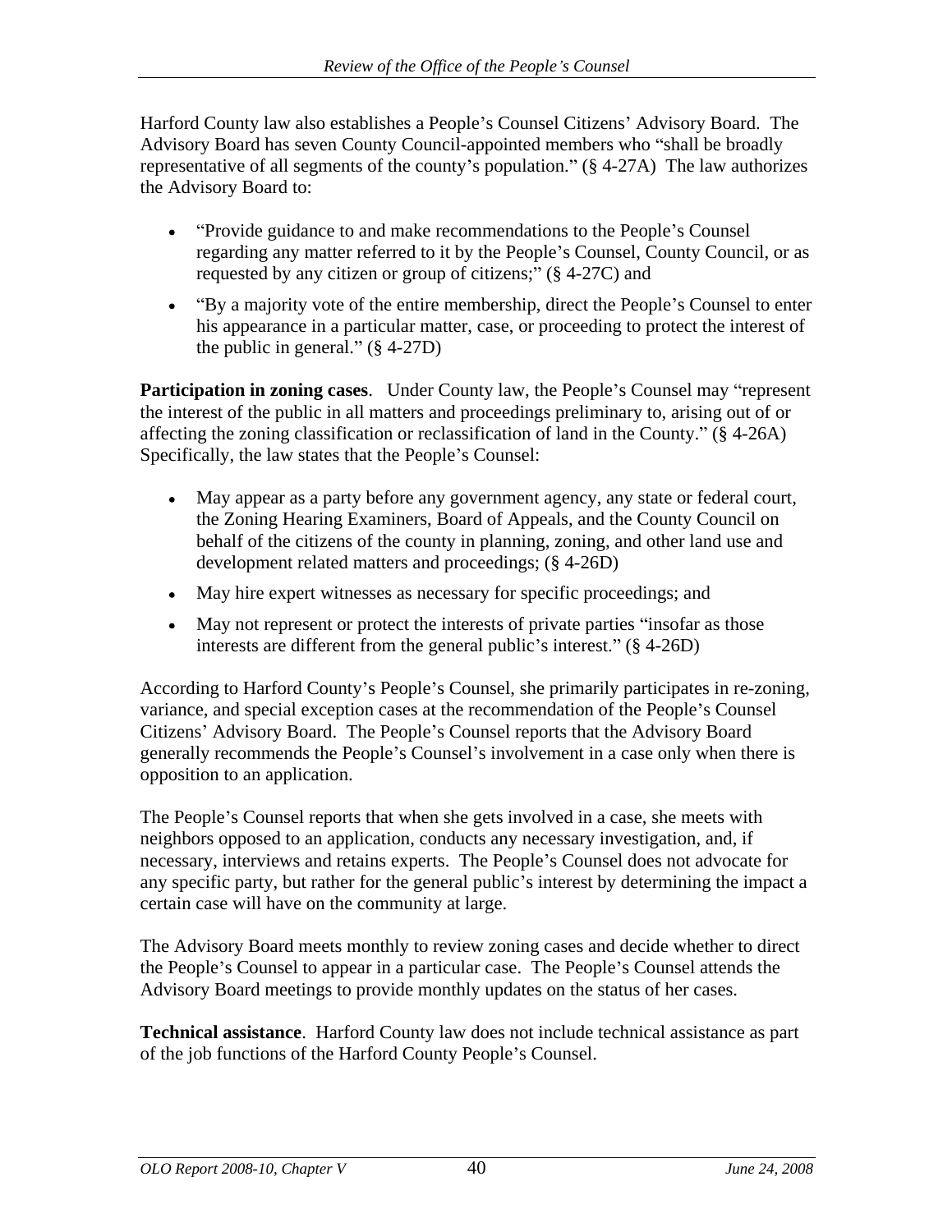# **C. Howard County Zoning Counsel**

Howard County enacted legislation in 2000 to establish a Zoning Counsel position to participate in "piecemeal zoning map amendments." The Howard County Code outlines the structure, powers, and duties of the position. (§ 16.1000)

**Structure and staffing.** Under the law, the Zoning Counsel is a part-time, contractual position employed by the County Council. (§ 16.1000a) The single position is funded through the County Council's budget at a rate of \$100 per hour.

**Participation in piecemeal zoning cases**. The law requires that "the Zoning Counsel shall appear at all zoning board hearings on requests for piecemeal zoning map amendments for the purposes of producing evidence and testimony supporting comprehensive rezoning and facilitating the compilation of a complete record. (§ 16.1000c) While participating in these hearings, the Zoning Counsel may:

- Present evidence and witnesses;
- Examine and cross-examine witnesses:
- Present arguments; and  $\blacksquare$
- Retain expert witnesses. (§§ 16.1000d-1000f)

Under the law, the Zoning Counsel does not represent the County, any government agency, or any private party; is not a party in a case; and "does not have a right of appeal in connection with any case before the Board of Appeals." (§ 16.1000i)

According to Howard County Zoning Board staff, the Zoning Counsel's workload varies based on several factors, including the length of time since the last comprehensive rezoning (which occurs approximately every ten years). The Zoning Board applies a "change or mistake rule" to zoning map amendment requests, where the Zoning Board approves a request only if a "substantial change in the character of the neighborhood has occurred since the last Comprehensive Zoning or [] a mistake was made during the last Comprehensive Zoning in zoning the subject property."<sup>18</sup> Zoning Board staff report that after a comprehensive rezoning, there are (at least temporarily) fewer zoning map amendment requests.

**Technical assistance.** The Howard County Code states that "the Zoning Counsel shall be available to any person interested in any zoning matter to advise as to the procedures before a County agency or board." The Zoning Counsel also can speak to community groups about zoning procedures although, according to Zoning Board staff, this occurs infrequently. The Zoning Counsel is prohibited from providing legal advice on individual cases. (§16.1000g)

<sup>&</sup>lt;sup>18</sup> Howard County Department of Zoning and Planning web site, accessed May 14, 2008.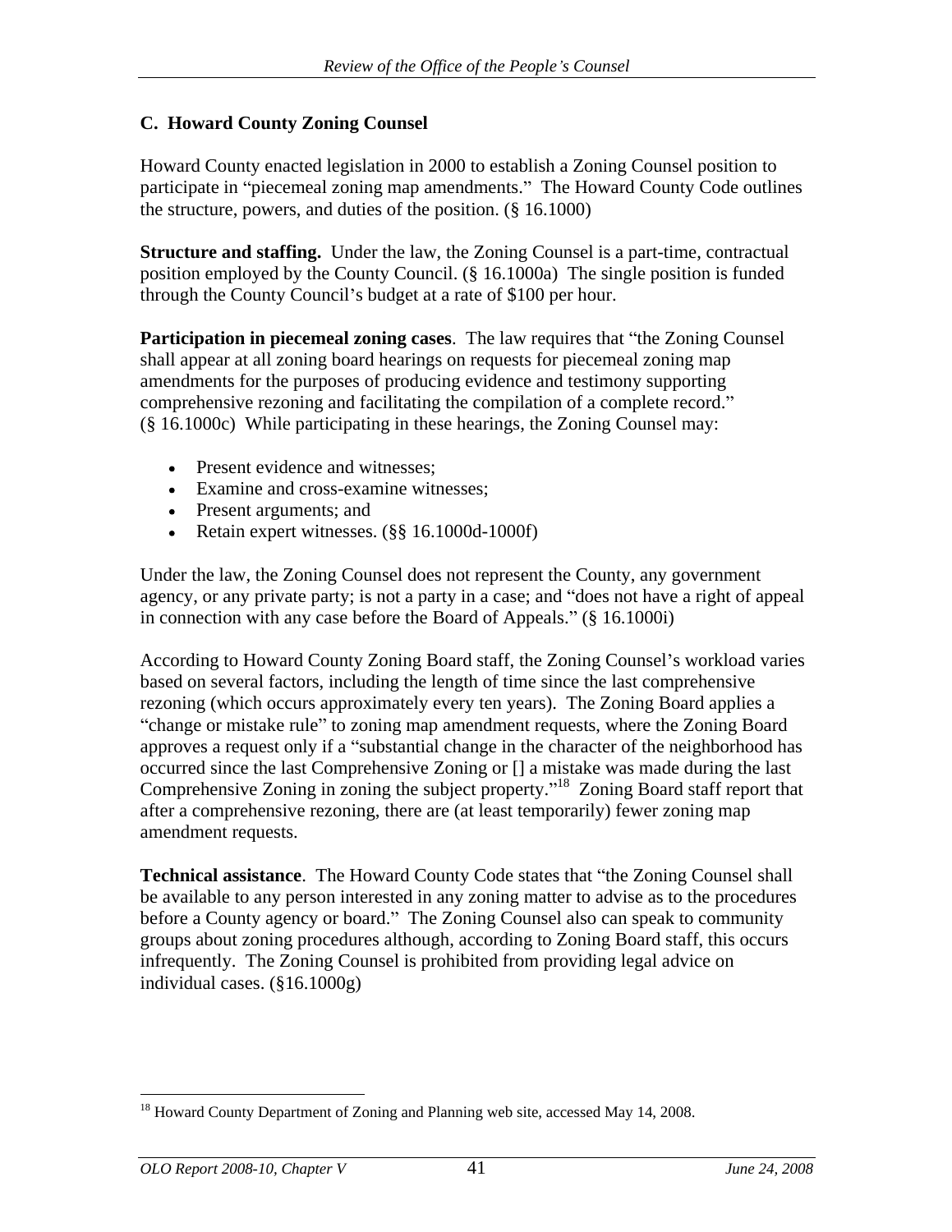# **D. Prince George s County People s Zoning Counsel**

The Prince George's County's People's Zoning Counsel was established in 1973 in the County Charter  $(\S 712)$  and the positions' duties are further outlined in County law. The law was amended most recently in 2003. County law outlines the structure, powers, and duties of the position, and includes the following purpose statement: "An independent People's Counsel can protect the public interest and promote a full and fair presentation of relevant issues in administrative proceedings in order to achieve balanced records upon which sound land use decisions can be made."  $(\S 27-136)$ 

**Structure and staffing.** Under County law, the County Council appoints one or more attorneys to serve as People's Zoning Counsel and Deputy People s Zoning Counsel for four-year terms. The People's Zoning Counsel is a part-time, contract position; Prince George's County does not currently have a Deputy People's Zoning Counsel. The FY08 budget for the People's Zoning Counsel services is \$140,000.

**Participation in zoning cases**. The law authorizes the People's Zoning Counsel to appear on behalf of the interests of the public in general, to defend any General Plan, Master Plan, or comprehensive zoning maps as adopted by the District Council, and in any matter involving zoning reclassification or any Special Exception." (§ 27-139.01) In performing these duties, the People's Counsel may appear as a party of record before:

- The Zoning Hearing Examiner or the District Council in a zoning case;
- The Planning Board in a matter involving a comprehensive design plan, or
- The Board of Appeals in a matter involving a variance.

The law also allows the People's Zoning Counsel to "prosecute an application before any state or federal court for injunctive or other relief incidental thereto, to enjoin violation of any zoning map or Master Plan or as specifically authorized by the District Council.  $(\S 27-139.01b)$ 

According to the Prince George's People's Zoning Counsel, he participates in all cases in which he has the right to be involved to ensure a complete record and the presentation of all relevant information. The People's Zoning Counsel does not represent any side and may argue for or against the application or the opposition in any zoning case.

In April, the Maryland General Assembly passed legislation authorizing the Prince George's County People's Zoning Counsel to appeal final actions on an application for a subdivision of land, special exception, variance, or site plan on behalf of a citizens' association, if the People's Counsel "reasonably believes" that the final action is "arbitrary and capricious." (House Bill 928) According to Prince George's People's Counsel, this State law may conflict with County law, which only gives the People's Counsel the right to appear on behalf of the public interest and which does not authorize the People's Counsel to appear in subdivision case hearings before the Planning Board.<sup>19</sup>

<sup>&</sup>lt;sup>19</sup> See Appendix B at B-111 to B-118 for a memo from the Prince George's People's Counsel and a copy of House Bill 928.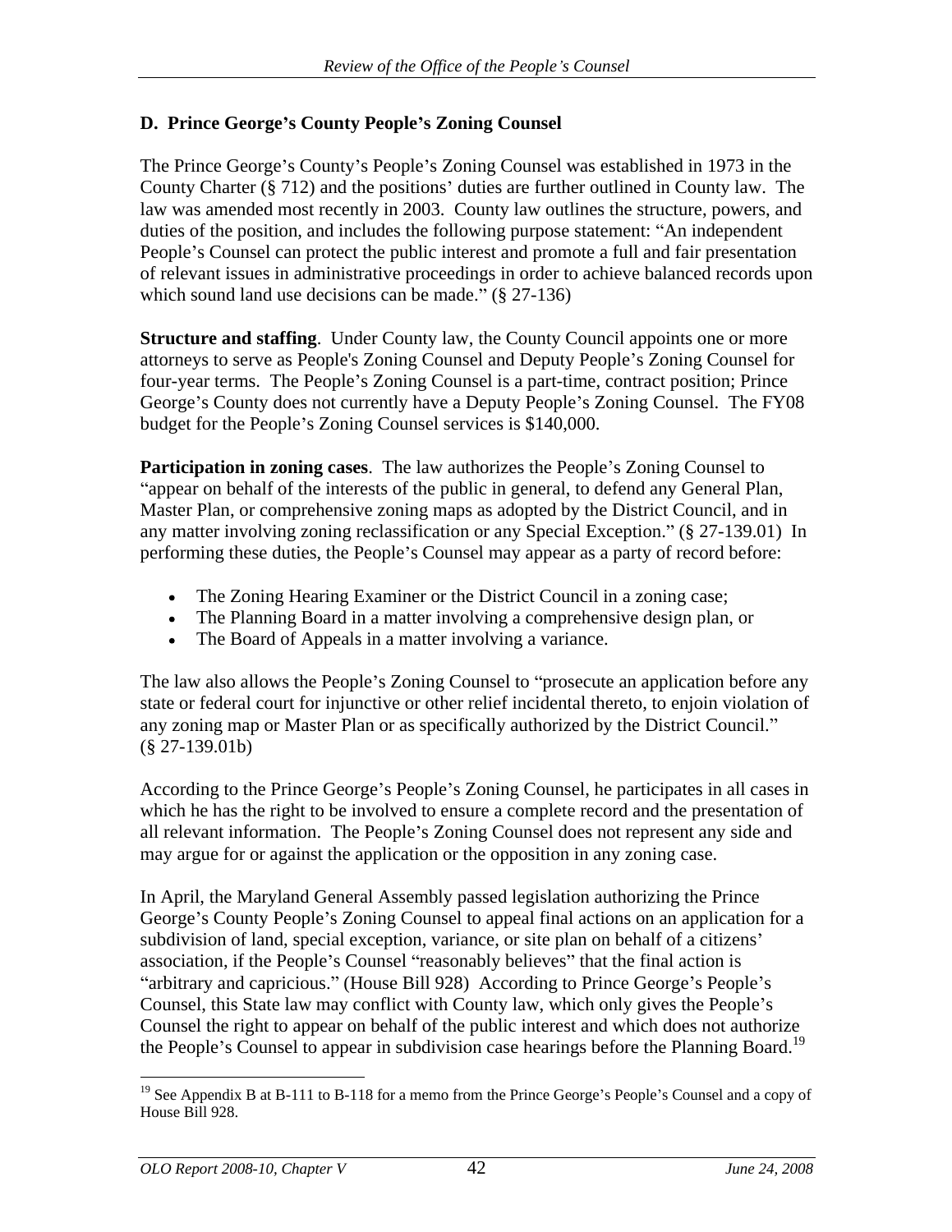**Technical assistance**. Legislation passed in 2003 authorizes the Prince George's County People's Zoning Counsel to provide technical assistance on zoning procedures to any person without becoming a party to any judicial or administrative proceeding. When providing technical assistance, the Zoning Counsel must inform people that he or she is not and cannot act as their personal attorney. The law also states that the People's Zoning Counsel shall be available to any civic association, homeowners association, or other similar groups to talk about the zoning process. (§ 27-139.02) According to the Prince George's County Counsel, this function occupies approximately 25% of his time.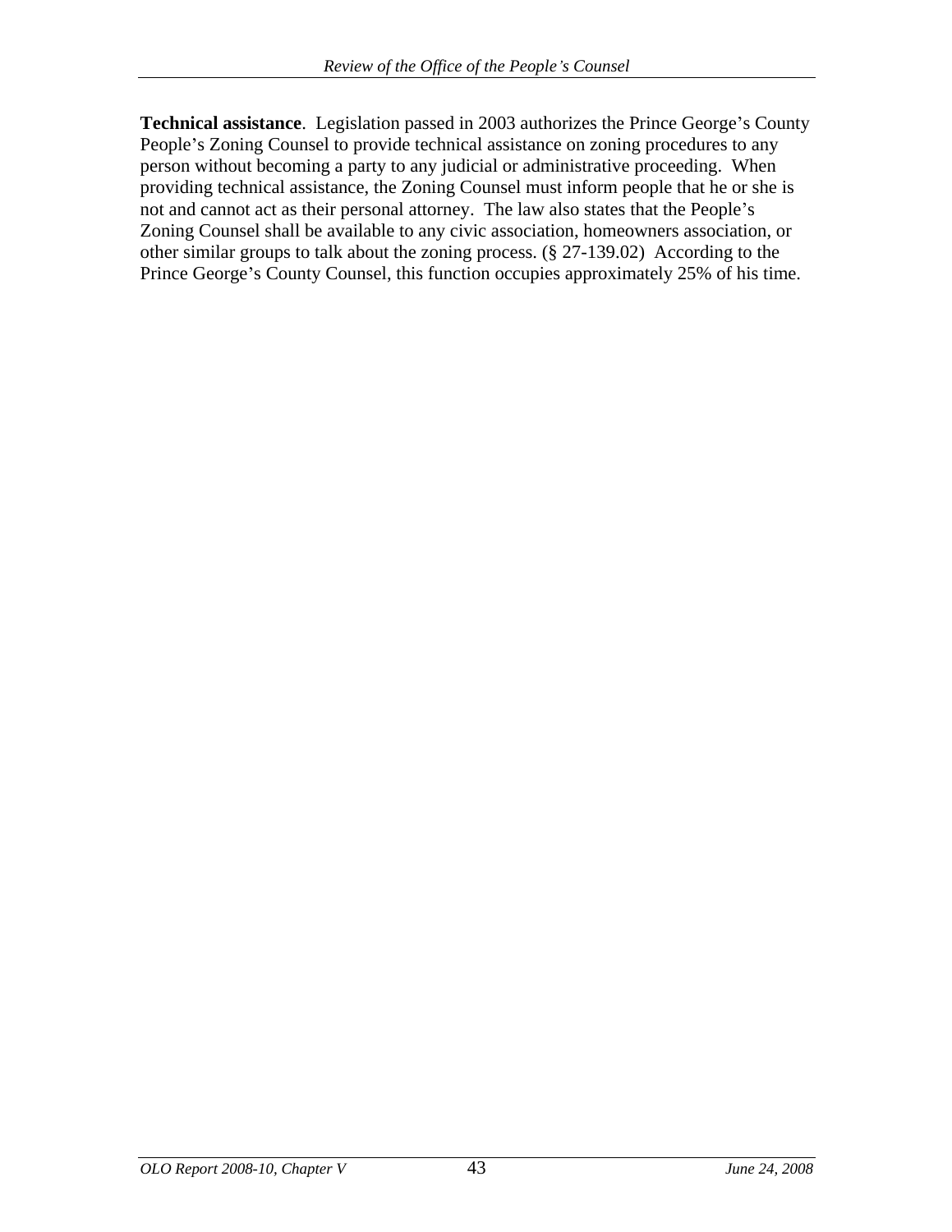## **Chapter VI. Findings**

This chapter summarizes the findings of the Office of Legislative Oversight's (OLO) review of the Office of the People's Counsel ("Office"). The presentation of OLO's findings parallels the structure of the report, organized into the following categories:

- Legislative and funding history;
- Activities of the People's Counsel:
- Feedback on the current law and services provided by the Office; and
- Comparison to similar offices in other Maryland counties.

#### LEGISLATIVE AND FUNDING HISTORY

#### **Finding #1.** The purpose of the People's Counsel is to "protect the public interest," **promote a full and fair presentation of relevant issues, and provide technical assistance to "encourage effective participation in**  $\ldots$  **the County land use process.**

The County Code sets forth the purpose of the Office of the People's Counsel as follows:

*Purpose*. Informed public actions on land use matters require a full exploration of often complex factual and legal issues. An independent People's Counsel can protect the public interest and promote a full and fair presentation of relevant issues in administrative proceedings in order to achieve balanced records upon which sound land use decisions can be made. In addition, a People's Counsel who provides technical assistance to citizen organizations will encourage effective participation in, and increase public understanding of and confidence in, the County land use process. (§ 2-150(a))

By law, the County Council appoints the People's Counsel, and can do so either as a term merit employee or a contract employee. Either way, the People's Counsel is authorized to accomplish the stated purpose of the Office in the following ways:

- **Participate as a party in proceedings concerning: variances, special exceptions, local map amendments, development plan amendments, optional method development applications, subdivision plans, and site plans**. The People's Counsel is authorized to make motions, introduce evidence, call witnesses, cross examine witnesses, make arguments as the law and evidence warrant, and file and argue an appeal.
- **Provide technical assistance to any person about the land use proceedings the office may participate in.** The People's Counsel is, however, not allowed to act as a personal attorney for the recipient of technical assistance.

The law prohibits the People's Counsel from representing the County, any government agency, or any private party in any proceeding; and explicitly provides that the People's Counsel is not subject to the authority of the County Attorney.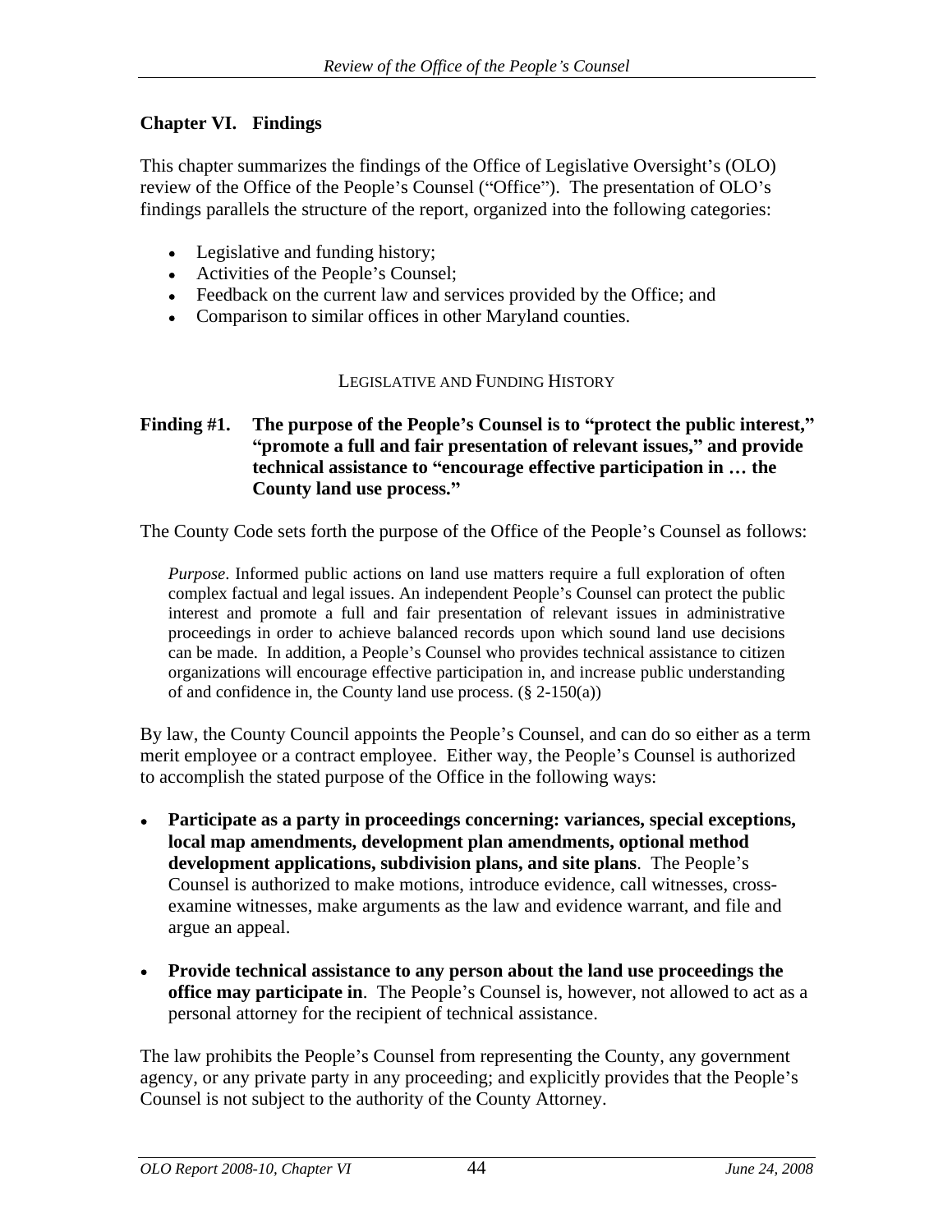#### **Finding #2. The County Council considered and passed three bills legislation over a**  12-year period related to the Office of the People's Counsel. Debate **surrounding these bills focused on several recurring issues.**

Between 1990 and 2002, the County Council adopted three pieces of legislation related to the Office of the People's Council:

- Bill 11-89, passed in February 1990, created the Office of the People's Counsel;
- Bill 14-99, passed in August 1999, amended the original People's Counsel's law and added a sunset provision; and
- Bill 25-02, passed in October 2002, repealed the sunset provision on the Office.

The legislative record indicates that the Council's worksessions on these three bills included a number of recurring debates on several issues, including but not limited to the Office's role, subject matter jurisdiction, and staffing structure.

Table 9 on the next page summarizes several issues that the Council discussed. The first column lists key provisions that were eventually adopted; the second column lists other provisions or amendments that were discussed but not approved in the final legislation.

## **Finding #3.** The law creating the Office of the People's Counsel was passed in **1990, but the Office remained unfunded for almost ten years. The FY09 approved budget for the Office is \$250,170.**

The County Council first appropriated funds to the Office of the People's Counsel in fiscal year 2000 – almost a decade after the Council passed legislation to establish the Office. Before funding the Office, the Council also passed some amendments to the People's Counsel's law. (See Finding #2 and the table on the next page.)

The Office was initially funded to support two positions: the People's Counsel and an Administrative Aide. Since FY07, 20% of the Administrative Aide's time has been allocated to (and funded by) the Board of Appeals. All but a small percent of the Office's total budget has consistently been for personnel costs. Increases in appropriations for the Office since FY00 have been to cover compensation adjustments for existing staff.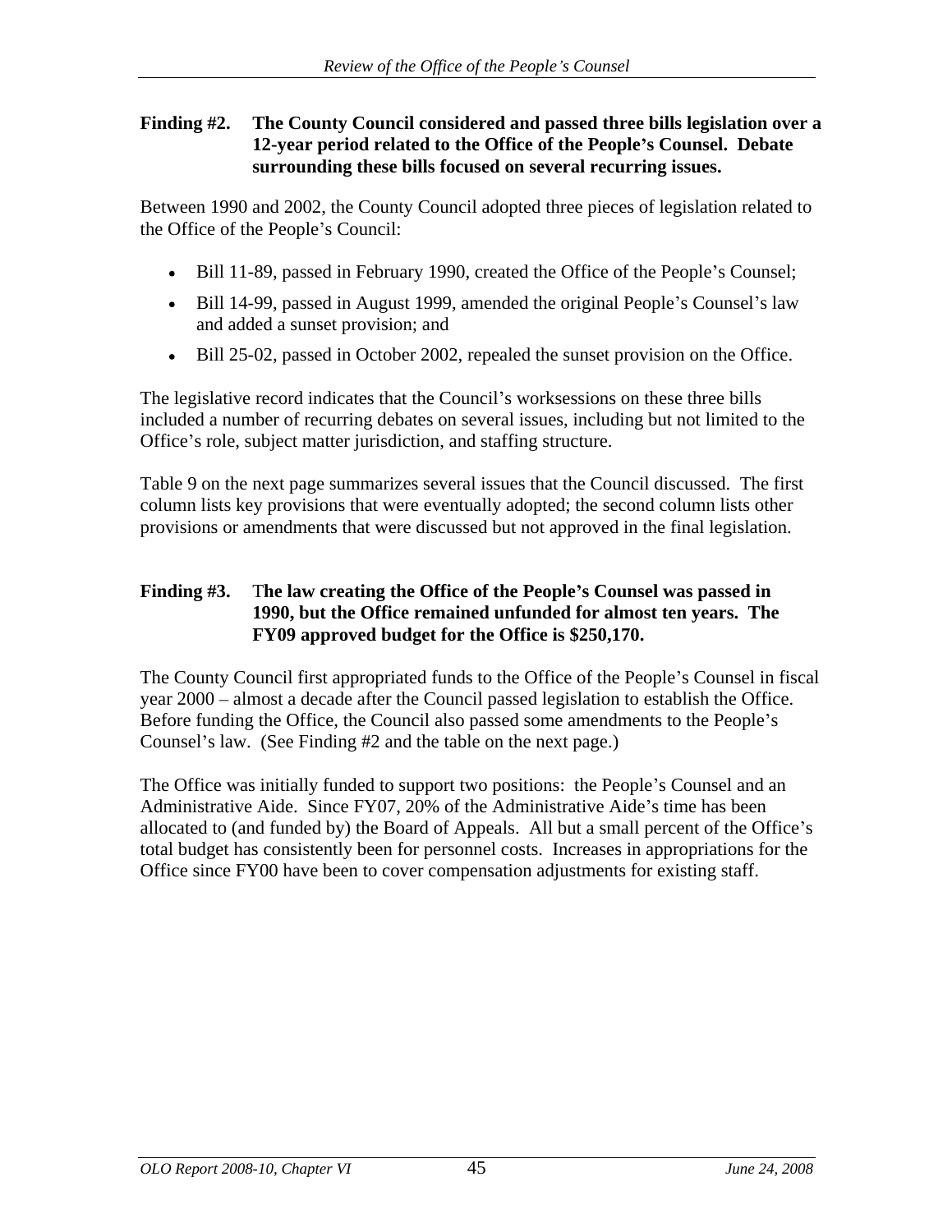|                                         | Table 9. Summary of People's Counsel Legislation and Key Issues                                                                                                                                                     |                                                                                                                                                                                                                                     |
|-----------------------------------------|---------------------------------------------------------------------------------------------------------------------------------------------------------------------------------------------------------------------|-------------------------------------------------------------------------------------------------------------------------------------------------------------------------------------------------------------------------------------|
| <b>Issue</b>                            | <b>Key Provisions of the Law</b><br>as Passed                                                                                                                                                                       | <b>Provisions/Amendments Considered</b><br>but Not Adopted                                                                                                                                                                          |
| Bill 11-89 (adopted in February 1990)   |                                                                                                                                                                                                                     |                                                                                                                                                                                                                                     |
| <b>Statutory Purpose</b>                | The People's Counsel should:<br>• Ensure a full and fair presentation of the<br>relevant issues.<br>• Provide technical assistance and advice.                                                                      | The People's Counsel should represent the<br>public interest.                                                                                                                                                                       |
| Party<br>Representation                 | The People's Counsel must not represent the<br>County, any government agency, or any<br>private party in any proceeding.                                                                                            | The People's Counsel should be authorized to<br>represent private parties.                                                                                                                                                          |
| <b>Authority and</b><br><b>Duties</b>   | The People's Counsel may participate in<br>certain administrative land use proceedings<br>before the Hearing Examiner, Board of<br>Appeals, and Planning Board in which a<br>decision is based on a written record. | The People's Counsel should be able to<br>initiate or intervene as a party in:<br>• Certain judicial or administrative land use<br>proceedings; and<br>• Proceedings involving application or<br>enforcement of environmental laws. |
| <b>Staffing Structure</b>               | The Council may only hire a People's Counsel<br>as an independent contractor.                                                                                                                                       | The Council should hire a People's Counsel as<br>a term merit employee.                                                                                                                                                             |
| <b>Citizen Advisory</b><br><b>Board</b> |                                                                                                                                                                                                                     | The Council should appoint a citizen advisory<br>committee to advise the People's Counsel and<br>recommend cases that the People's Counsel<br>should be involved in.                                                                |
| Bill 14-99 (adopted in August 1999)     |                                                                                                                                                                                                                     |                                                                                                                                                                                                                                     |
| <b>Statutory Purpose</b>                | Added that the People's Counsel should<br>protect the public interest.                                                                                                                                              |                                                                                                                                                                                                                                     |
| Party<br>Representation                 | No change made to the law adopted in 1990.                                                                                                                                                                          | The People's Counsel should be authorized to<br>represent private parties under certain<br>conditions.                                                                                                                              |
| <b>Authority and</b><br><b>Duties</b>   | Added that the People's Counsel may:<br>• Request a review of special exceptions by<br>the Board of Appeals; and<br>• File and argue an appeal of a case                                                            |                                                                                                                                                                                                                                     |
| <b>Staffing Structure</b>               | Added the option of hiring a People's Counsel<br>as a term merit employee.                                                                                                                                          |                                                                                                                                                                                                                                     |
| <b>Sunset Provision</b>                 | Added a sunset provision terminating the<br>Office as of July 1, 2003.                                                                                                                                              |                                                                                                                                                                                                                                     |
| Bill 25-02 (adopted in October 2002)    |                                                                                                                                                                                                                     |                                                                                                                                                                                                                                     |
| <b>Sunset Provision</b>                 | Amended the law to remove the sunset<br>provision.                                                                                                                                                                  |                                                                                                                                                                                                                                     |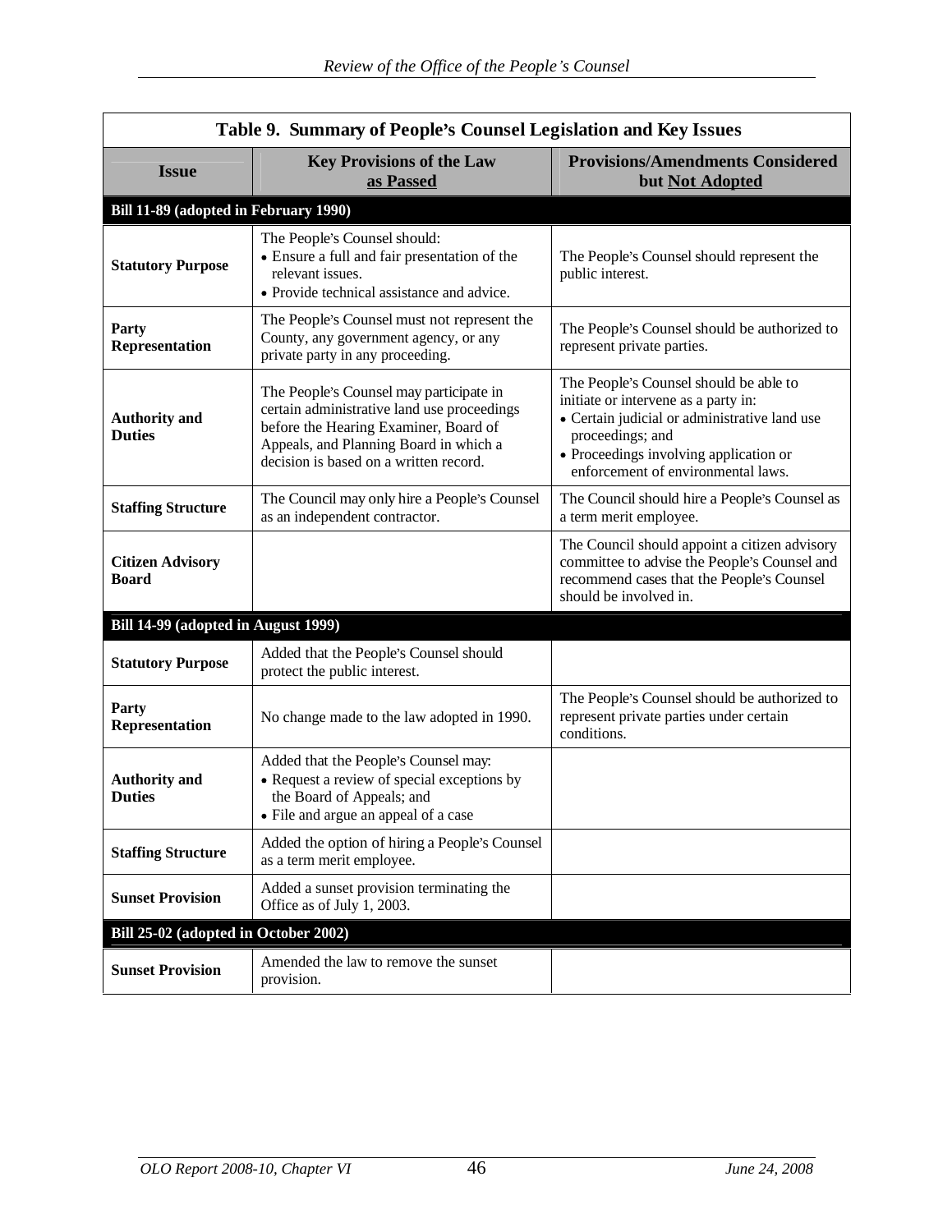#### **Finding #4. Current law provides that the Council can employ a People s Counsel either as a term merit employee or a contract employee. The People s Counsel employed since 1999 is a term merit employee.**

The law adopted in 1990 to create the Office of the People s Counsel established the position of People's Counsel as an employee under contract to the Council. Before the first People's Counsel was hired, the Council amended the law (in 1999) to provide the Council with the option of hiring the People's Counsel as a term merit employee.

In December 1999, the Council appointed the first People's Counsel as a term merit system employee for a 3.5-year term to coincide with the Council's term. The Council reappointed the incumbent in June 2003 to a full four-year term. On July 3, 2007, the Council again reappointed the incumbent, but set a term of one year. The 2007 resolution states that the appointed People's Counsel serves until a successor is appointed.

Under law, the People's Counsel is appointed by the Council, but operates independently on a daily basis. Historically, the Council's oversight of the Office has consisted of receipt of the Office's annual report (see example in Appendix A) and annual review of the Office's budget.

# **Finding #5. Some notable changes in recent years directly relate to the issues discussed at the time the People s Counsel wascreated.**

Many changes in County laws, programs, and practices have occurred since the Council passed legislation to establish the Office of the People's Counsel in 1990. Some changes that relate directly to the issues discussed during the legislative debates about the People's Counsel are listed below.

- $\bullet$ **Change in who holds public hearings on special exceptions**. In 2004, the Council passed legislation to shift the legal responsibility for holding public hearings on special exception petitions from the Board of Appeals to the Hearing Examiner.
- **Change in practice of inspecting special exceptions**. Inspections by the Department of Permitting Services for compliance with special exception conditions used to be primarily complaint-driven. In addition to responding to complaints, the current practice now includes routine inspections by two full-time inspectors.
- **Changes in how government disseminates information**. Government communication with the public has undergone significant transformation in recent years. The Internet has created many new communication opportunities with the public  $-$  beyond printed materials, the telephone, and in-person meetings  $-$  that were not available when the Office of the People's Counsel was established.
- **Changes in how the Planning Department manages the development review process**. In 2006, M-NCPPC adopted a Management Improvement Plan that outlines significant changes to how the agency is organized and managed. One of the four main areas targeted for change is titled "Resident Participation;" the objectives for improvement in this area include how land use information is provided to residents.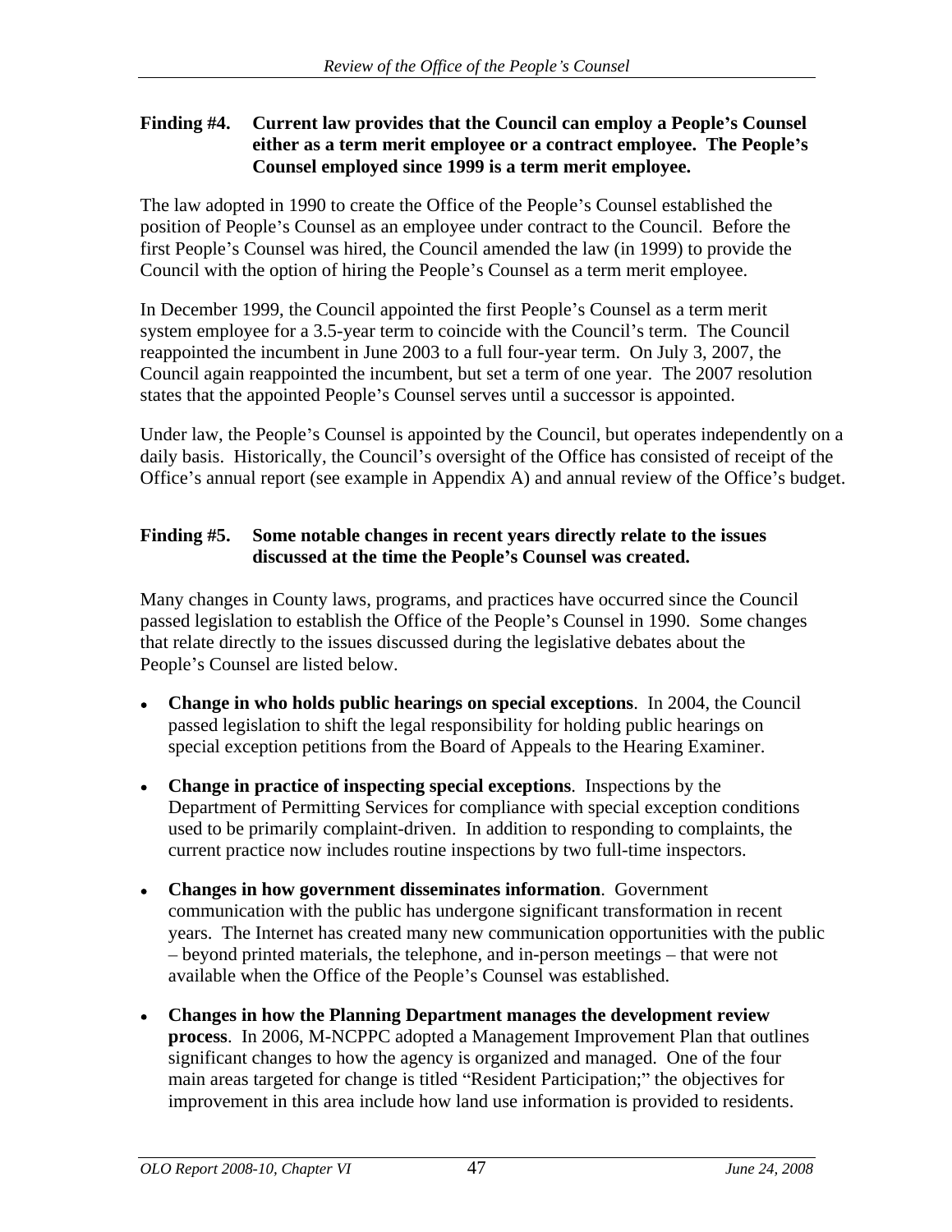ACTIVITIES OF THE PEOPLE'S COUNSEL

#### **Finding #6. The People s Counsel estimates that he spends around 30% of his time participating in land use proceedings; the other 70% is spent providing technical assistance, conducting mediations, and attending Community Liaison Committee meetings.**

Table 10 summarizes the People's Counsel's activity data between 2002 and 2007.

According to the Office's annual reports, the People's Counsel participated in a total of 267 proceedings over the six-year period examined. Of the proceedings that the People's Counsel reports participating in, special exceptions consistently accounted for the largest number and percent, followed by local map amendments.

In addition, OLO's review of public hearing records shows that the People's Counsel participated in 92% of special exception cases (excluding accessory apartment petitions, which the People's Counsel generally does not participate in) and 40% of local map amendment cases heard by the Hearing Examiner in 2007.

The data show an increase in the instances of technical assistance provided annually by the People's Counsel. The Office defines the provision of technical assistance as each instance where an Office staff member provided information or assistance on a land use issue. As a result, the technical assistance numbers capture all interactions with the Office.

|                                                   | Table 10. People's Counsel Activities, 2002-2007 |                                                     |      |       |       |                                                |       |              |  |  |
|---------------------------------------------------|--------------------------------------------------|-----------------------------------------------------|------|-------|-------|------------------------------------------------|-------|--------------|--|--|
| Type of Activity                                  |                                                  | 2002                                                | 2003 | 2004  | 2005  | 2006                                           | 2007  | <b>Total</b> |  |  |
| <b>Land Use Proceedings</b>                       |                                                  |                                                     |      |       |       |                                                |       |              |  |  |
| Special Exception                                 |                                                  | 62                                                  |      |       |       | 16                                             | 16    | 184          |  |  |
| <b>Local Map Amendment</b>                        |                                                  |                                                     |      |       |       | 15                                             |       | 60           |  |  |
| Subdivision Plans                                 |                                                  |                                                     |      |       |       |                                                |       | 10           |  |  |
| Development Plan Amendment                        |                                                  |                                                     |      |       |       | $- -$                                          |       |              |  |  |
| Site Plan                                         |                                                  |                                                     |      |       | $-$   |                                                |       |              |  |  |
| Variance                                          |                                                  | $- -$                                               |      |       | $- -$ | $\hspace{0.1mm}-\hspace{0.1mm}-\hspace{0.1mm}$ | $- -$ |              |  |  |
| Total Number of Proceedings                       |                                                  | 76                                                  | 33   | 52    | 45    | 33                                             | 28    | 267          |  |  |
| <b>Technical Assistance</b>                       |                                                  |                                                     |      |       |       |                                                |       |              |  |  |
| Instances of Technical Assistance                 |                                                  | 645                                                 |      | 1,889 | 3,140 | 3,982                                          | 7,554 | 18,281       |  |  |
| Number of Subjects Each Year                      |                                                  | 32                                                  | 43   | 53    | 70    | 94                                             | 99    | 135*         |  |  |
| <b>Mediations</b>                                 |                                                  |                                                     |      |       |       |                                                |       |              |  |  |
| Number of Mediation Sessions                      |                                                  | 15                                                  |      |       |       |                                                |       |              |  |  |
| <b>Community Liaison Committee (CLC) Meetings</b> |                                                  |                                                     |      |       |       |                                                |       |              |  |  |
| Number of CLC Meetings Attended                   |                                                  | $\hspace{0.05cm} -\hspace{0.05cm} -\hspace{0.05cm}$ | 20   | 24    | 24    | 29                                             | 44    | 141          |  |  |

\* This number does not represent the sum of the numbers in this row. It represents the total number of subjects on which Office provided technical assistance from 2002 to 2007.

Source: Annual Reports of the Office of the People's Counsel, 2002-2007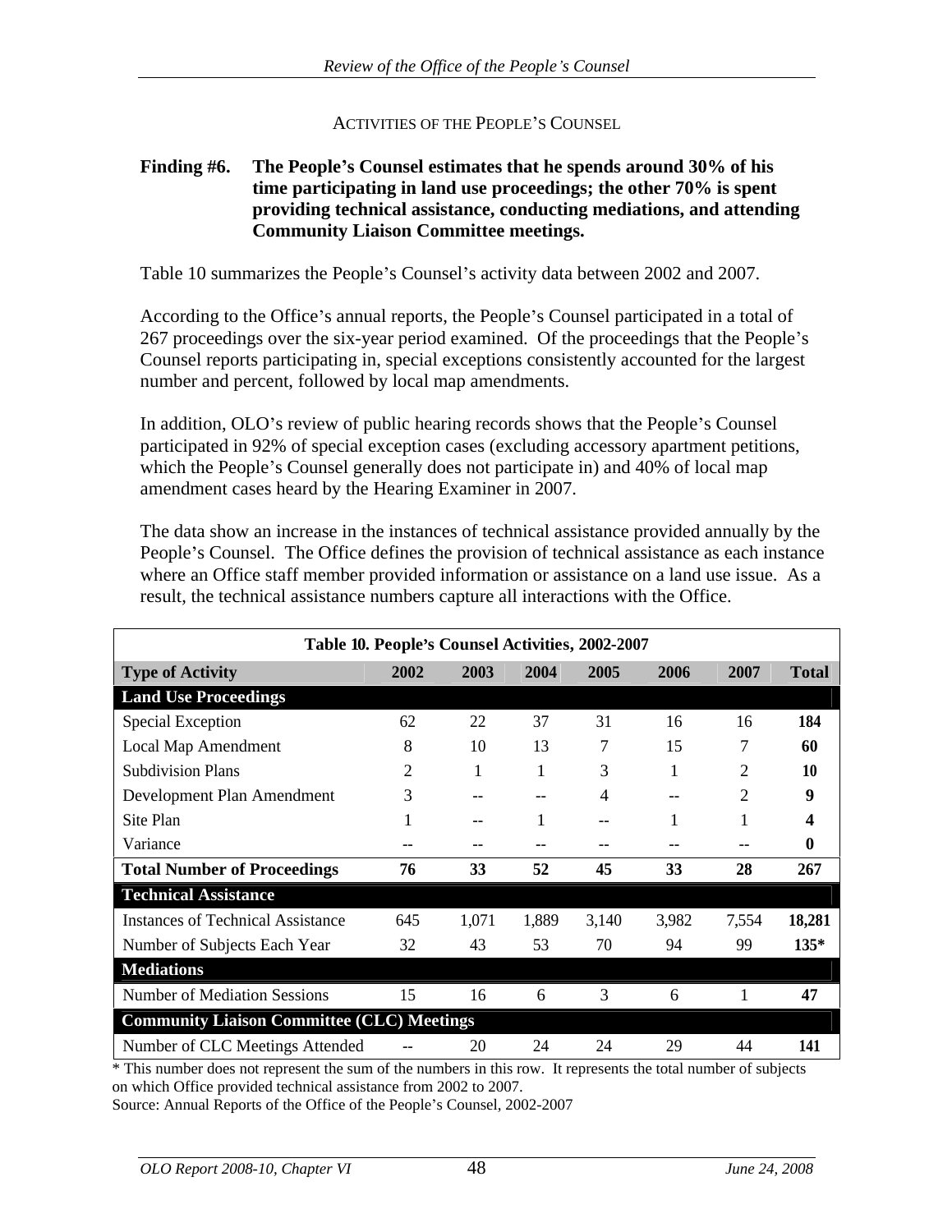#### **Finding #7. By law, the People s Counsel is authorized to decide which cases to participate in.**

The People's Counsel reviews all special exception, local map amendment, development plan amendment, subdivision plan, and site plan applications. The Office's 2007 Annual Report lists eight factors that the People's Counsel considers when deciding whether to participate in a land use proceeding:

- Impact on the public;
- Effect on the public health, safety, and welfare;
- Establishment of a future precedent;
- Existence of significant legal issues;
- Effect on public policy;
- Need to assist an applicant during a public hearing;
- Need to assist citizens during a public hearing; and
- Possibility of resolving outstanding issues through mediation.

The People's Counsel reports that he also assesses the need for a third party "to pursue

the public interest" and/or the need "to achieve a balanced record."<br>The People's Counsel generally attends all special exception hearings except for cases concerning accessory apartments or cell phone towers. To determine whether there are "public interest" issues he wants to pursue in these cases, the People's Counsel reports that he also consults the analysis provided by Planning Board staff and the testimony and evidence presented at the Planning Board's hearing.

Other comments from the People's Counsel about participating in land use proceedings included that:  $\blacksquare$ 

- When an applicant and any opposition in a case are both represented by legal counsel, the relevant "public interest" issues tend to be advanced by the two sides, which in turn reduces the need for the People's Counsel involvement;
- In subdivision plan and site plan cases, the Planning Board staff usually "identify" most if not all of the public interest issues," which also reduces the need for the People's Counsel involvement to ensure a balanced record; and
- For variance, subdivision plan, and site plan cases, the People's Counsel tends to participate more on the "front-end" of cases by providing information and guidance on effective participation to individuals involved.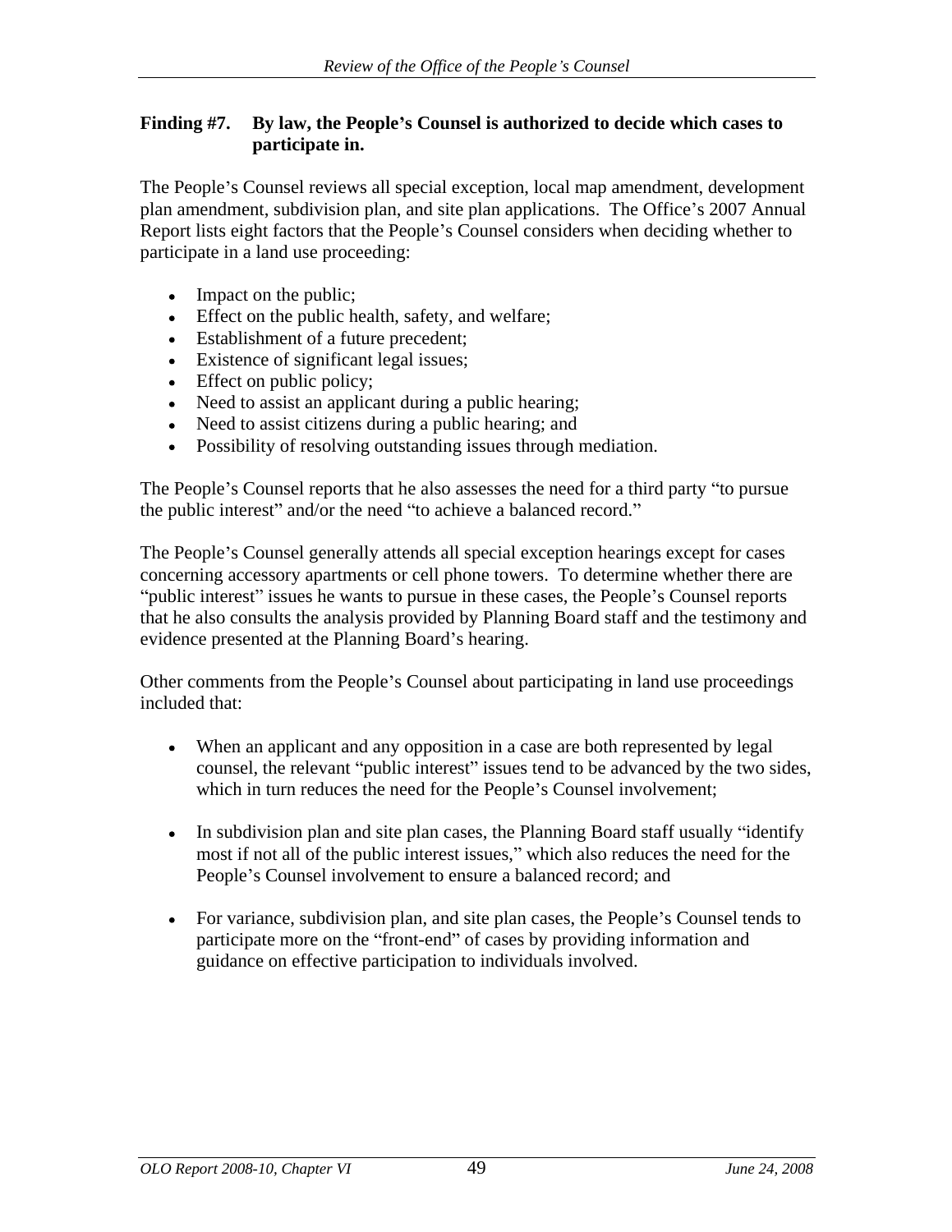#### **Finding #8. The position that the People s Counsel takes in land use proceedings is sometimes, but not always, aligned with the position voiced by community members.**

When the People's Counsel participates in a land use proceeding about a specific petition (e.g., application for special exception, local map amendment), he can appear in support of the petition, in opposition to the petition, or as a neutral party.

OLO s detailed review of the People s Counsel s involvement in 16 special exception and local map amendment cases during 2007 found that: the People's Counsel appeared in support of seven petitions; appeared in opposition to one petition; and remained neutral in the other eight cases.

The record shows that the People's Counsel's participation sometimes, but not always, aligned with a formal position taken by community members on the petition. For example: the contract of the contract of the contract of the contract of the contract of the contract of the contract of the contract of the contract of the contract of the contract of the contract of the contract of the c

- Two applications supported by the People's Counsel had formal opposition from the community and one had formal support from community members;
- Two applications where the People's Counsel remained neutral had formal opposition and one had both formal opposition and support from community members; and the state of the state of the state of the state of the state of the state of the state of the state of the state of the state of the state of the state of the state of the state of the state of the state of t
- In the one application that the People's Counsel opposed, there was formal opposition from community members.

# **Finding #9. The People s Counsel s participation in land use proceedings primarily consists of making oral arguments and cross-examining witnesses.**

When participating in a land use proceeding, the County Code authorizes the People's Counsel to make motions, introduce evidence, call witnesses, examine and cross-examine witnesses, and make arguments as the law and evidence in the proceeding warrant.

In the 16 cases reviewed by OLO, the People's Counsel primarily made oral arguments/statements and cross-examined witnesses. In sum, the People's Counsel:

- Made oral arguments or other statements in 15 cases;
- Cross-examined witnesses in 11 cases:
- Introduced evidence in three cases; and
- Did not file written motions or call witnesses in any case.

According to the People's Counsel and OZAH staff, it is uncommon for participants in administrative proceedings before the Hearing Examiner to file written motions. Certain types of oral arguments or statements made by the People's Counsel or other participants could be categorized as motions in a more formal setting.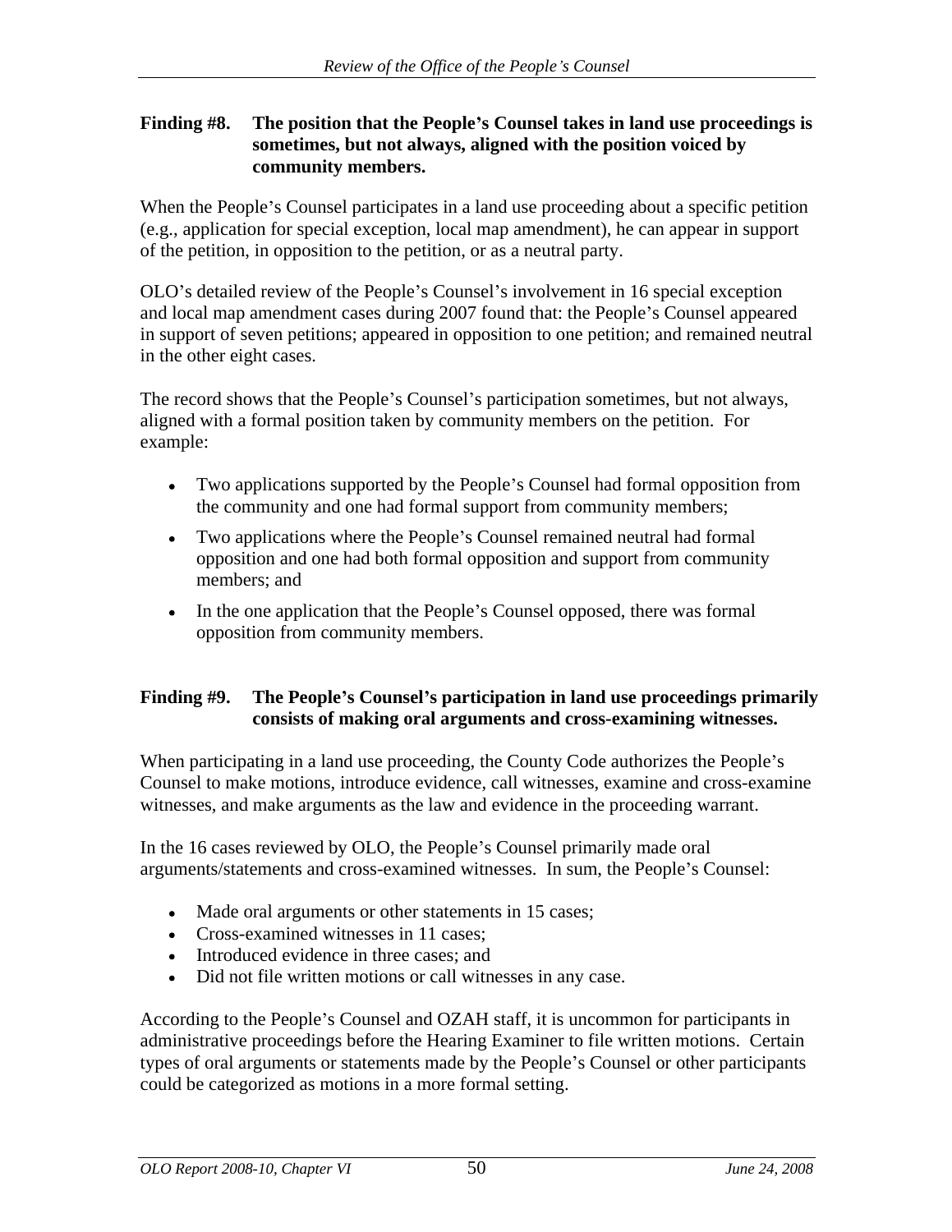#### **Finding #10. The People s Counsel s technical assistance consists of providing general information on land use topics and guidance on effective participation in the County s land use process.**

By law, the People's Counsel is authorized to provide technical assistance to residents about land use proceedings. The law includes the caveat that this assistance is "subject to available time and resources." The People's Counsel categorizes the technical assistance that he provides into three types:

- General information and assistance on land use topics;
- Guidance on effective participation in the County's land use process; and
- Technical advice and support for government officials and staff.

Technical assistance often occurs in response to requests from individual residents who contact the Office, but guidance on effective participation also occurs when the People's Counsel initiates contact with residents before, during, or after a land use proceeding.

According to the People's Counsel, the intent of offering guidance on effective participation is to help residents (either in support of or opposed to a petition) get involved in a way that helps lead to a "full and fair presentation of relevant issues." Examples of guidance on effective participation include:

- Explaining the special exception process, how various hearings are structured, who can speak at a hearing and for how long, etc.;
- Providing samples of materials and information from similar cases to a prospective applicant or case participant; and
- Providing guidance on how to offer relevant evidence and structure arguments when appearing in a land use proceeding.

# **Finding #11. The People s Counsel s activities also include mediating land use disputes and participating on Community Liaison Committees.**

The People's Counsel's annual reports to the County Council have included mention of his participation in mediation sessions and Community Liaison Committee (CLC) meetings, as shown in the table below. These activities are not explicitly identified in the law as ways the People's Counsel is authorized to "participate" in land use proceedings. Data on the number of mediation session provided and the number of CLC meetings attended between 2002 and 2007 are included in Finding #6 on page 48.

**Mediation.** The People's Counsel offers to mediate land-use disputes to resolve outstanding issues between the community and special exception and/or rezoning applicants. According to the People's Counsel, mediations are conducted only if both of the sides voluntarily agree to participate. Agreement on the outcome is also voluntary.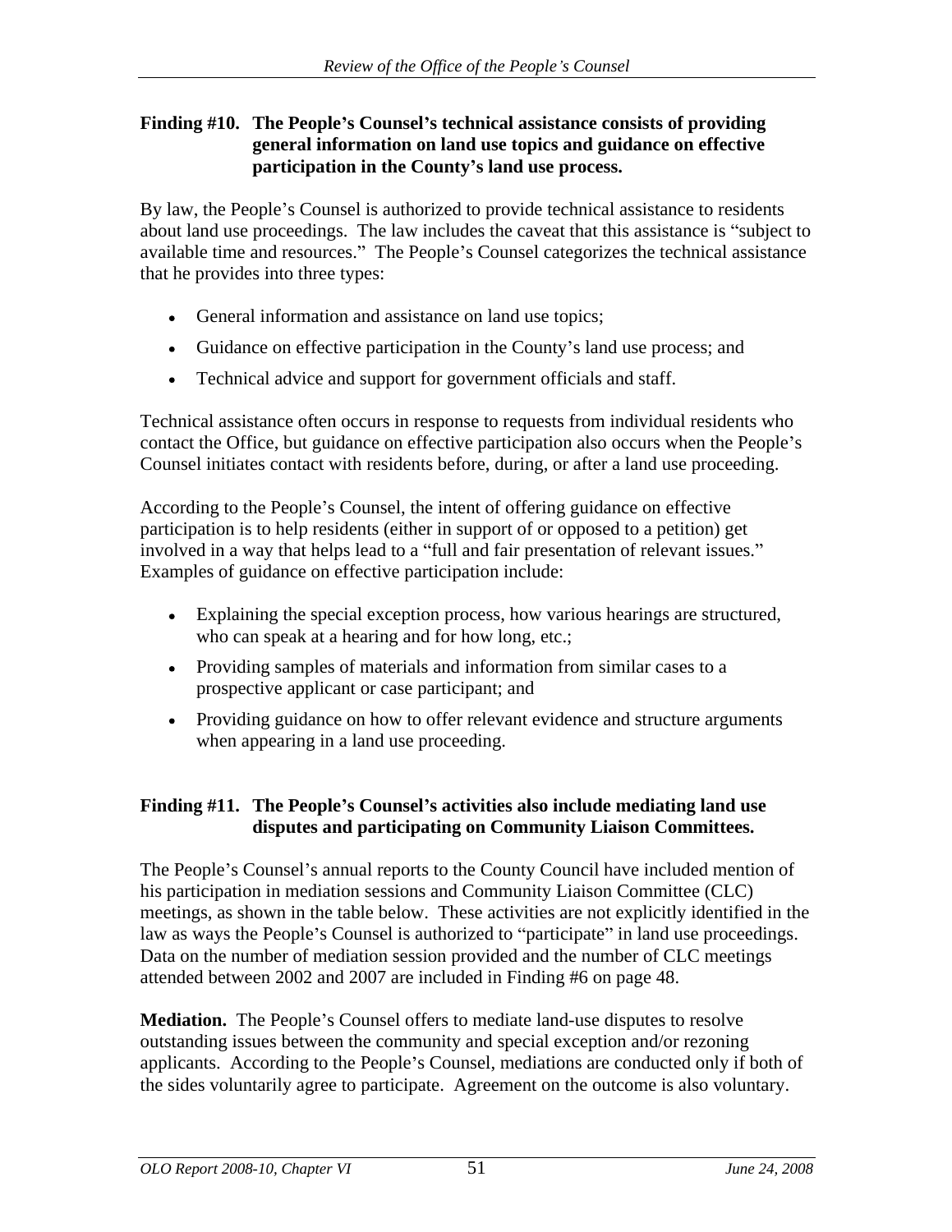The People's Counsel conducted 47 mediation sessions during the past five years. The majority of those mediation sessions occurred in 2002 and 2003. Some of the mediation sessions have resulted in agreement, while others have not.

**Community Liaison Committee (CLC) participation**. Community Liaison Committees are groups formally established as part of a Board of Appeals' condition on a special exception. A CLC typically consists of representatives from the special exception holder and surrounding residents who convene at regular intervals during the year. The goal of CLCs is to foster communication between a special exception holder and the surrounding community and to prevent potential problems from rising up to the enforcement level.

Since 2003, the People's Counsel has participated in CLCs, most often as an "ex officio" member whose role is to help facilitate the CLC meeting. There are currently 28 CLCs that the People's Counsel participates in.

FEEDBACK ON THE CURRENT LAW AND SERVICES PROVIDED BY THE OFFICE

## **Finding #12. While most people who have worked with the Office of the People s Counsel express support for the Office, there is a range of views about what the role and services of the People's Counsel "should" be.**

To obtain feedback about the function and services of the Office of the People's Counsel, OLO conducted more than 50 interviews with government officials, staff, and non governmental representatives who have interacted with the Office. The common views expressed by those interviewed are summarized below.

**Opinions on the Function of the People s Counsel**. There is a mix of opinions about the current role of the People's Counsel as a party in land use cases who represents only the "public interest." A majority of government representatives interviewed support the People's Counsel's current role, while a few believe the People's Counsel should more vigorously advocate for community residents in opposition to development applications.

Non-government representatives were split on whether the People's Counsel should retain his current neutral role or assume more of an advocacy role. OLO's interviews with residents also found varying perceptions and some apparent confusion about the role of the People's Counsel.

**Opinions on the Services of the People s Counsel**. A majority of the government representatives interviewed commented that the People's Counsel's participation in land use proceedings added value. With few exceptions, the governmental and non-governmental individuals also praised the technical assistance and information provided to residents by the People's Counsel. The majority of residents interviewed indicated they would recommend the People's Counsel to other County residents.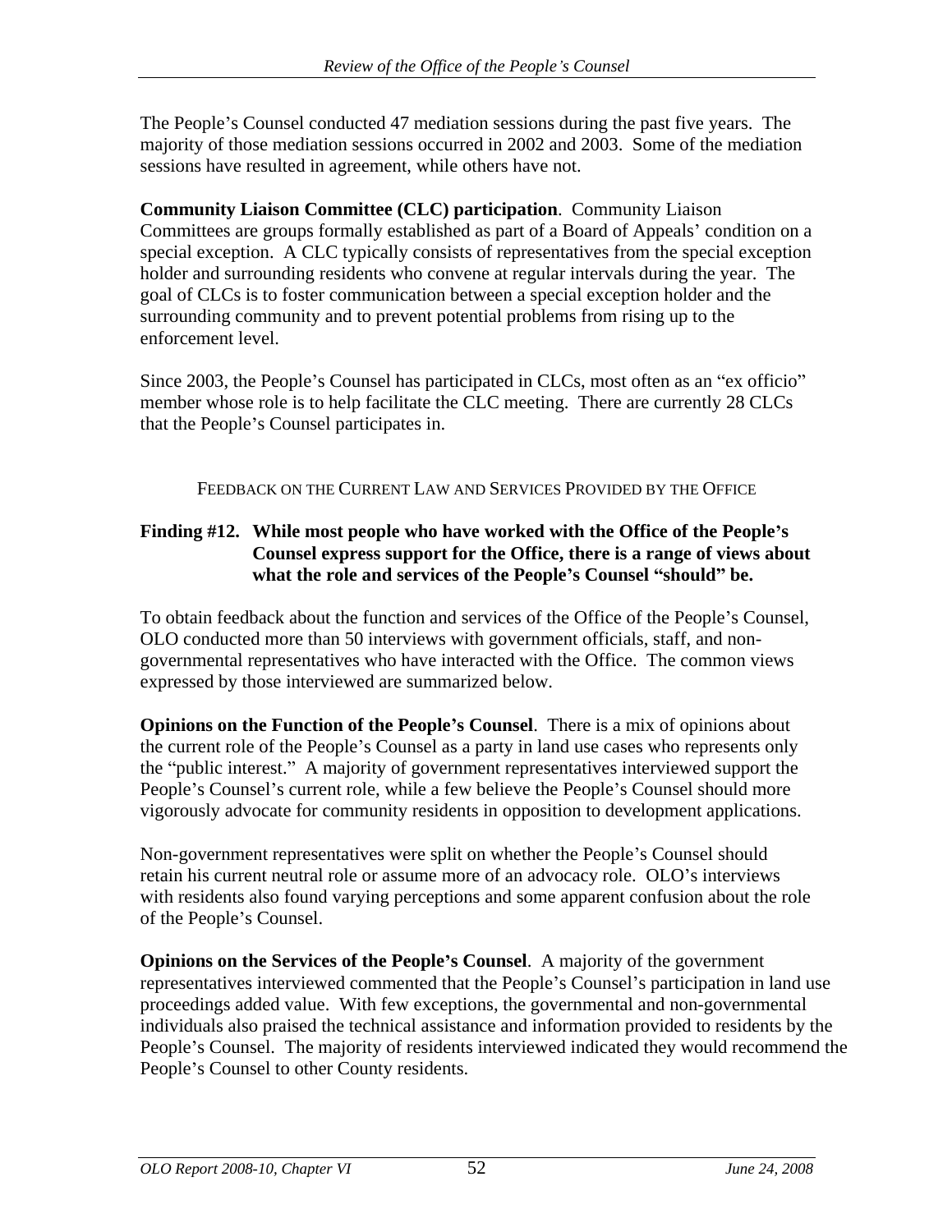Non-governmental representatives expressed a wider range of opinions about the People's Counsel's participation in proceedings – from complimenting his efforts to facilitate a more complete record to questioning how the People's Counsel determines the meaning of the "public interest." Some individuals also expressed mixed views of the People's Counsel's mediation efforts.

**Suggestions offered for improvement to the Office of the People's Counsel.** OLO heard many suggestions for improvements to the Office of the People's Counsel. Suggestions included amending the People's Counsel law to:

- Create a different supervisory and/or reporting structure for the People's Counsel;
- Direct the People's Counsel to advocate for residents' positions in land use cases;
- Explicitly authorize the People's Counsel to participate on Community Liaison Committees; and
- Clarify the meaning of the "public interest."

Other suggestions include increasing the Office's staff, allowing the People's Counsel to hire contract consultants or experts, and improving publicity about the Office.

COMPARISON TO SIMILAR OFFICES IN OTHER MARYLAND COUNTIES

# **Finding #13. Four other Maryland counties have offices that are comparable, but not identical to, Montgomery County s Office of the People s Counsel.**

The table on the next page compares key characteristics of Montgomery County's Office of the People's Counsel to those of similar offices in Baltimore County, Harford County, Howard County, and Prince George's County. As the comparative information shows, the type of land use activity that each office focuses on varies.

Compared to the other offices, Montgomery County's People's Counsel also spends more time providing technical assistance. In addition, Montgomery County's People's Counsel is the only jurisdiction to fill the position with a term merit system employee (the others either use contract or non-merit employees), and Montgomery County's office has the largest annual budget.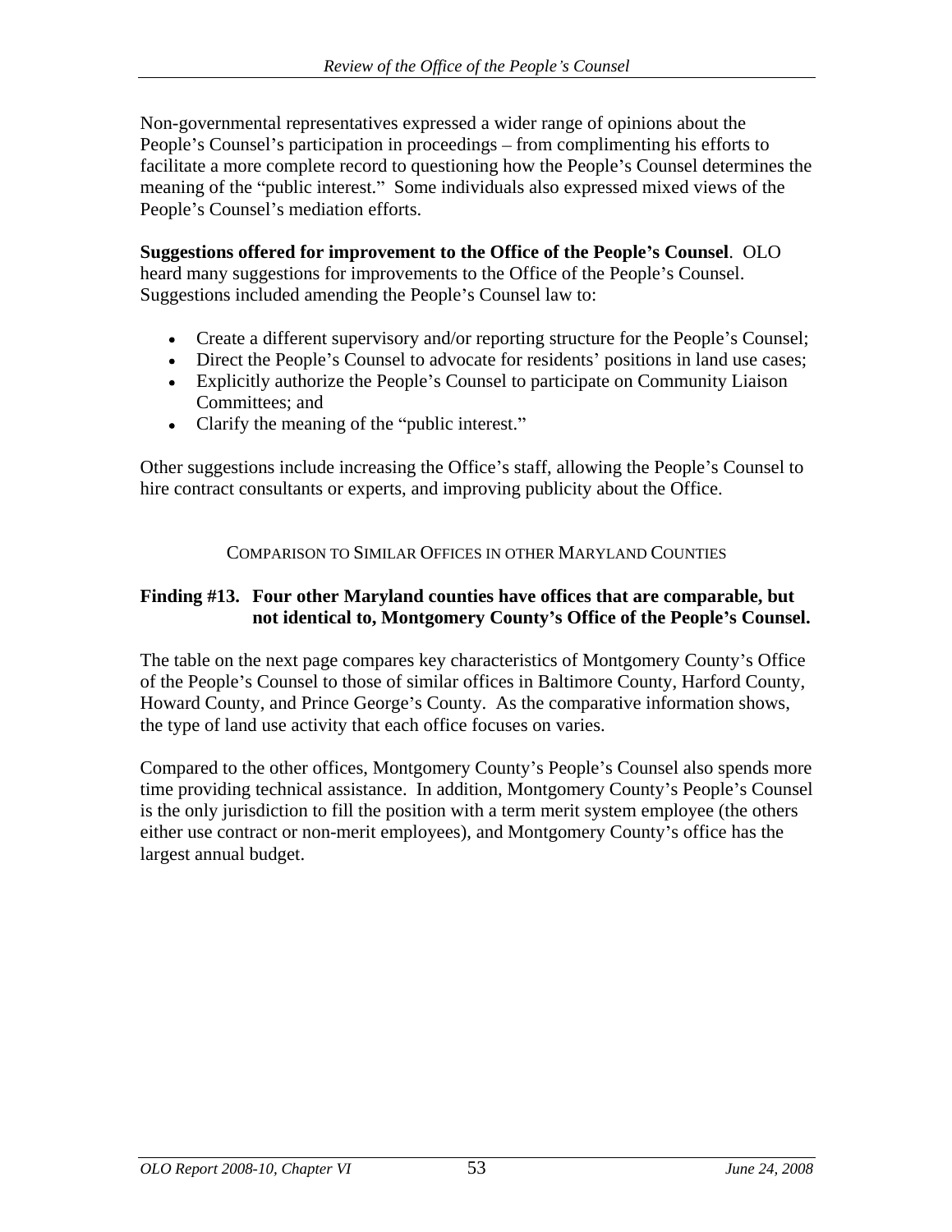|                                                                      | <b>Montgomery County</b>                                                                       | <b>Baltimore County</b>                                           | <b>Harford County</b>                                                                                               | <b>Howard County</b>                                                                                                       | <b>Prince George's</b><br>County                                                                     |
|----------------------------------------------------------------------|------------------------------------------------------------------------------------------------|-------------------------------------------------------------------|---------------------------------------------------------------------------------------------------------------------|----------------------------------------------------------------------------------------------------------------------------|------------------------------------------------------------------------------------------------------|
| <b>Authority</b>                                                     | <b>County Code</b>                                                                             | <b>County Charter</b>                                             | County Charter and<br><b>County Code</b>                                                                            | <b>County Code</b>                                                                                                         | County Charter and<br><b>County Code</b>                                                             |
| <b>Title</b>                                                         | People's Counsel                                                                               | People's Counsel                                                  | People's Counsel                                                                                                    | <b>Zoning Counsel</b>                                                                                                      | People's Zoning Counsel                                                                              |
| Year established                                                     | 1990                                                                                           | 1974                                                              | 1976                                                                                                                | 2000                                                                                                                       | 1973                                                                                                 |
| <b>Staffing</b>                                                      | 1 full-time attorney<br>1 part-time office admin.                                              | 2 full-time attorneys<br>1 full-time legal secretary              | 2 part-time attorneys                                                                                               | 1 part-time attorney                                                                                                       | 1 part-time attorney                                                                                 |
| County<br>employees or<br>hired on contract?                         | County employees<br>(merit with specified term)                                                | County employees<br>(non-merit)                                   | Hired on contract                                                                                                   | Hired on contract                                                                                                          | Hired on contract                                                                                    |
| <b>FY08 Budget</b>                                                   | \$239,130                                                                                      | \$183,340                                                         | \$72,408                                                                                                            | \$100/hour<br>(funds in Council budget)                                                                                    | \$140,000                                                                                            |
| Primarily<br>participates in<br>these types of<br>land use cases     | • special exceptions<br>• local map/development<br>plan amendments<br>• site/subdivision plans | • zoning reclassifications<br>• variances<br>• special exceptions | • zoning reclassifications<br>• variances<br>• special exceptions                                                   | • piecemeal zoning map<br>amendments                                                                                       | • zoning reclassifications<br>• special exceptions<br>• comprehensive design<br>plans<br>• variances |
| Law assigns<br>responsibility to<br>provide technical<br>assistance? | Yes                                                                                            | No                                                                | No                                                                                                                  | Yes                                                                                                                        | Yes                                                                                                  |
| <b>How is</b><br>involvement in<br>cases determined<br>by law?       | People's Counsel decides.                                                                      | People's Counsel decides.                                         | The People's Counsel<br>decides or the People's<br>Counsel Citizens' Advisory<br>Board decides by majority<br>vote. | The People's Counsel must<br>appear at all zoning board<br>hearings on requests for<br>piecemeal zoning map<br>amendments. | People's Counsel decides.                                                                            |

**Table 11. Comparison of Montgomery County s People s Counsel to SimilarOffices in Other Maryland Counties**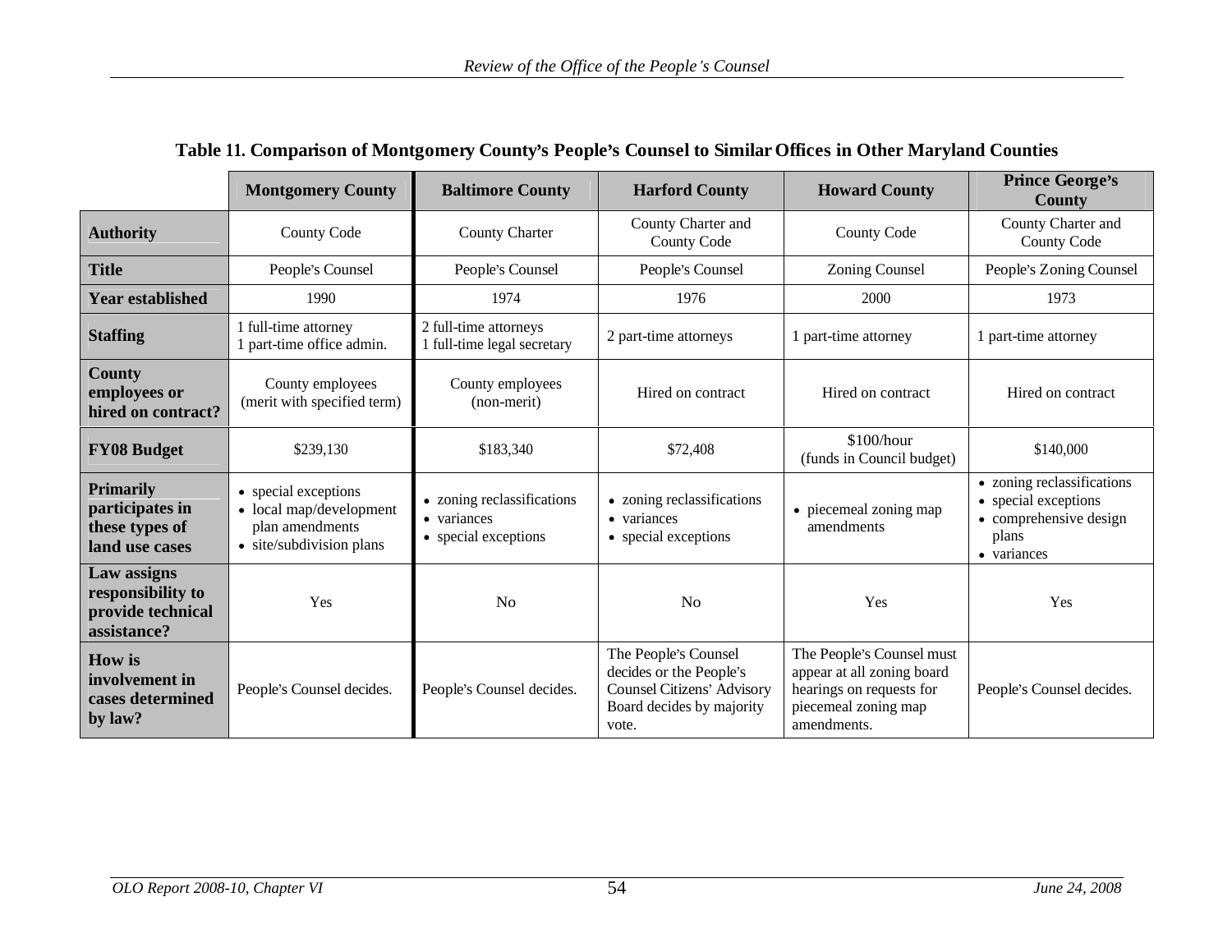#### **Chapter VII. Recommendations**

By law, the Office of the People's Counsel is housed in the Legislative Branch of County Government – the County Council appoints the People's Counsel. As such, the Council has both the authority and the responsibility to decide the purpose, function, and expectations for the Office. Consistent with this mandate, the County Council asked the Office of Legislative Oversight (OLO) to conduct a review of the Office of the People s Counsel based on:

- Research on the legislative and funding history of the Office;
- An assessment of the activities of the Office;
- Feedback on the current law and work of the Office; and
- A comparison with similar offices in other jurisdictions.

This chapter summarizes OLO's recommendations for Council action. In sum, OLO recommends that the Council first revisit the law establishing the Office of the People's Counsel. After making its decisions regarding changes to the purpose, duties, and/or structure of the Office of the People's Counsel, the Council will be better positioned to make decisions regarding the future budget and staffing of the Office.

#### **Recommendation #1: Revisit the purpose, duties, and structure of the Office of the People s Counsel as outlined in County law.**

The County Council established the Office of the People's Counsel by law in 1990. In 1999, the Council amended the law, funded the Office for the first time, and appointed the first People's Counsel. Based on the information compiled in this report, OLO recommends the Council revisit the law that established the People's Counsel, paying particular attention to whether the purpose, duties, and staffing structure of the Office meet the Council's current priorities and expectations for the People's Counsel.

#### **OLO recommends that the Council structure its discussion on the People s Counsel law around the five issues outlined below. These five issues largely parallel the issues discussed 18 years ago when the law creating the Office was adopted:**

- Statutory purpose;
- Authority and duties;
- Party representation;
- Provision of technical assistance; and
- Staffing structure.  $\bullet$

In addressing each of these issues, OLO recommends the Council consider changes in laws and practices that have occurred since the original law establishing the Office of the People's Counsel was enacted. Issues of particular relevance include changes in special exception hearings and inspections, changes in how government agencies disseminate information to the public, and changes underway at the Planning Department to improve public participation in the development review process.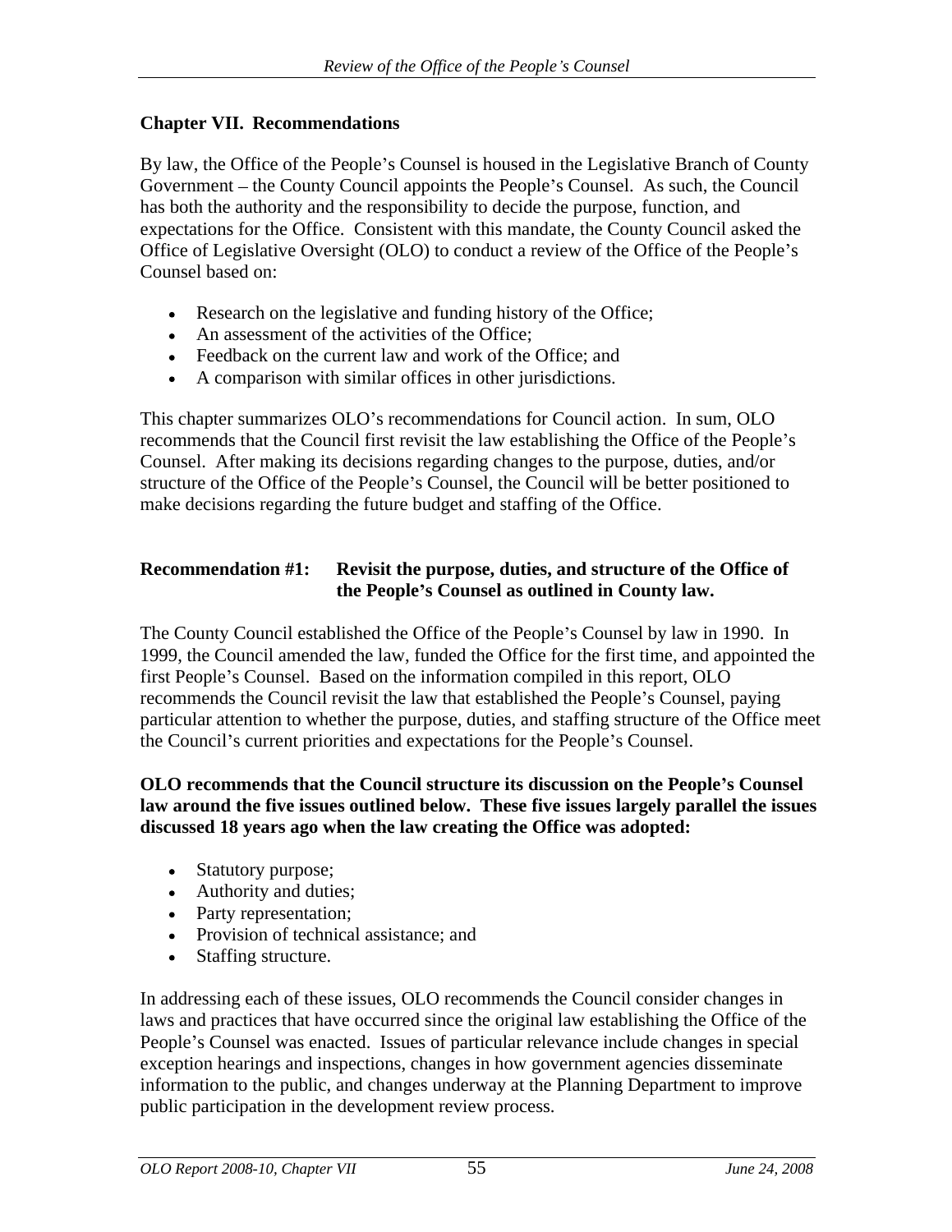#### **ISSUE A: STATUTORY PURPOSE**

The People's Counsel law, as currently written, establishes three primary purposes for the Office. These are:

- 1. To protect the public interest;
- 2. To promote a full and fair presentation of relevant issues in administrative proceedings in order to achieve balanced records; and
- 3. To provide technical assistance to encourage effective participation in, and increase public understanding and confidence of, the County land use process.

OLO's review of the legislative history found that previous Councils debated the role and purpose of the People's Counsel. Current feedback from both governmental officials and nongovernmental representatives indicates that a range of views continues to exist on the appropriate purpose and role of an Office of the People's Counsel.

The legislative records shows that numerous discussions held by the Council have centered on the People's Counsel's duty to "protect the public interest." The primary argument made for including this purpose statement was that "only narrow private" property interests are represented or discussed in land use proceedings. The main arguments voiced against including this purpose statement in the law were: (1) how difficult it can be to determine the public interest in any given case; and (2) the possibility of competing public interests.

 $OLO$ 's review of the legislative record indicates that the two other purpose statements  $$ promoting a full and fair presentation of issues and encouraging effective participation through technical assistance  $-$  were not discussed to the same degree as the "public" interest" purpose statement. To the extent they were discussed, the record shows general agreement about including them both in the law.

OLO recommends that the Council discuss and decide whether to affirm or amend the three primary statements of purpose of the Office of People's Counsel established in law.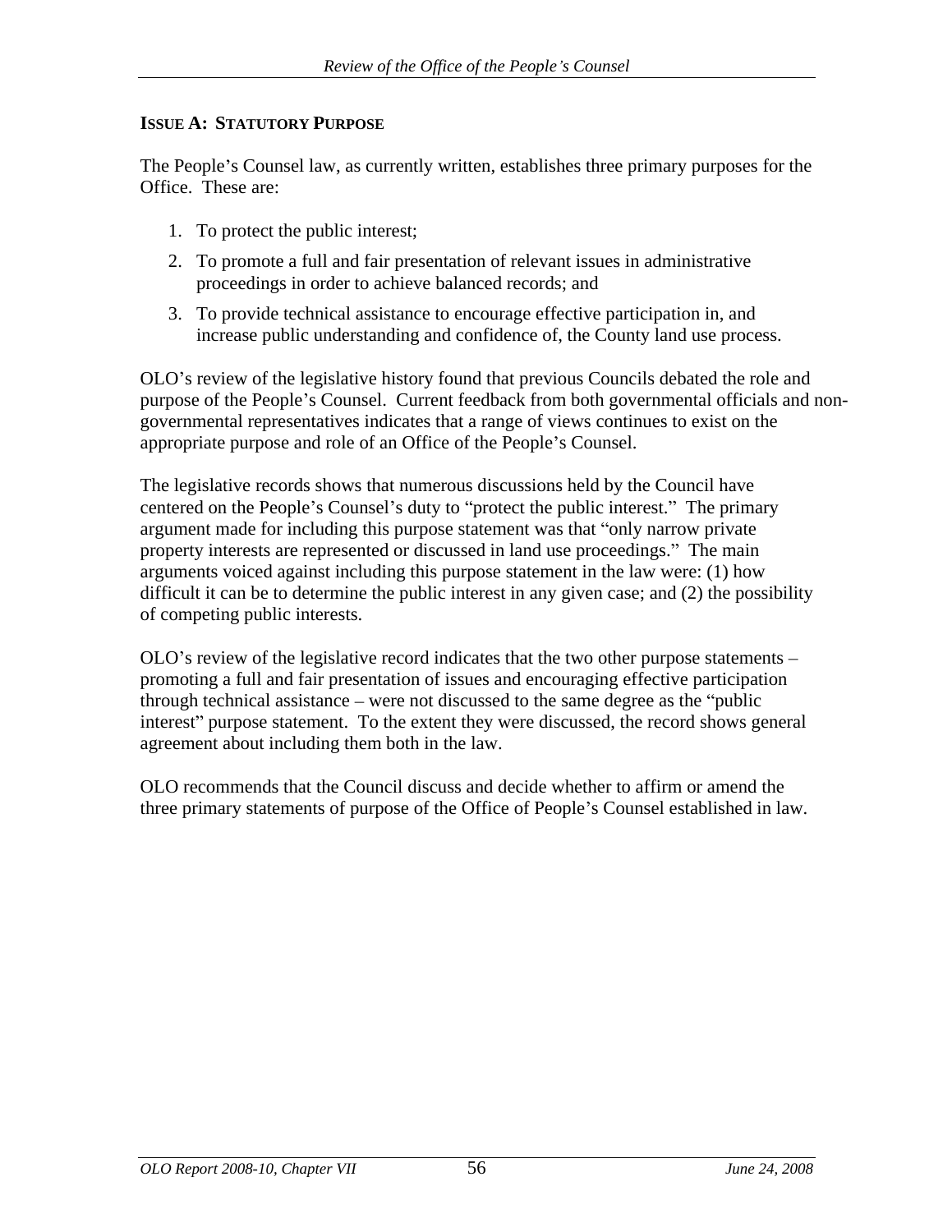#### **ISSUE B: AUTHORITY AND DUTIES**

Under the current law, the People's Counsel may participate in certain land use proceedings, provide technical assistance, and request reviews of existing special exceptions. The law authorizes the People's Counsel to participate in: special exceptions, local map amendments, development plan amendments, variances, subdivision plans, and site plans.

OLO's review of the People's Counsel's activities shows that, in practice:

- The People's Counsel's participation in land use proceedings is primarily in special exception and local map amendment cases;
- The People's Counsel provides technical assistance to residents that includes both general information and guidance on effective participation in the land use process; and
- The People's Counsel has not used his authority to request special exception reviews.

OLO s review also found that two other activities account for a sizeable amount of the People's Counsel's time, but are not explicitly authorized in the law: participating on Community Liaison Committees and mediating land use disputes.

OLO recommends that the Council discuss and decide whether to maintain, add to, eliminate, or modify the People's Counsel's authorities established in law.

#### **ISSUE C: PARTY REPRESENTATION**

The current law provides for an "independent" People's Counsel that "must not represent the County, any government agency, or any private party in any proceeding." OLO's review of the 1990 and 1999 legislative records found that previous Councils debated *who the People's Counsel should represent* – and in particular, whether the People's Counsel should represent individual parties.

The primary argument offered in favor of authorizing the People's Counsel to represent individual parties was that it would "even the playing field" for individuals or community groups who oppose an application but cannot find or afford a private lawyer. The argument made against giving the People's Counsel this function was the potential difficulty in deciding which cases or clients to take, i.e., who most needs representation (because of their lack of resources) and deserves representation (because of the merits of their position or the gravity of the issues).

Current feedback from both governmental officials and non-governmental representatives indicates that a range of views continues to exist on questions related to the appropriate type of representation by the People's Counsel.

OLO recommends that the Council discuss and decide whether to maintain or change the current law on who the People's Counsel represents in a land use proceeding.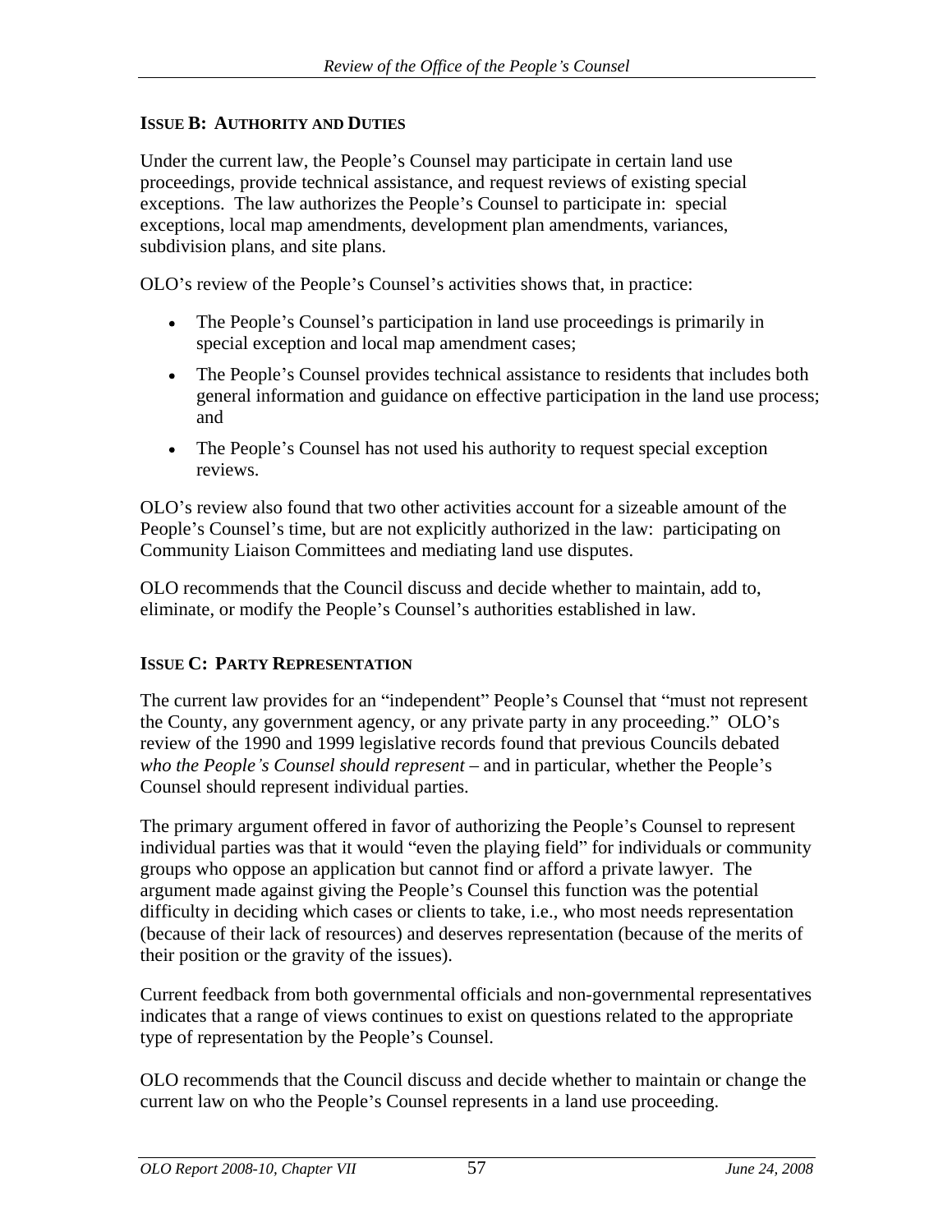## **ISSUE D: PROVISION OF TECHNICAL ASSISTANCE**

The current law provides that the People's Counsel may provide technical assistance "subject to available time and resources." At the same time, OLO's review of the legislative record repeatedly indicates that providing technical assistance was viewed as one of the Office's "primary functions."

In practice, the current People's Counsel estimates that he spends approximately 70% of his time on technical assistance and related activities, including providing general information on land use issues and offering guidance on effective participation in specific land use proceedings.

OLO recommends that the Council discuss and decide whether to further clarify in law what is expected from the People's Counsel in terms of technical assistance. Specific issues to address include the Council's expectations regarding: the priority to place on this function, coordination with other agencies that provide information on land use issues, and use of technology for disseminating information to the public.

## **ISSUE E: STAFFING STRUCTURE**

The current law provides the Council with the option to employ a People's Counsel as a term, merit system employee or as a contract employee. OLO's comparative research found that three of the four other Maryland counties that have a similar office fill the position using contract employees; the fourth employs full-time, non-merit staff.

Historically, the Council's oversight of the Office of the People's Counsel has consisted of receipt of the Office's annual report (required by law) and the annual review of the Office's budget. One of the recurring pieces of feedback on the law and structure of the Office was a suggestion to create a different supervisory and/or accountability structure for the Office within the Legislative Branch.

OLO recommends that the Council discuss and decide whether to maintain, change, or modify the Council's options for filling the position of People's Counsel. OLO also recommends the Council consider different approaches to structuring the Council's supervision/oversight of the Office.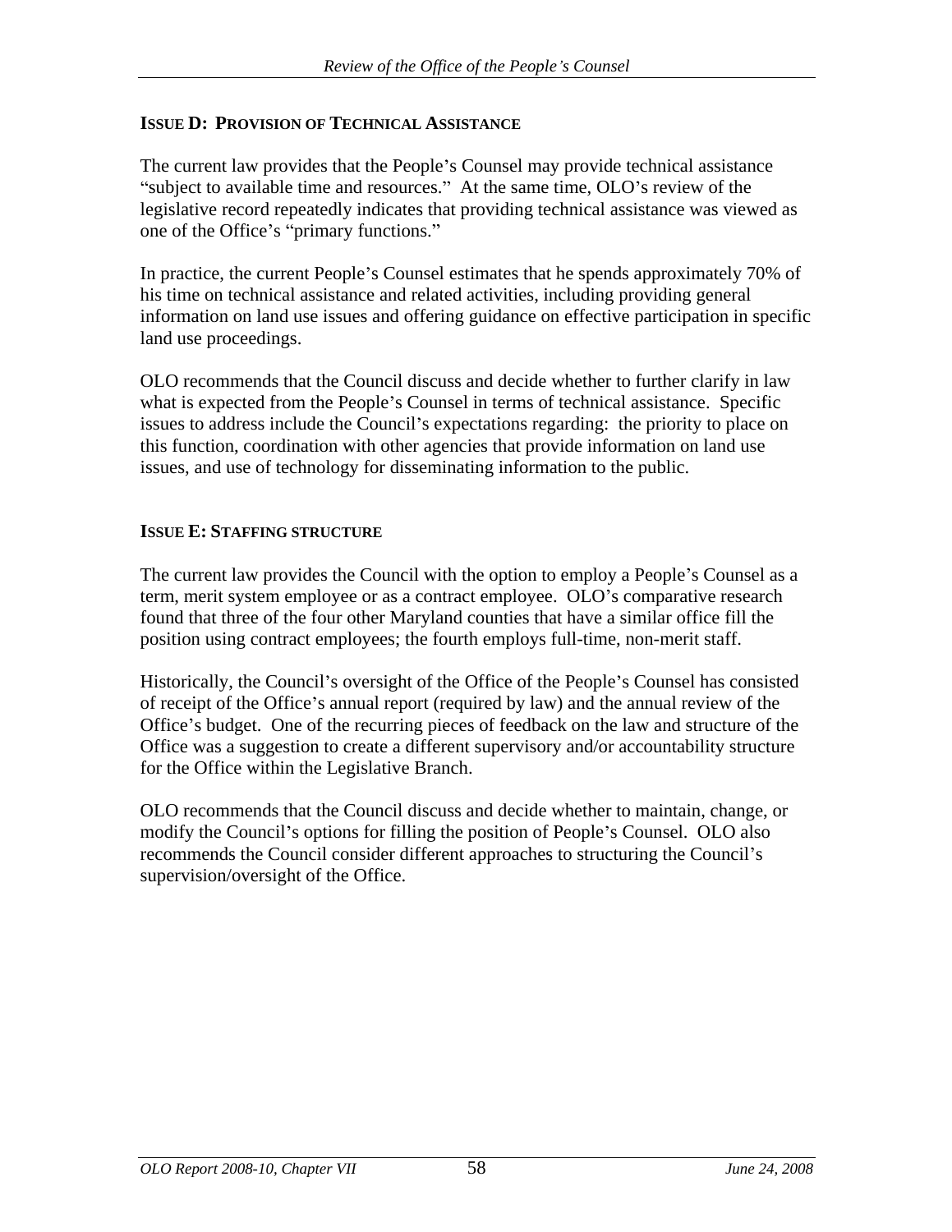#### **Recommendation #2: Postpone the personnel decision regarding reappointment of the People s Counsel until the Council completes its review and action on the law governing the Office.**

On July 3, 2007, the Council reappointed the incumbent People's Counsel for a term of one year. The 2007 resolution states that the current People's Counsel serves until a successor is appointed. In May 2008, the Council approved FY09 funding for the Office totaling \$250,170.

Before taking further action on reappointment of the People's Counsel or future funding of the Office, OLO recommends that the Council address three staffing and budget issues.

# **ISSUE A: JOB DESCRIPTION OF THE PEOPLE S COUNSEL**

The job description for the position of People's Counsel is based on the current law. If the Council decides to change any significant aspects of the law, then this will require corresponding changes to the formal job description.

Even if no changes are made to the law, OLO recommends that the Council review the job description to determine if it needs updating to reflect changes in law, changes in policies or practices, and/or advances in the dissemination of information to the public through technology.

#### **ISSUE B: STAFFING TYPES AND LEVELS**

If the Council maintains the two options in the law for employing a People's Counsel, the Council should decide whether it prefers to stay with the current practice of employing a term merit employee, or whether to change its practice and fill the position by contract. The Council should also determine, given any changes to the authority, duties, or expectations of the Office, the appropriate level of staffing/funding needed to fulfill the Office's mission.

#### **ISSUE C: DECIDE HOW TO PROCEED WITH FILLING THE POSITION**

After determining any changes to the job description and/or the Office's staffing, the Council should decide whether to:

- Reappoint the incumbent People's Counsel to a new term; or
- Initiate a new selection process for the position of People's Counsel.